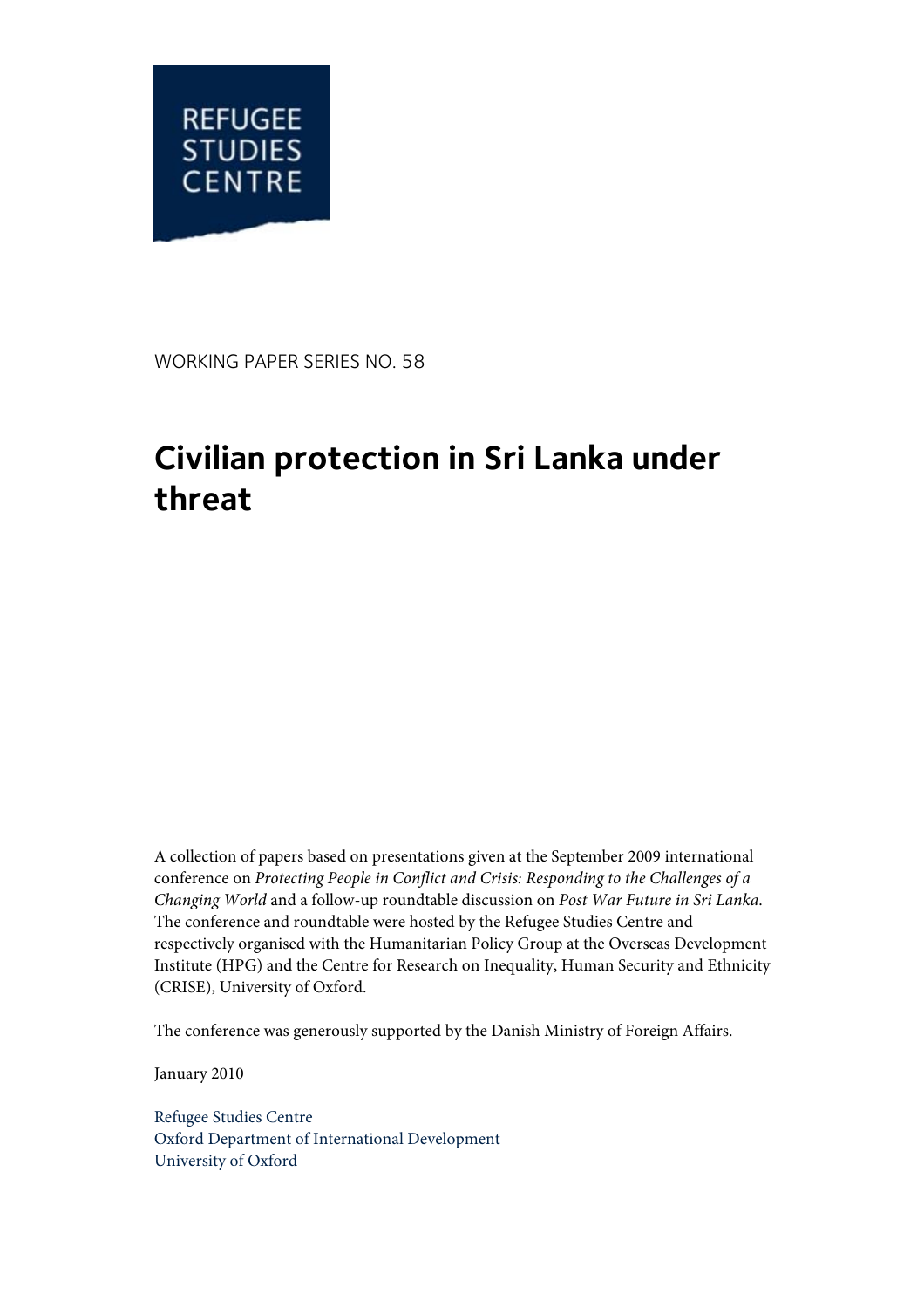# **Working Paper Series**

The Refugee Studies Centre Working Paper Series is intended to aid the rapid distribution of work in progress, research findings and special lectures by researchers and associates of the RSC. Papers aim to stimulate discussion among the worldwide community of scholars, policymakers and practitioners. They are distributed free of charge in PDF format via the RSC website. Bound hard copies of the working papers may also be purchased from the Centre.

The opinions expressed in the papers are solely those of the author/s who retain the copyright. They should not be attributed to the project funders or the Refugee Studies Centre, the Oxford Department of International Development or the University of Oxford. Comments on individual Working Papers are welcomed, and should be directed to the author/s. Further details may be found at the RSC website (www.rsc.ox.ac.uk).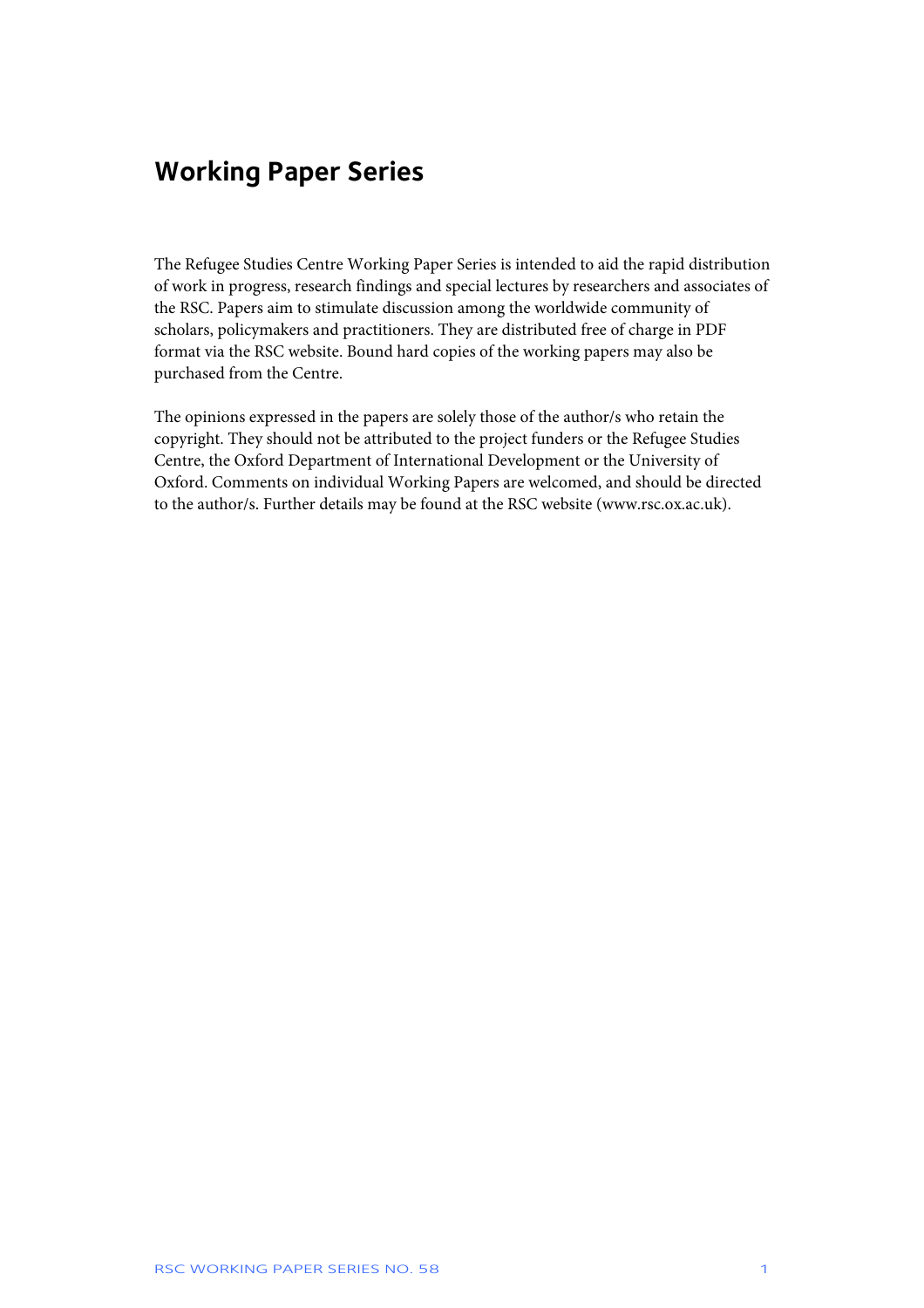# **Contents**

| 1 |                                                                                     |
|---|-------------------------------------------------------------------------------------|
|   |                                                                                     |
|   |                                                                                     |
|   |                                                                                     |
|   |                                                                                     |
| 2 |                                                                                     |
|   |                                                                                     |
|   |                                                                                     |
|   |                                                                                     |
|   |                                                                                     |
|   |                                                                                     |
| 3 | Protection in practice: the Sri Lankan case by Bhavani Fonseka 18                   |
|   |                                                                                     |
|   |                                                                                     |
|   |                                                                                     |
|   |                                                                                     |
|   |                                                                                     |
|   |                                                                                     |
|   |                                                                                     |
| 4 | 'Protection is not a life saving activity':                                         |
|   | the politics of protection in practice in Sri Lanka by Ambika Satkunanathan 30      |
|   |                                                                                     |
|   | The politics of taking 'politics' into account: humanitarianism vs. protection?31   |
|   | Militarisation of humanitarian assistance and its impact on protection activities34 |
|   |                                                                                     |
|   |                                                                                     |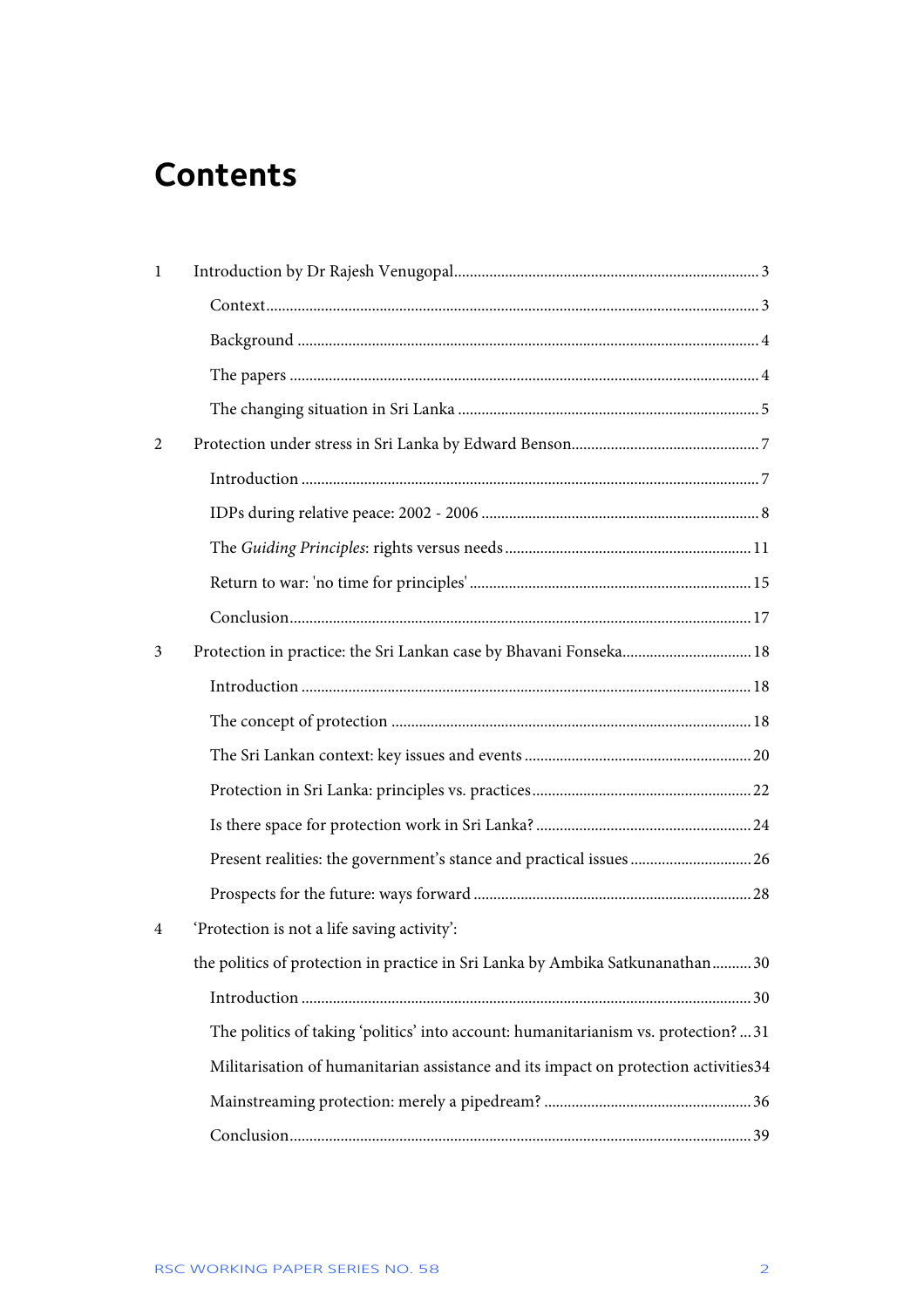# **1 Introduction**  Dr Rajesh Venugopal

*Dr Rajesh Venugopal is the Altajir Lecturer in Post-War Recovery Studies at the Department of Politics and the Post-War Reconstruction and Development Unit (PRDU) at the University of York. Between 2008 and 2009 he was a researcher in the Centre for Research on Inequality, Human Security and Ethnicity (CRISE) at Oxford University. Dr Venugopal's research interests are in the politics of development and post-conflict reconstruction, with a regional focus on South Asia, particularly Sri Lanka.* 

#### **Context**

Between January and May 2009, Sri Lanka briefly became one of the most widely discussed and heavily debated cases of international intervention and civilian protection. As many as 200,000 civilians are thought to have been trapped in the intense military confrontation between government forces and the last remnants of the rebel Liberation Tigers of Tamil Eelam (LTTE), and there was a growing clamour internationally for greater efforts to ensure their protection and safety.

For the most part, the Sri Lankan government rejected any outside intervention into the conflict, or indeed any externally imposed or supervised constraints that would impede their military objectives. The government also imposed a media ban on the war zone, and ordered all expatriate staff of international organisations (except the International Committee of the Red Cross) out of the area in September 2008. Throughout the war and the post-war period, UN agencies and other relief and humanitarian organisations operating in Sri Lanka also encountered increasing difficulty in conducting their work, and found that the government viewed them with suspicion and at times hostility.

Concerns over the government's commitment to civilian protection extended beyond the formal end of hostilities in May 2009 and became focussed around the issue of Internally Displaced Persons (IDP) issue, and particularly over the 260,000 Tamil IDPs who were effectively incarcerated for several months in rudimentary camps pending security clearance. The widespread unease within the humanitarian community at the actions and inactions of the Sri Lankan government during and after the war were compounded by the apparent inability of the UN and outside actors to exert any meaningful influence. The three papers in this collection are important contributions to this debate, and have significance for the larger debates about protection that extend beyond the immediate case of Sri Lanka.

Since the early 1990s the humanitarian agenda has expanded and grown significantly from a more passive commitment to 'do no harm' and meet needs, towards a more ambitious and activist project of protecting vulnerable civilians at risk from violent conflict. However, the rise of this new agenda has in recent years been mirrored by the growth in sophistication and determination of state and state-like actors to find ways to undermine and resist it, Sri Lanka being a case in point. For example, as international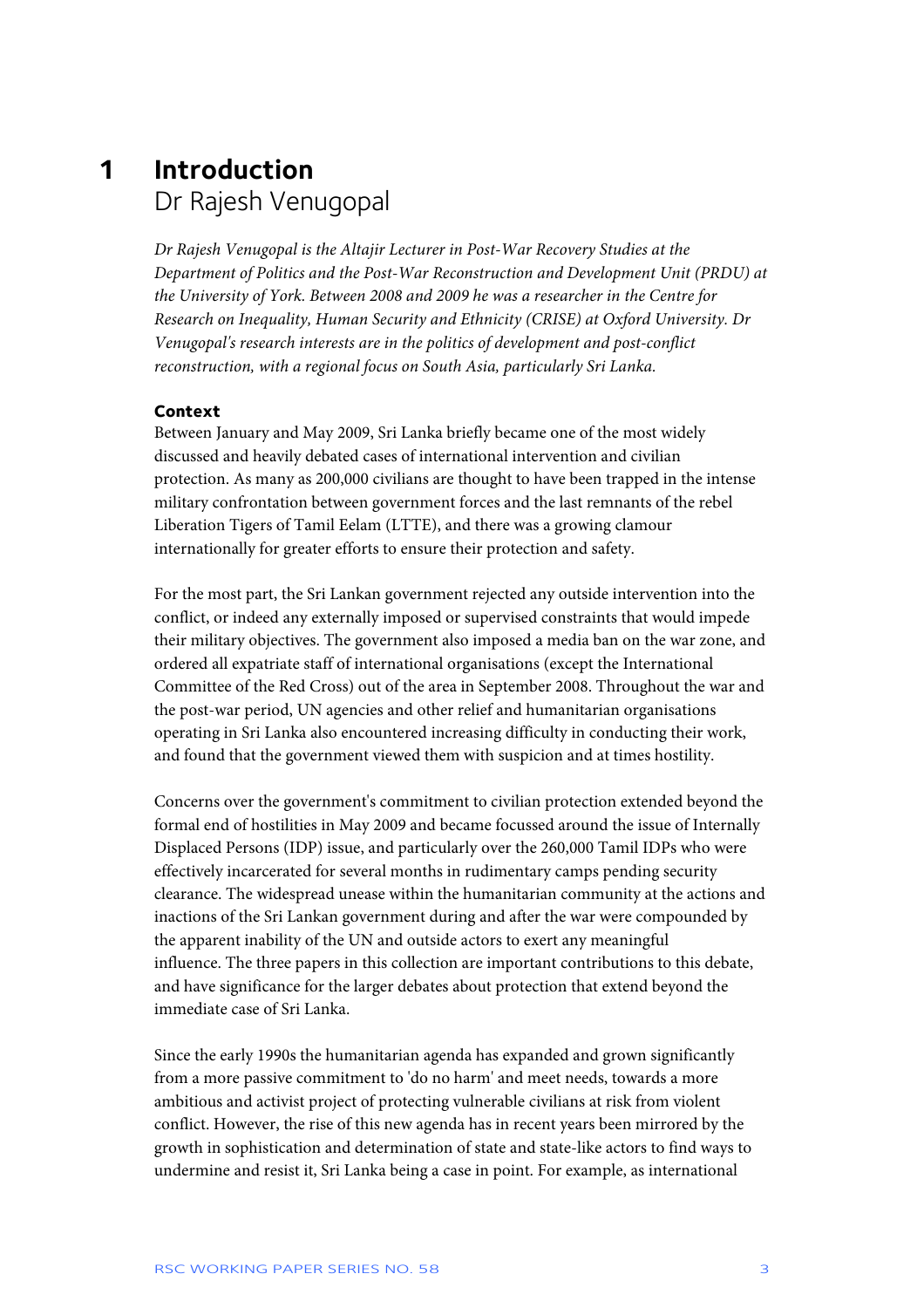pressure mounted on Sri Lanka in the final weeks of the war, the government increasingly responded to criticism of its military approach by itself invoking the language of humanitarianism, civilian protection, and anti-terrorism. The military offensive against the LTTE was recast as a humanitarian operation, and government ministers increasingly referred to it as a mission to rescue trapped Tamil civilians. Indeed, the LTTE's appalling treatment of the Tamil civilians in their care during the last weeks of the war lent substance and credibility to this rhetoric, and served to occlude the extent of the government's own indifference to the life and liberty of these people.

#### **Background**

Sri Lanka's civil war of 1983-2009 was embedded in a longer ethnic conflict between the island's Sinhalese majority and the Tamil minority. The Sinhalese, comprising 74% of the population, predominate in the south and centre of the island while Tamils are a majority in the north and parts of the east. Ethnic polarisation increased steadily after independence in 1948, particularly because of the Tamils' perception that they were being economically and culturally marginalised by a Sinhalese-controlled state. By the late-1970s a number of militant Tamil groups had emerged to demand that the north-east of the island be carved out as a separate state. The insurgency launched by these groups expanded into civil war by mid-1983. The war subsequently went through four distinct phases, each one punctuated by failed attempts at a peaceful solution. The last phase started in August 2006 following the collapse of a Norwegian-mediated peace process and cease-fire agreement that had been in force since February 2002.

Between August 2006 and July 2007 the war was fought largely in the eastern province where the LTTE controlled a series of small pockets of territory. The genesis of the latest humanitarian crisis effectively began in March 2008, when the Sri Lankan army shifted its attention to the north, capturing the large swathe of contiguous LTTE-held territory in Mannar, Killinochchi, and Mullaitivu. Increasing numbers of Tamil civilians resident in these areas fled the fighting and the advancing Sri Lankan army, effectively following the retreating LTTE into a shrinking area of control. By January 2009 the army had taken control of Killinochchi, the LTTE's administrative capital, forcing the LTTE to retreat to the eastern district of Mullaitivu. By February-March 2009, the government had effectively trapped the LTTE and as many as 200,000 IDPs within a small sandy enclave on the Mullaitivu coast. This resulted in a long and deadly stand-off in which both sides exploited the civilians to their advantage. Due to the absence of media or aid personnel, it is impossible to verify the actual number of civilian deaths, but estimates vary from 4,000 to 20,000.

#### **The papers**

j

The papers by Edward Benson and Bhavani Fonseka are based on presentations given at the September 2009 international conference<sup>1</sup> hosted by the Refugee Studies Centre on *Protecting People in Conflict and Crisis: Responding to the Challenges of a Changing World*.

<sup>&</sup>lt;sup>1</sup> The conference was organised in collaboration with the Humanitarian Policy Group at the Overseas Development Institute (HPG). It was generously supported by the Danish Ministry of Foreign Affairs, UK Department for International Development and UNHCR.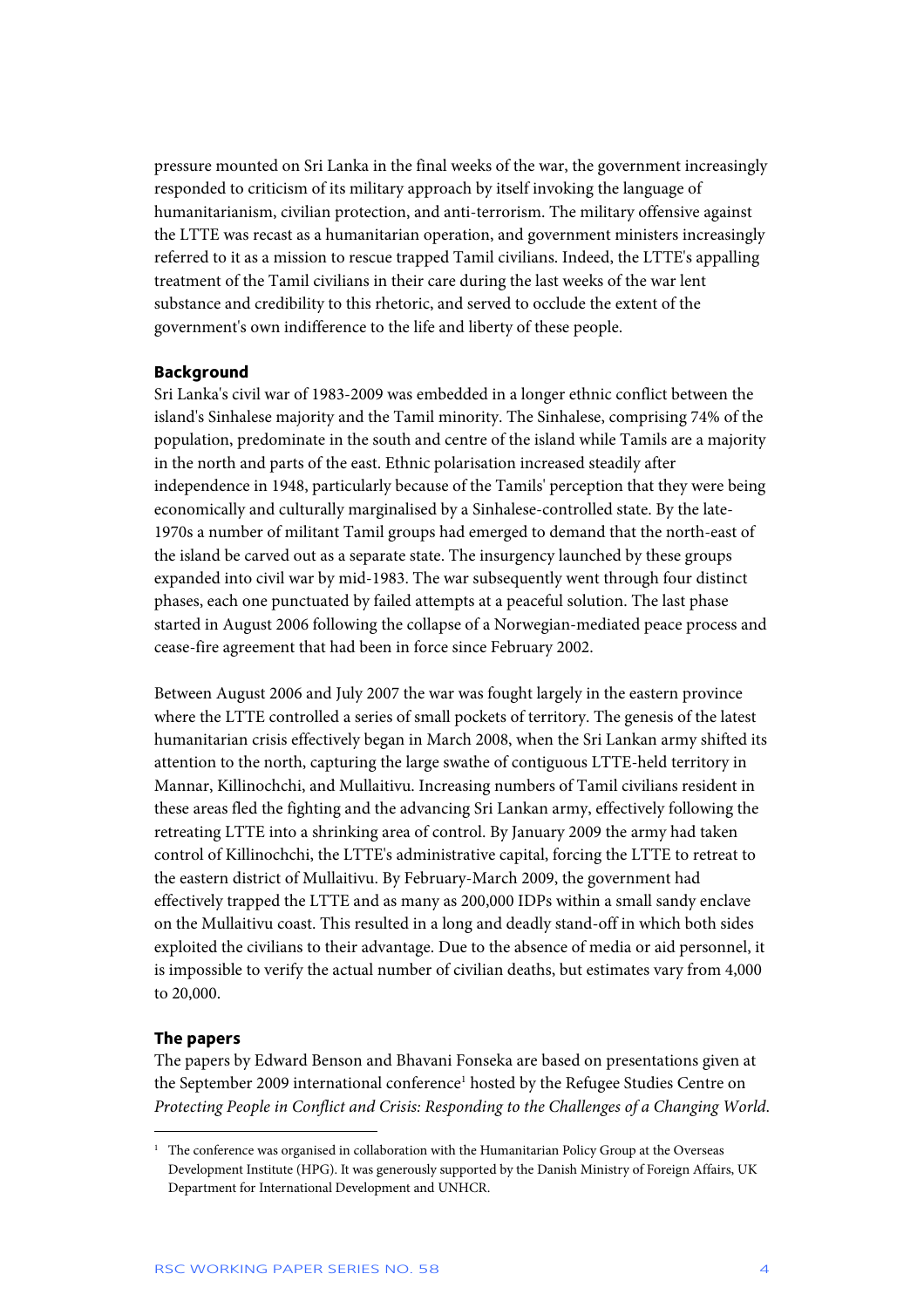The paper by Ambika Satkunanathan was presented in a follow-up roundtable discussion on *Post War Future in Sri Lanka* hosted by the RSC and the Centre for Research on Inequality, Human Security and Ethnicity (CRISE). These papers are important and timely interventions into the debate on humanitarianism and civilian protection. All three papers tackle the contradictions, tensions, ambiguities and dilemmas of UN and international organisations in protecting civilians in times of conflict. Edward Benson describes UNHCR's work on both needs and rights in Sri Lanka during the peace process, particularly with regards to IDPs, at a time when the organisation's mandate was expanding to cover more rights-based protection. He notes the difficulties in evaluating the impact of the rights agenda, and discusses the ephemeral nature of any such success in a fragile conflict situation. Ambika Satkunanathan's paper describes the tension faced by the agencies between addressing protection and assistance needs of the displaced population. What Benson describes as the 'needs' versus 'rights' dilemma is referred to by her as 'assistance' versus 'protection'. By exploring the circumstances in the late-conflict and post-conflict period she argues that this tension can be resolved by situating humanitarian work more explicitly within a rights context that is politically informed, and asserts that the absence of such an approach to humanitarian work has limited its impact. Finally, Bhavani Fonseka's paper is a useful summary of the dilemmas and constraints faced by humanitarian workers and NGOs within the post-war situation, and highlights many of the problems faced by activists who are working inside Sri Lanka. She argues that the humanitarian actors in search of expedient short-term solutions were often manipulated by the government, and calls for a 'principled, strong and coordinated stand'.

Fonseka's paper frames the debate and describes the complexities that arose as a result of the government's approach. Benson's paper can be viewed as a rejoinder to this, looking at the practical dilemmas faced by one organisation (UNHCR) in balancing needs and protection as a ceasefire came into and out of force. Satkunanathan's paper brings the focus back to the post-war moment, and argues that the contradiction between rights and needs is not as strong as is made out: there are indeed ways to achieve the one through the other. Overall, Fonseka and Satkunanathan take a more critical position towards the role of the UN, while Benson provides a counterpoint by giving an insider's perspective.

### **The changing situation in Sri Lanka**

It is important to recognise that many of the concerns and debates that arose in the final weeks of the war and the post-war moment in Sri Lanka during 2009 are specific to that period. Elections in early 2010 have the potential to significantly change the political environment and agenda, particularly given the new electoral schisms and alignments that are likely to arise in the process. Yet what is of concern is that the forms of governmentality exercised in this period - in terms of militarisation, weakening adherence to human rights standards, the legal precedents on a number of issues, the treatment of IDPs, and the impunity with which the executive operates - will prevail problematically into the future.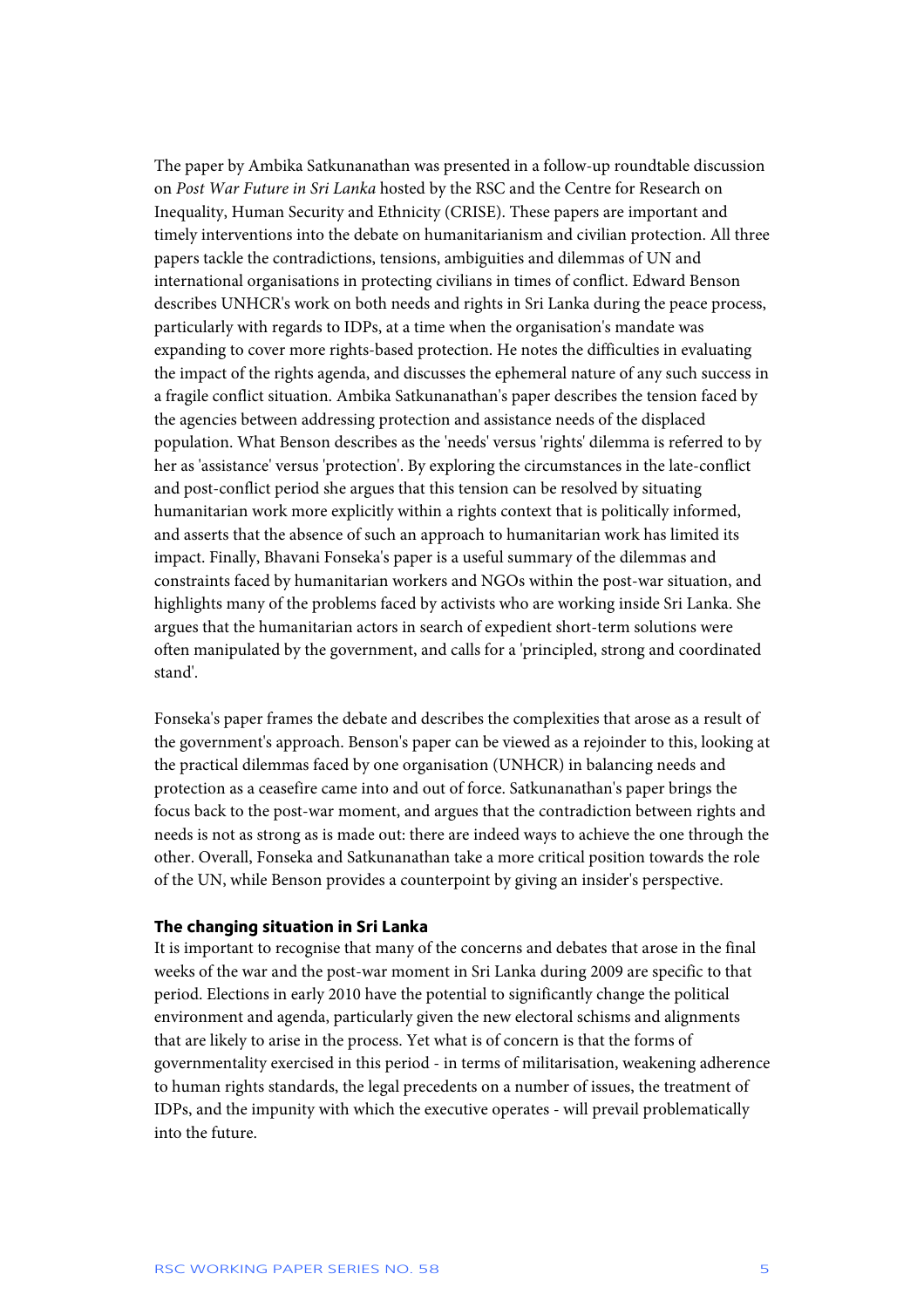The acrimonious relationship that developed between the government and the international community is likely to cast a shadow on future cooperation and on the functioning of humanitarian agencies in Sri Lanka. Internationally, the ease with which the Sri Lankan government was able to deflect international pressure and to appropriate the language of civilian protection in the service of military aims must be reflected upon by academics and practitioners, for its significance lies beyond the island itself.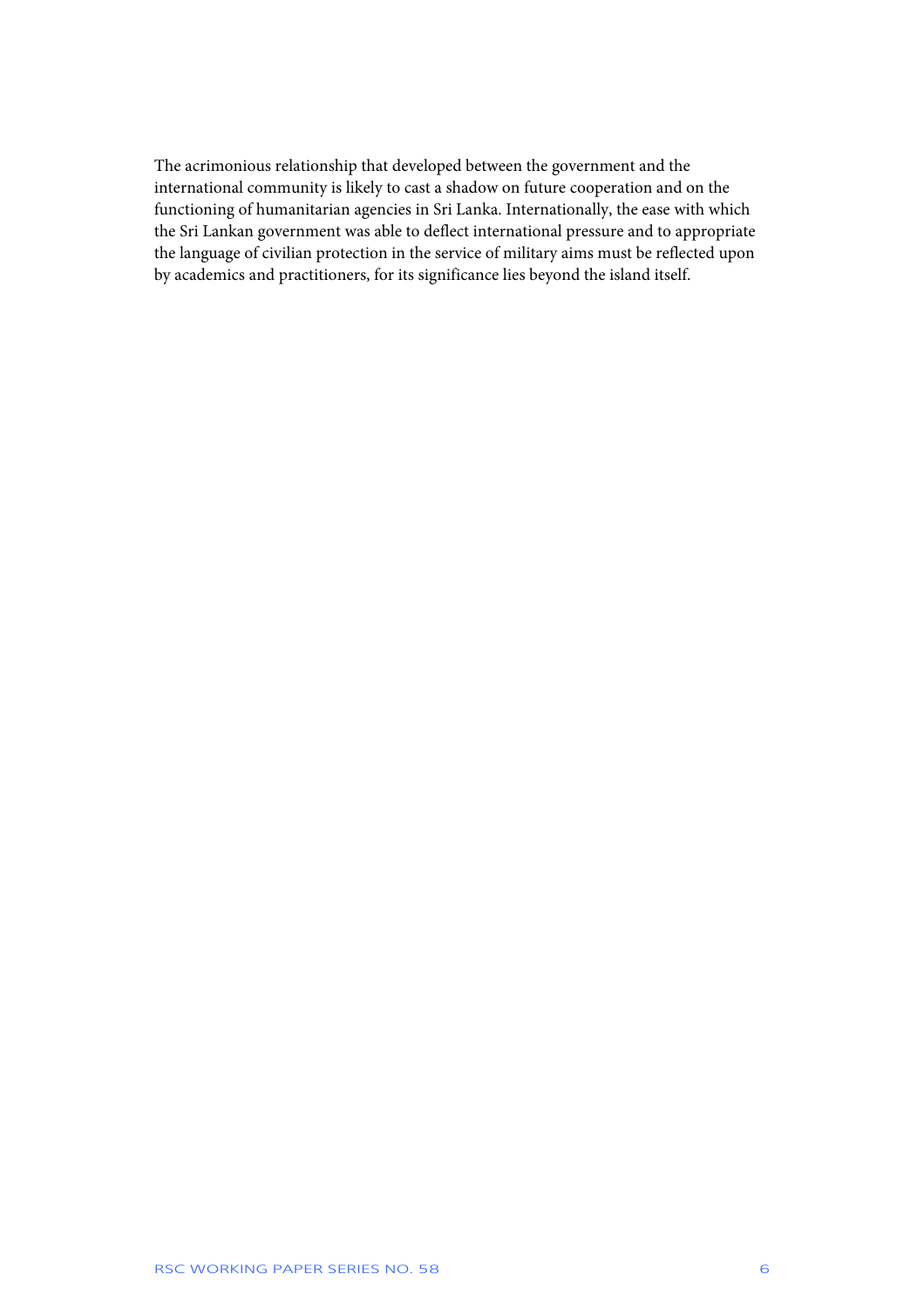# **2 Protection under stress in Sri Lanka**  Edward Benson

Edward Benson<sup>2</sup> is currently a Visiting Research Fellow at the RSC. He spent four years *(2002 - 2006) working for UNHCR in Sri Lanka, which included being seconded to the government, liaison to the LTTE in the north of the island and heading their office in Jaffna District before moving on to run their confidence building field operations in Western Sahara and southern Algeria. Prior to working for UNHCR he did his MSc in Development Studies at the School of Oriental and African Studies, University of London.* 

#### **Introduction**

j

The title of this conference, protecting people in the midst of conflict and crisis, is fitting with respect to recent developments in Sri Lanka. A protracted internal ethnic conflict, which began in the early 1980s, came to a brutal and bloody end in May 2009 with the military defeat of the Liberation Tigers of Tamil Eelam (LTTE) by Government of Sri Lanka forces. While recent events have been extreme, they cannot be adequately understood without some understanding of what went before.

During the course of this conflict, UNHCR has been a key international humanitarian actor, unusual for an organisation not mandated to deal with IDPs. UNHCR operations in Sri Lanka date back to the repatriation of Sri Lankan refugees from India that started in 1987, after the India-Sri Lanka Peace Agreement. With the outbreak of new hostilities between Sri Lankan army forces and the LTTE in the 1990s, UNHCR's role changed to focus increasingly on providing protection and assistance to IDPs and the organisation became the lead agency for conflict IDPs.<sup>3</sup> The last few years have also seen a shift in UNHCR's position in terms of greater commitment to engage with IDP caseloads elsewhere in the world. The comparative longevity of UNHCR's involvement with this IDP caseload (and including natural disaster IDPs in 2005) leads one to believe that there is value in considering UNHCR's role in Sri Lanka.

The first section will give an overview of the operational climate for UNHCR's protection roles and responsibilities in Sri Lanka, particularly during the period of relative peace during a sustained ceasefire from 2002 to 2006. In addition, while external or situational factors were altering how UNHCR approaches its protection roles and responsibilities, institutional shifts were also happening within the organisation and in regard to its

<sup>2</sup> Edward Benson can be contacted at edward.benson@qeh.ox.ac.uk

<sup>3</sup> In July 1990, the Government of Sri Lanka requested UNHCR to continue its presence in the affected areas of the north and north-east of the country. In 1991 and 1997 the Secretary-General of the UN reaffirmed the role of UNHCR in relation to IDPs in Sri Lanka. Sri Lanka is not party to the 1951 Convention or the Protocol Relating to the Status of Refugees. Since there is an absence of a domestic legal framework that provides protection to asylum seekers and refugees, UNHCR carries out refugee status determination under its mandate on the basis of an informal agreement with the Government of Sri Lanka.

Though UNHCR remains involved in other forced migration issues, including statelessness and asylum policy and practice, conflict IDPs form the vast majority of the agency's work and it this caseload that is the subject of this paper.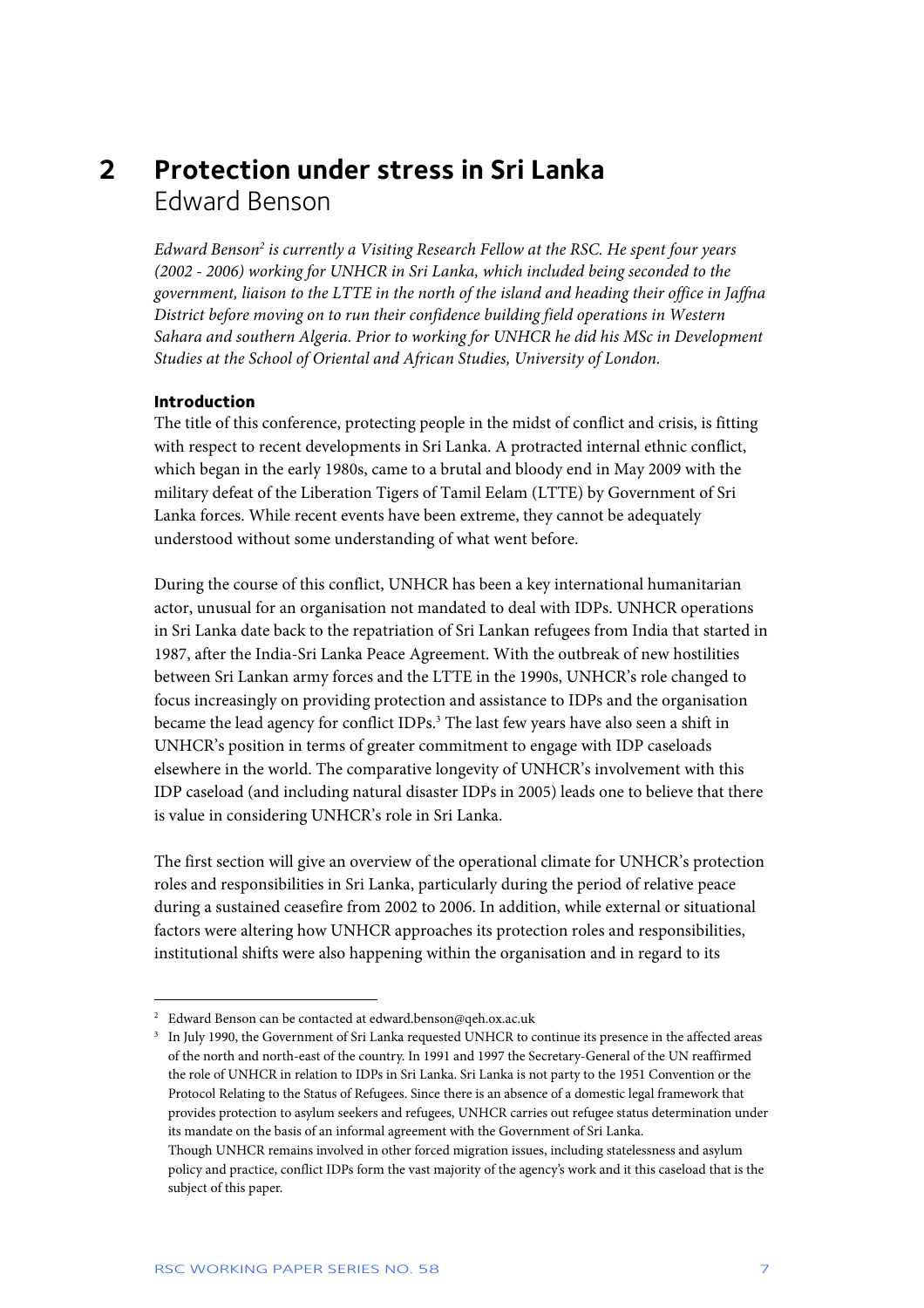position on conflict IDPs. The second section will focus on UNHCR's operational role, capacity and competency in terms of IDP protection in Sri Lanka. This will include examining rights versus needs approaches and the degree to which UNHCR focused its efforts on one or the other (or both). The 'thick' analysis of detailed UNHCR work in this period is designed to illustrate a 'normal' range of actions during a relatively peaceful period. The third section will reflect on some of the more recent developments in the conflict, and what if anything this should teach us in terms of engagement with IDP caseloads in different phases of a conflict.

#### **IDPs during relative peace: 2002 - 2006**

Following the election of Ranil Wickremesinghe as Prime Minister in late 2001, new efforts to find a political solution for the conflict soon had an impact on the conflict IDP caseload, which at the time stood at approximately 800,000 persons. With a seemingly stable ceasefire, the presence of the Sri Lankan Monitoring Mission (SLMM) on the ground, the opening up of the A9 road in the northern districts of Kilinochchi and Mullaitivu after 12 years (the key transport artery that linked government-controlled areas to LTTE-controlled territory) and peace talks in progress, 2002 was a time of significant optimism.<sup>4</sup> Following the signing of the Memorandum of Understanding (MoU) in February 2002 by the Government of Sri Lanka and the LTTE to formalise their ceasefire agreement (CFA), UNHCR's role with conflict IDPs started to broaden as the agency increasingly focussed on finding durable solutions for the displaced. Signs of a peace 'dividend' were evident in the increasing numbers of civilians returning spontaneously to their places of origin, voting their support for the peace process with their feet.<sup>5</sup> The demographics were impressive: by 2003 over 40 per cent of the IDPs were recorded by Sri Lankan government officials as having returned to their place of origin.

As the ICRC scaled down its operations, UNHCR scaled its operations up. The organisation launched a Supplementary Programme for the period October 2002 to December 2003 to address the growing material and protection needs of the spontaneous returnees. For 2003 this meant that the total funds available increased from US\$6.3 million to US\$17.9 million. More widely, international donor support was impressive. Despite concerns over the country's capacity to spend large amounts of money, US\$4.5 billion was pledged at the Tokyo conference in June 2003 to support the reconstruction and development of an island one quarter the size of the United Kingdom and with a population of less than 20 million. Evidence of openness towards UNHCR included the establishment of a UNHCR-funded unit in the agency's newly created government counterpart, the Ministry of Rehabilitation, Resettlement and Refugees (MRRR). An immediate tangible sign of willingness to collaborate was an island-wide census of all IDPs, funded by UNHCR and implemented by government civil servants. Building bridges between UNHCR and counterparts was not restricted to the government. With

1

<sup>4</sup> The Sri Lanka Monitoring Mission (SLMM) was an international instrument and organisation to monitor the ceasefire agreement between the two parties.

<sup>5</sup> Another tangible sign of progress in 2002 was the closing of the last remaining Open Relief Centre (ORC) in Madhu, Mannar District. The ORC concept was based on an understanding from 1990 with both government forces and the LTTE to provide protection from military operations.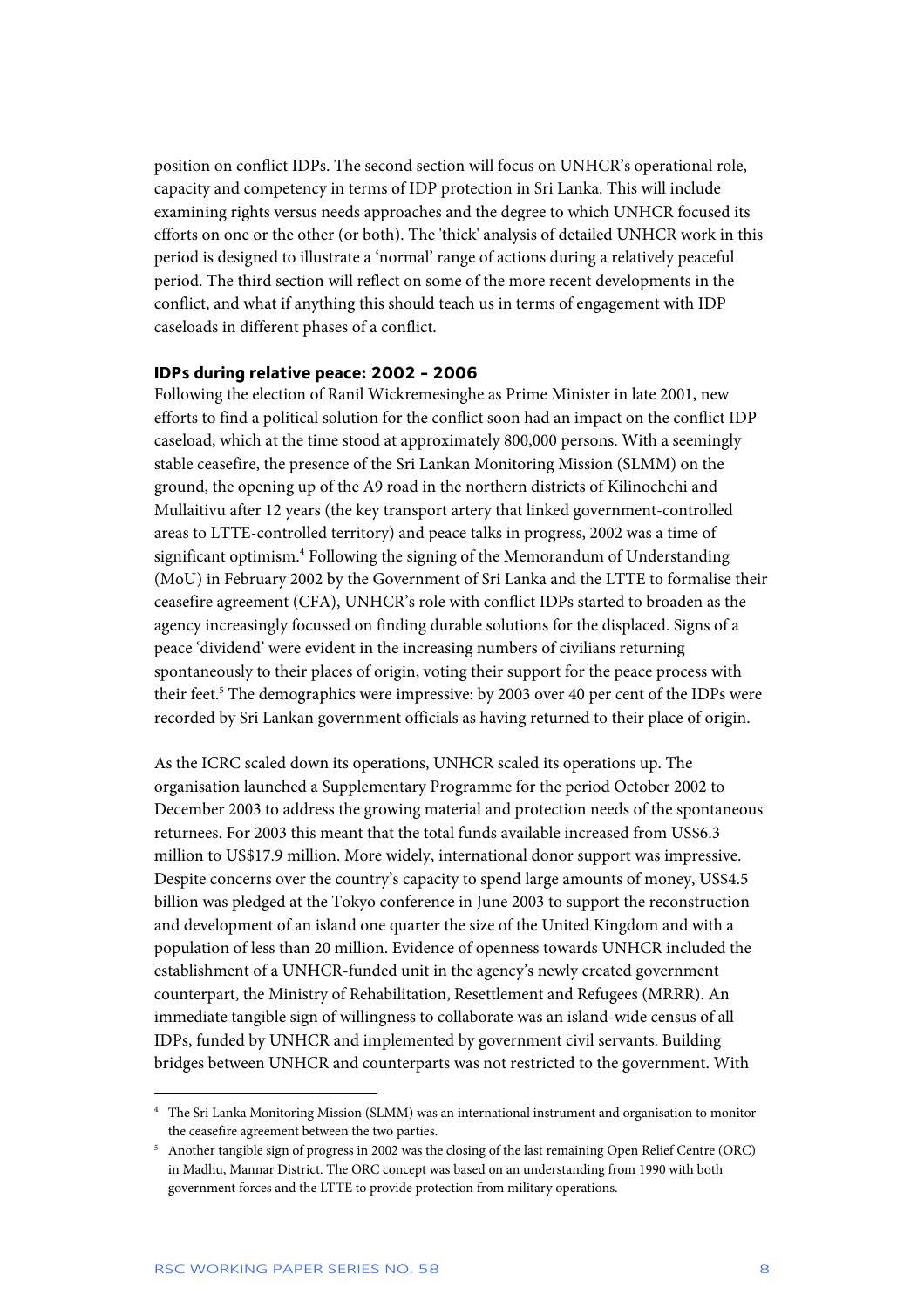IDPs also returning to their place of origin in LTTE-controlled areas, Kilinochchi town was fast re-establishing itself after years of conflict as the political and administrative headquarters of the LTTE. In January, 2003 UNHCR hosted a Voluntary Repatriation Workshop in Kilinochchi town and by the end of the year UNHCR had transferred its key office in LTTE-controlled areas from Mullaitivu District, an area where persons fleeing the conflict had taken refuge, to Kilinochchi town. Other key operational UN agencies also relocated to Kilinochchi. This spirit of cooperation and sense of progress included the arrival of international de-mining units working in LTTE areas. As UNHCR stated, 'prospects for peace in Sri Lanka were better than at any time since the conflict commenced in 1983'.<sup>6</sup>

As a key humanitarian agency seeking to support the peace process, UNHCR sought to offer a channel of dialogue with the LTTE at various levels, from almost daily interactions between field staff and the LTTE's Political Wing, to meetings between the Head of the Political Wing and the Country Representative, to missions from senior UNHCR staff members from Geneva. UNHCR's desire for engagement with the LTTE to discuss and advocate for the rights and needs of IDPs and to achieve durable solutions for the remaining caseload meant that the agency was keen for an open and constructive channel of discussion. At the time it was clear that the desire for engagement was not just oneway. Evidently the LTTE were keen for greater international recognition as a legitimate entity to represent the Tamil people and - critically- for actions or words that they felt might help shake off their association with terrorism, which in the aftermath of the 11 September 2001 attacks on the US had inhibited their fundraising activities among the Tamil diaspora in North America and Europe.<sup>7</sup> This involved trying to build diplomatic interactions to compete with those of the Sri Lankan state and to establish links with key European governments. This generated a meeting between EU External Relations Minister Chris Patten and the highly elusive and secretive leader of the LTTE, Velupillai Prabhakaran, in Kilinochchi in November 2003.

For those operating at the field level perhaps one of the most striking examples of the LTTE's engagement on a key human rights issue was the signing up to an *Action Plan for Children Affected by War*, produced in April 2003 by a workshop held in Kilinochchi with the LTTE, Government of Sri Lanka, UN agencies and other national and international NGOs and organisations. The document, produced by UNICEF, contained, among other things, project summaries in areas of child rights training, awareness campaigns on child rights and - significantly - the release and reintegration of under-age recruits (child soldiers). It was clear that the international stain on the LTTE because of their association with the forceful recruitment and use of child soldiers was not helpful to their pursuit of legitimacy. This was presumably a major reason for signing the *Action Plan*, as opposed to a genuine commitment to releasing combatants and to protection of child rights.<sup>8</sup>

<sup>6</sup> UNHCR Global Report 2002.

<sup>7</sup> *Jane's Intelligence Review*, 'Cornered Tigers – The LTTE evolves as guerrillas', 11 March 2009

<sup>8</sup> While efforts to try and tackle this highly sensitive issue in a tangible way could be commended, strong evidence for their actual impact on demobilising child soldiers was questionable. Initially there were some positive signs with the number of reported cases of underage and/or forced recruitment in the north and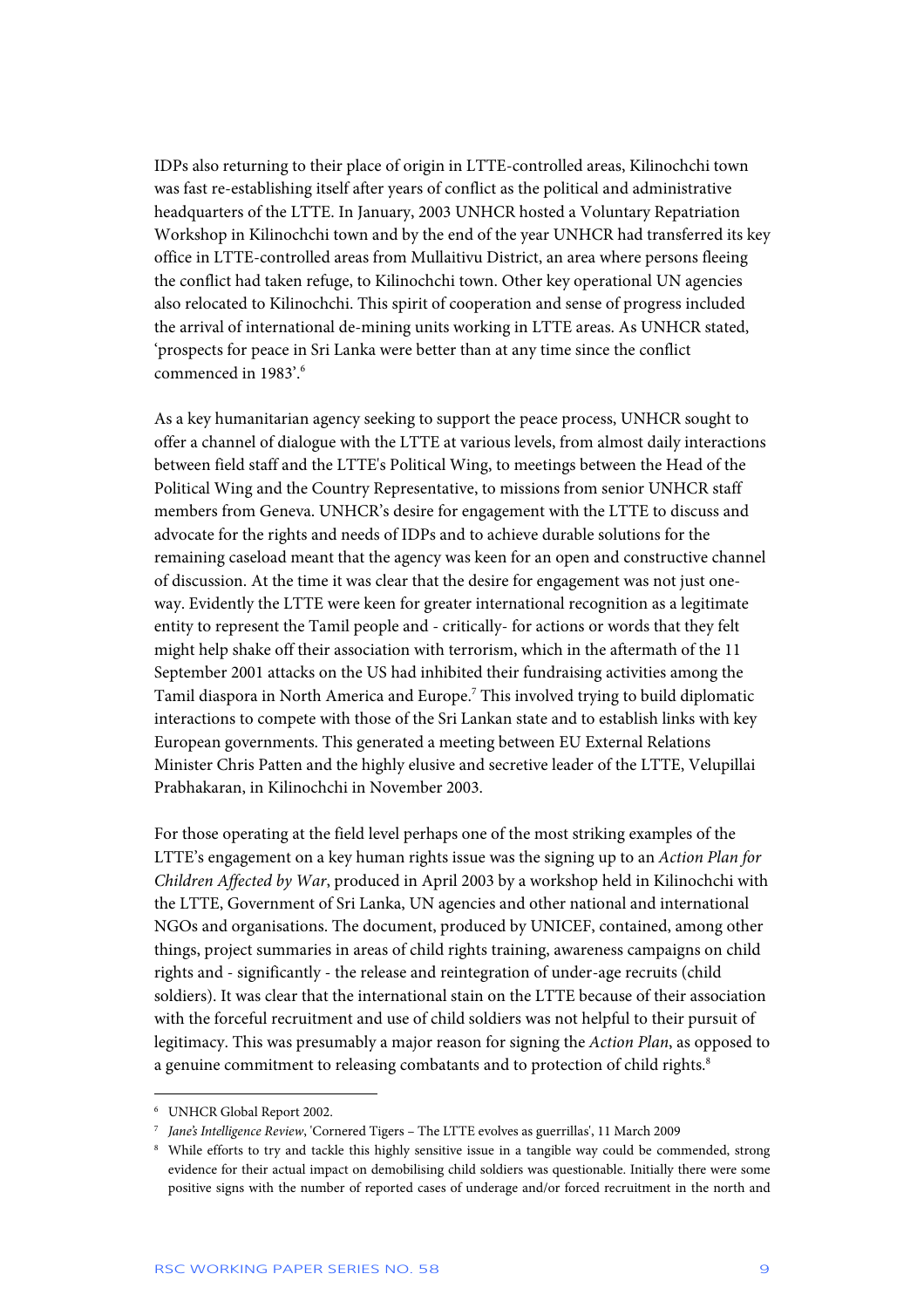Also, with Sri Lanka seemingly emerging from war into a post-conflict situation, efforts at peace building and addressing some of the longer term impacts of war meant new roles for UNHCR:

- monitoring the implementation of the World Bank's Unified Assistance Scheme, which provided each returnee family with a cash grant to help with the sustainability of their return;
- seeking to implement the incumbent High Commissioner's 4Rs initiative of repatriation, reintegration, rehabilitation and reconstruction, in collaboration with UNICEF and UNDP, an effort to bridge the gap between humanitarian and development needs of the communities in conflict-affected areas;
- implementing a total of 60 peaceful co-existence projects through implementing partners with an aim of helping the various communities find joint, non-violent solutions to problems in IDP and returnee communities.

At the same time as the nature of the conflict had shifted UNHCR's approach to conflict IDP issues in Sri Lanka, the organisation as a whole was also starting to show a new position on conflict-IDPs. During the tenure of High Commissioner Ruud Lubbers between 2001 and 2005, although UNHCR remained engaged in the Sri Lankan IDP caseload, there was a reluctance to be drawn into taking greater responsibility for IDP situations elsewhere in the world. However, with conflict IDP numbers around the world increasing and refugee numbers decreasing, various debates continued as to who should take responsibility for this growing caseload. As High Commissioner Lubbers grappled with budgetary challenges, he underscored the priority of UNHCR's protection responsibilities towards refugees and remained clear that UNHCR would not care for all IDPs, rather that the international community should work together to help them.<sup>9</sup> Despite Lubbers' early departure in 2005, his position prevailed in UNHCR's commitment to the cluster system: UNHCR would lead the global Protection Cluster Working Group and co-lead the Camp Coordination and Camp Management and Emergency Shelter Clusters. However, the arrival of Antonio Guterres as High Commissioner marked a clearer commitment to conflict IDPs in word as well as deed. While it seems most likely that reasons for this greater commitment were due to a combination of internal and external factors, it was also perhaps indicative of a new High Commissioner's desire to show how his tenure would be different from that of his predecessors.10

north-east dropping. However, between the signing of the *Action Plan and the end of 2004* more than twice as many children had been recruited as had been released. Perhaps what this tells us is less about the shortfalls or the efforts to try and address this key human rights issue than the reality of what parties to a conflict are really prepared to do as against how they would like to be perceived in terms of their political objectives. Ultimately, waging a highly effective war, including the use of child soldiers, had enabled the LTTE to control one third of the island, be seated at the negotiating table and be engaged with the international community. The desire to maintain military strength, ceasefire or not, meant perhaps it was more likely a case of lip service to human rights concerns than a genuine commitment.

<sup>9</sup> Interview with High Commissioner Ruud Lubbers, *Refugees* magazine, 2001: 'I will not say that UNHCR will care for all IDPs. I don't believe in that at all. If internally displaced persons are in a serious situation, then the international community should work together to help them.'

<sup>&</sup>lt;sup>10</sup> I am fully aware that addressing internal displacement is the primary responsibility of the state itself and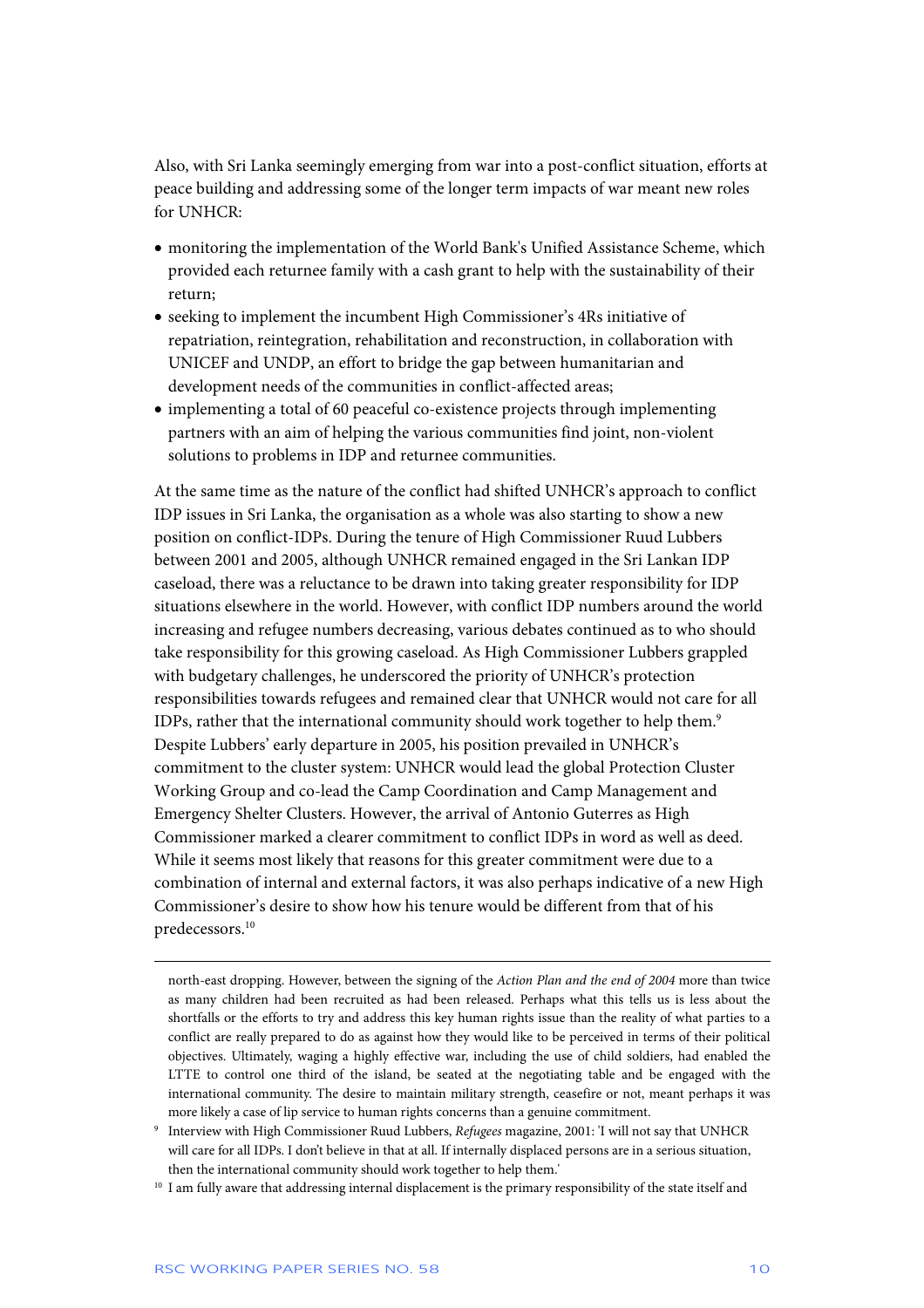### **The Guiding Principles: rights versus needs**

Central to the foundation for UNHCR's IDP-related operations in Sri Lanka were the *Guiding Principles on Internal Displacement*, a set of 30 principles that emerged as a result of a collaborative effort that involved legal experts, UN agencies, non-governmental organisations and regional organisations under the direction of the then Representative of the Secretary-General on Internally Displaced Persons, Francis M. Deng. As Deng wrote himself in 1998:

'[T]hey set the standards that should put both governments and rebel groups on notice that their conduct is open to scrutiny and will be measured against specific standards. They reflect the needs of the displaced, their corresponding rights, and the duties and obligations of states. They should provide the international community with standards for legitimate action and facilitate conformity and preventative predisposition on the part of governments.<sup>'11</sup>

During this period of optimism the *Guiding Principles* were not greeted with resistance by the government or the LTTE, and UNHCR continued to recognise the Government of Sri Lanka's primary responsibility for providing protection and assistance to the IDP population within its border.12 Thus within the overall framework of providing access to national protection and durable solutions for the displaced, UNHCR's primary objectives were to:

- promote and protect the rights of IDPs and returnees, with a special emphasis on freedom of movement, liberty, security, minority rights, property rights, recovery of documentation and the problem of sexual and gender-based violence;
- rapidly and effectively respond to the immediate material and protection needs of spontaneous returnees;
- continue to stabilise internal displacement and promote solutions for the remaining IDPs;
- create conditions which allowed for safe and dignified return of IDPs and refugees;
- strengthen national capacity, through training and direct engagement, to assist displaced persons and develop the ability of the national authorities and NGOs to respond effectively to changing needs.<sup>13</sup>

UNHCR's activities to try and meet these objectives were delivered through six key field offices located in the conflict-affected district capitals in the north and east and a seventh field office in Colombo to cover the border districts of the conflict.

must remain so. But UNHCR has been accused in the past of lacking full commitment, of unpredictability, and of having a pick and choose approach. Whether this is fair or not is not for me to judge. What I can guarantee is that UNHCR wants to be fully engaged as a predictable partner in helping to fill this gap.' Statement by High Commissioner Antonio Guterres, 56th session of the Executive Committee, October 2005.

<sup>11</sup> Cohen & Deng, *The Forsaken People*, 1998, pp. 6-7.

<sup>12</sup> Principle 2.1 states that "These *Principles* shall be observed by all authorities, groups and persons and irrespective of their legal status and applied without any adverse distinction." Principle 3.1 states that "National authorities have the primary duty and responsibility to provide protection and humanitarian assistance to internally displaced persons within their jurisdiction."

<sup>13</sup> UNHCR *Global Appeal 2002-2006.*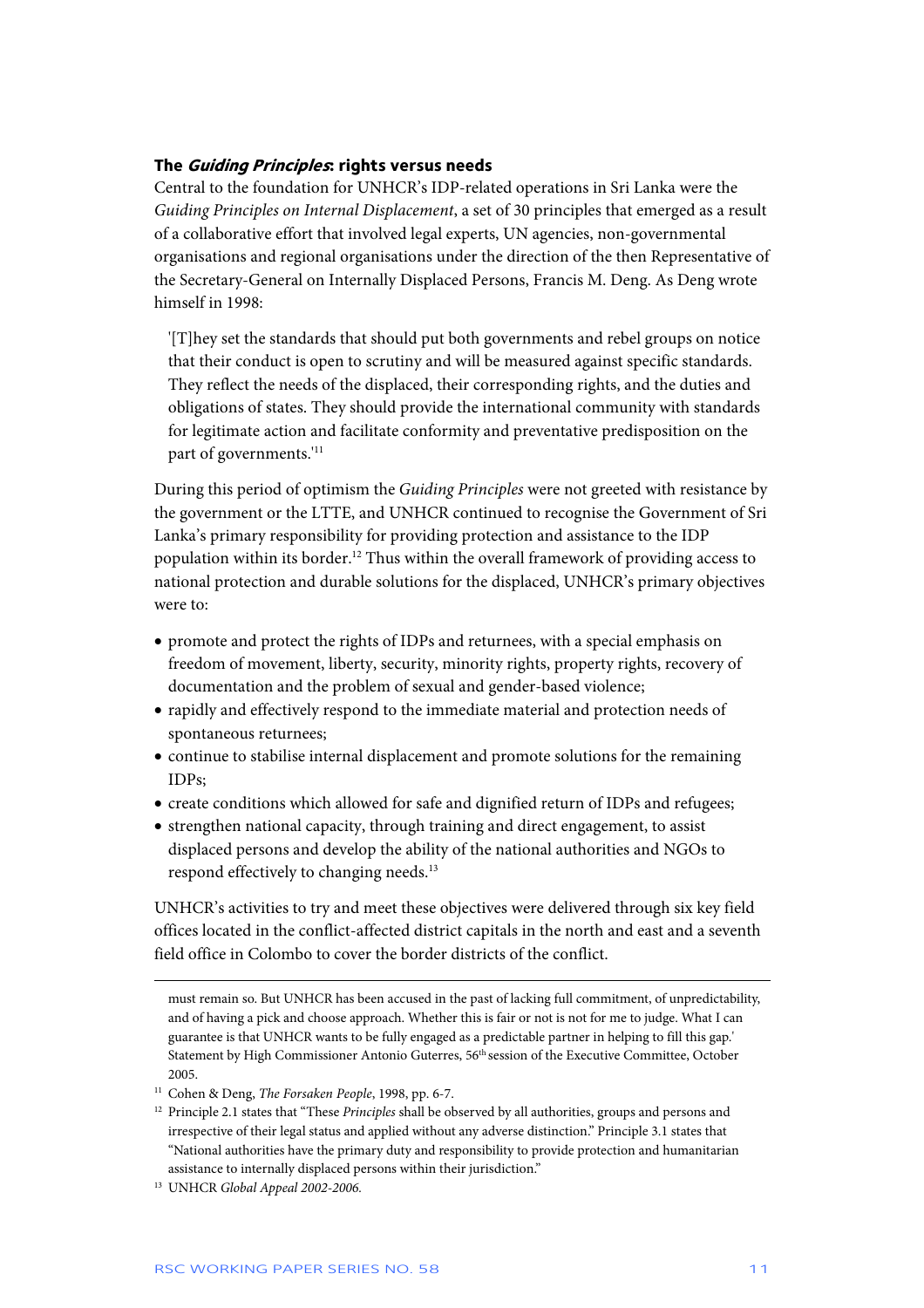Activities were delivered directly by UNHCR national or international staff working out of these offices or by national or international NGO partners, funded by UNHCR. At a national level, UNHCR sought to engage in close collaboration with its key Ministerial counterpart, the MRRR. This included the placement of a full-time international staffmember in the MRRR, the completion of the island-wide survey of IDPs, and in 2003, in an effort to build capacity, the funding of six national consultants to work in various functional areas.14 The MRRR went so far as to offer a written commitment to 'observe the *Principles* as official policy in assisting internally displaced persons affected by the conflict and commit [other] concerned ministries to bring their policies and programmes into alignment with these *Principles*'.15

Reflecting the fact that the *Guiding Principles* are a combination of IDP rights and needs, UNHCR sought to protect and advocate for the rights of conflict IDPs and, where possible and within the funds available, address IDP and IDP returnee needs. Activities focussed on IDP rights, often termed 'protection work', were delivered through a combination of field presence, including regular contact with IDP communities and government and/or LTTE authorities, regular field monitoring, specific interventions with the government or the LTTE where possible, advocacy and promotion. Advocacy and promotion in practical terms often took the form of training or awareness-raising exercises. Numerous sessions were conducted with government officials at all levels, the LTTE, civil society and IDP communities. UNHCR funded the printing and dissemination of thousands of copies of the *Guiding Principles* in all three languages (English, Tamil and Sinhalese) and promoted these rights through a specific UNHCR Sri Lanka website and an in-country protection-focussed publication.

Within this large IDP caseload, there were particular efforts to focus on vulnerable IDP groups and/or individuals; this included sexual and gender-based violence and direct assistance for what were termed extremely vulnerable individuals. Engaging with national human rights institutions was another important pillar of UNHCR's protection work and included the funding of the Human Rights Commission and the Legal Aid Foundation. UNHCR also sought to engage with civil society and was a member of the Eminent Persons Group, comprising representatives from the government, civil society, the media and the judiciary.

While UNHCR's protection work was rights-focussed, its programme work was needsfocussed, otherwise termed assistance or relief, covering the direct provision of basic nonfood relief items to meet household domestic needs, improved shelter, water, sanitation, education, income generation, health and nutrition.

<sup>&</sup>lt;sup>14</sup> UNHCR's funding arrangements usually mean that the programme cycle is twelve months from implementation to completion. To what degree, therefore, was it realistic to believe that UNHCR could build capacity with real long-term value, particularly since by 2004 the operational budget had significantly decreased from the previous year?

<sup>15</sup> As stated in their *2003 Policy Framework for Rehabilitation, Resettlement and Welfare of Displaced People.*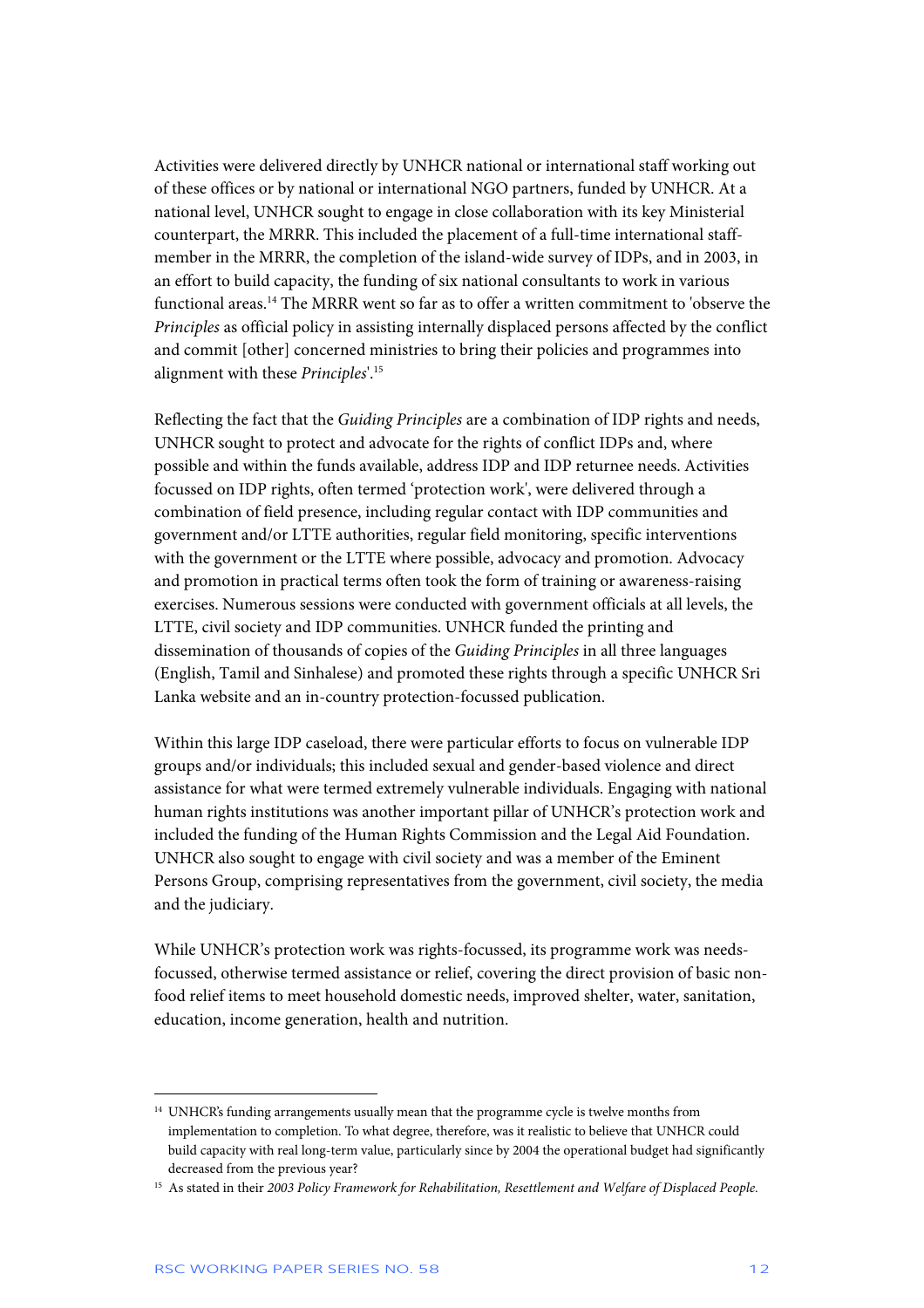With an increasing budget to support all of these activities, UNHCR in 2003 and 2004 scaled up its activities in both programme and protection work. While field offices tended to differentiate their activities as either programme activities or protection activities, particularly in a field context the difference between programme and protection was less clear. A good example of this was the programme activity of providing shelter. UNHCR engaged in the upgrading of shelters and the provision of transitional shelters both for conflict IDPs living in welfare centres and for tsunami victims.<sup>16</sup> While at the time the activity was viewed as a programme activity, particularly the more than 4000 shelters that were built for tsunami victims, the action of building a shelter could be construed as a protection activity, as is evident in the *Guiding Principles*. It is not just the act of providing a shelter that meets a need but the associated protection benefits that it can provide.<sup>17</sup>

It is extremely difficult to measure the impact of UNHCR's work during this period in terms of the objectives it had set for itself. UNHCR's methodology centred on an approach of *objectives*, with linked *indicators* and *outputs* (as measured by the result of the action not the action alone). In addition to the specificities and complexities of each office and the challenges they faced, many activities were delivered by government or NGO partners. In 2002 UNHCR had 10 partners but by 2003 there were 31. Quality and capacity of the different partners could vary hugely and choice of partner in some areas of the country was very limited. Thus an office could be faced with the choice of either trying to do something with limited capacity or doing nothing. Also we do not have the benefit of counter-factual evidence; it is very difficult to determine what would or might have happened to conflict IDPs had UNHCR not delivered and funded these activities between 2002 and 2006.

Despite the difficulty in trying to fairly gauge the value or impact of UNHCR's work, it is worth considering a few basic demographic statistics. From the start of the CFA in February 2002 to end of 2003, 345,000 IDPs returned to their place of origin, with 455,000 IDPs still displaced. During these two years, UNHCR operations spent approximately US\$15 million, a per capita ratio of US\$43 per IDP returnee and US\$33 per IDP, or a ratio of one UNHCR staff-member for every 3,450 IDP returnees or 4,550 IDPs. These are crude calculations but they do highlight the potential gap between the objectives or the

<sup>&</sup>lt;sup>16</sup> Though the *Guiding Principles* do include persons displaced as a result of natural disaster, UNHCR does not normally engage with this caseload. However with the government requesting international assistance and on the request of the UN Secretary-General, UNHCR expanded its programme to cover tsunami victims. UNHCR's engagement could be seen as an example of circumstances, needs and opportunities converging. UNHCR was seen as one of the most experienced agencies on the ground, the needs were acute and the agency wished to remain a key-player in humanitarian issues, which included stressing the need for parity of treatment for conflict-displaced and tsunami-displaced. The huge donor response allowed unspent tsunami funds to be carried over and used for conflict IDPs in 2006.

<sup>&</sup>lt;sup>17</sup> Shelters aimed to 'respect family life', ensure that 'family members who wish to remain together shall be allowed to do so' and aided the 'reunion of [separated] families', *Principles* 17.1, 17.2, 17.3. Also, shelters aimed to ensure IDPs had 'an adequate standard of living' and to aid the 'safe access to: (a) essential food and potable water; (b) basic shelter and housing; (c) appropriate clothing; and (d) essential medical services and sanitation', *Principles* 18.1, 18.2.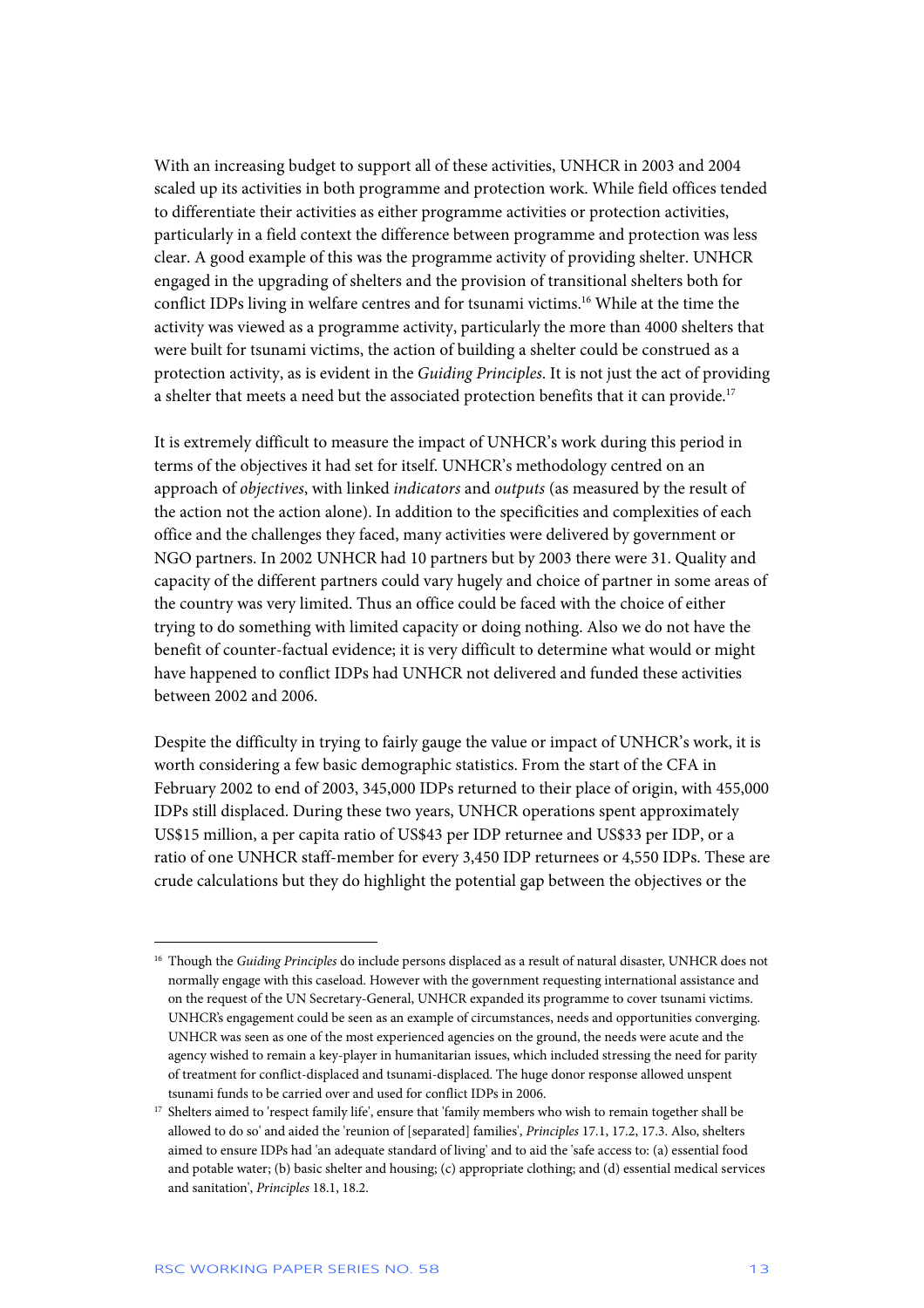needs and the resources available to try and meet those needs.18 However it could be argued that the return home of over 40 per cent of the entire IDP population was a measure of significant progress.

Yet to what degree was their movement reflective of UNHCR's presence and activities on the ground? The evidence was that their movement was principally a reflection of the cessation of hostilities, of situational factors as a result of developments at the political level and of personal judgements about security and the availability of basic resources at home. For the IDPs who remained, return was far harder as was evident in the fact that the rate of returns declined significantly. As of the end of December 2004, almost two years after the CFA and with UNHCR's budget falling, an estimated 350,000 persons remained displaced, of whom approximately 23 percent were living in government-run welfare centres. Obstacles to return included fear for personal safety (such as forced recruitment of both children and adults, and distrust between various communities), knowledge that homes and houses had been destroyed, the danger of landmines and unexploded ordnance (UXOs), and the presence of High Security Zones (HSZ) of both the Government of Sri Lanka and the LTTE. With such reasons for lack of movement, it raises the question of what UNHCR could realistically hope to achieve in terms of its objectives, given the resources it had as compared to the scale of the problem, the climate in which it was operating, and the fact that it was working within the jurisdiction of a sovereign state. Therefore, and using the baseline of remaining conflict IDPs as a marker, the evidence suggests that despite UNHCR's objectives space for substantial impact was limited.

Despite the gap between what UNHCR aimed to achieve and what was possible, it is worth underscoring one of its key rights-focussed objectives, especially in relation to Guiding Principle 3.1 (see footnote 10), that is, the promotion and protection of rights with a view to improving awareness and national capacity such that they be respected. As John Holmes the UN Under-Secretary for Humanitarian Affairs wrote of the *Guiding Principles*, '[m]ost importantly, they have made IDPs themselves aware of their rights.'<sup>19</sup> In accordance with this effort to increase awareness of and respect for IDP rights, significant amounts of time, effort and resources were put into these protection activities, especially where a sustained cessation in hostilities, efforts to find a political solution and the LTTE's interest in legitimacy meant it was as positive a time as any to take the *Guiding Principles* seriously. In addition to agreements made with the government at a national level, not only did UNHCR continue at field level to disseminate and promote the *Guiding Principles* amongst the displaced, but also it advocated and promoted them with government authorities, the LTTE, the security forces, police, civil society, and the judiciary.

<sup>&</sup>lt;sup>18</sup> An obvious example of the shortcomings of this exercise is that it does not factor in the resources of UNHCR's partners, notably their staff, and their efforts to provide protection and assistance for IDPs, nor the fact that as a result of UNHCR's assessments and awareness-raising exercises in terms of the requirements of IDPs, other actors (with their own funds and resources) could engage in an effort to meet conflict IDPs' rights and needs.

<sup>19</sup> F*orced Migration Review*, December 2008.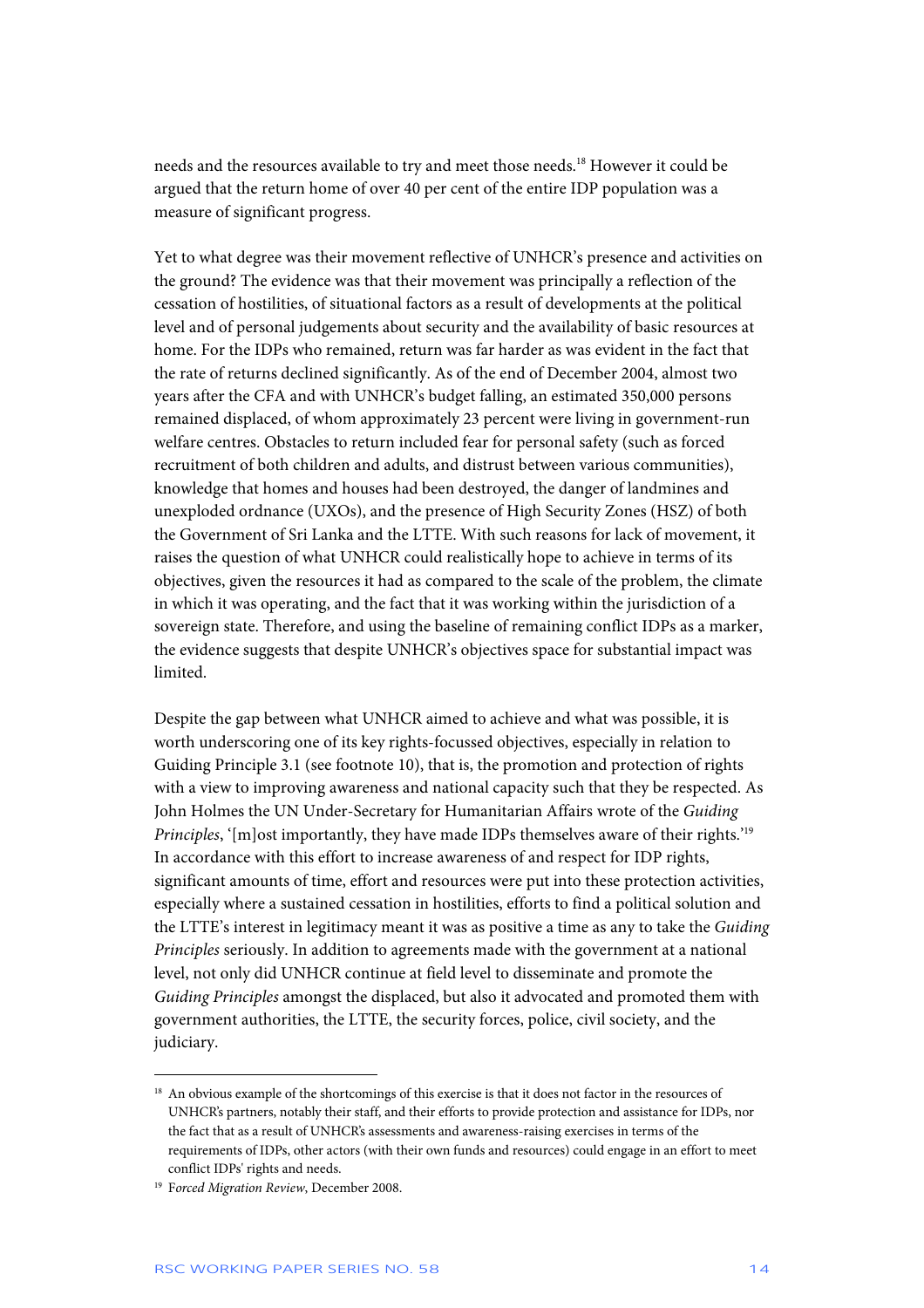How can we measure the added value of these protection-focussed activities or the impact of numerous training sessions, various publicity campaigns, and other rights-awareness programmes? One set of indicators could be the number of individuals that attended UNHCR-funded training courses, or recorded and reported violations, or the number of individuals that sought legal or protection advice or received assistance from UNHCR or one of their partners. Perhaps a better sense of the impact would be whether there were increasing signs of respect for IDP rights and fewer violations. The evidence for greater respect for IDP or human rights in general was not overwhelmingly positive. Violations continued to be reported across the North and East, including extortion, protection rackets, child recruitment and abduction, extra-judicial killings, arbitrary detentions and harassment by soldiers at checkpoints. These violations were made worse by a climate of impunity. Thus while in the early months after the CFA there was a decrease in complaints against the LTTE and the government, over time this positive trend started to reverse. While in September 2002 the SLMM reported a 40 percent decrease, with both parties to the conflict 'showing considerable restraint and common responsibility to restoring peace, to the benefit of the public', by the beginning of 2006 the SLMM questioned whether there was still a ceasefire, with more than one hundred people killed in the last month of 2005, 'half of which were civilians'.20 While reasons for the violations were clearly linked to the increasingly tenuous cessation of hostilities, it does raise a question about the lasting impact of all of UNHCR's efforts to promote and protect the rights of IDPs.

### **Return to war: 'no time for principles'**

While the departure of the SLMM from Sri Lanka at the beginning of 2008 could be viewed as the end of efforts to find a peaceful solution to the conflict, for humanitarian actors on the ground the closing of the A9 road in August 2006 marked an earlier turning point. Two months before this the Sri Lankan Air Force launched attacks against positions held by the LTTE and at his annual Heroes Day Speech in November the leader of the LTTE said the organisation felt they had no option but to resume hostilities. While the following two years marked an increasingly difficult, dangerous and at times seemingly impossible task for humanitarian agencies concerned with conflict IDP rights and needs, the final few months of the war offer a stark demonstration of the degree to which civilians caught within an internal conflict can be left helpless. The government's advance on LTTE-controlled areas triggered a chaotic exodus of 100,000 civilians to government-controlled territory with conditions for those who fled described as desperate, with acute shortages of food, water, medical care and shelter and with relief agencies denied access. Worse, as government forces continued to advance on the LTTE's last remaining stronghold, estimates suggested 150,000 civilians were trapped in a tiny pocket of land between Sri Lankan government forces, whose shells were falling on them, and the LTTE, which was using them as human shields and shooting them if they tried to escape. The situation as described by the ICRC was 'nothing short of catastrophic'. Estimates suggest that 30,000 civilians were killed in the final two years of the conflict, with 8,000 killed between January and May 2009. As of September 2009 300,000 IDPs

<sup>20</sup> SLMM statements: 13 September 2002 and 13 January 2006.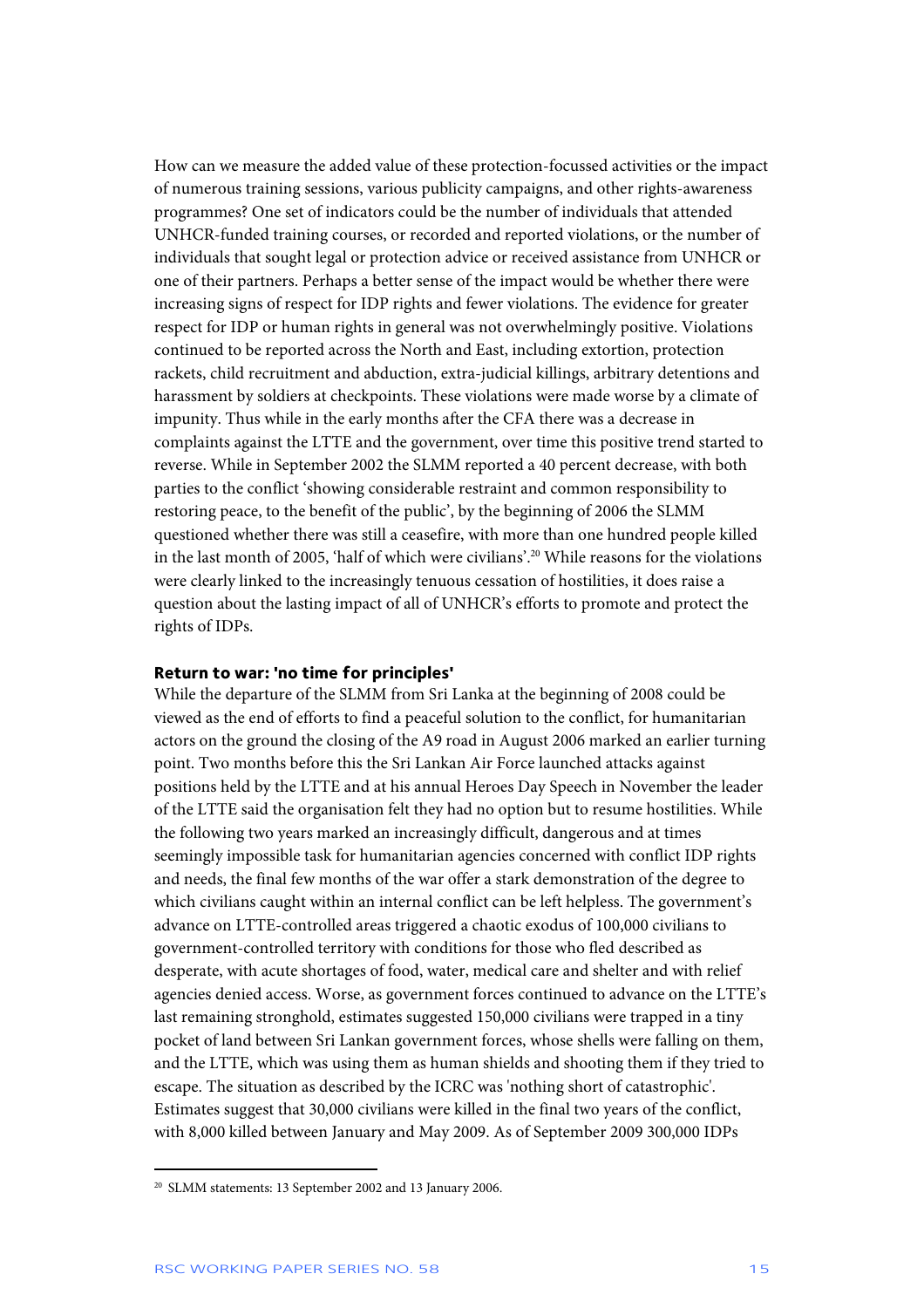who fled the conflict zone were living in 40 emergency shelter sites.<sup>21</sup> The nature of the conflict in the last few months was illustrative of a government prepared to win at all costs and an increasingly cornered and desperate opposition willing to try anything to survive. The consequences for UNHCR and other UN agencies operating on the ground was that by September 2008 they withdrew from the LTTE-controlled districts of Kilinochchi and Mullaitivu, citing the government's failure to guarantee the safety of aid workers.

In short, the end of the conflict resulted in a situation where conflict IDPs' rights and needs as laid out in the *Guiding Principles* were totally disregarded, with appalling humanitarian consequences. The government position in terms of international concerns is worth emphasising. Though reports that were able to emerge described horrendous scenes, efforts by the international community to stop the fighting, in so far as they went, fell on deaf ears.<sup>22</sup> The Government of Sri Lanka responded with promises to launch a 'humanitarian operation' to 'liberate the civilians from the clutches of extreme terrorism', co-opting the humanitarian rhetoric and demonstrating a certain resonance with the US's 'war on terror'.23 This was also perhaps indicative of how the LTTE's tactics of the human shield had played into the hands of their opposition, the LTTE apparently believing that by triggering a potential humanitarian catastrophe, government forces would have to halt hostilities in the face of mounting international pressure. As the powerful second-rung leader Thilliayampalam Sivanesan said; 'the international community is not even looking at us'. The LTTE conceded defeat by May 17th 2009 and blamed the world for failing to save them<sup>.24</sup>

Particularly when one reflects on efforts to find a peaceful resolution to this conflict and all the subsequent efforts to promote, protect and meet the needs and rights of those displaced by the conflict, the sobering conclusion is all too obvious: external humanitarian actors working within the confines of a sovereign state have few resources to compel either the government or a rebel group to alter behaviour or meet international standards, especially if the international community is itself divided on what to do. While the *Guiding Principles* will continue to inform UNHCR's efforts, the limits and the dilemmas are clear. While *the Guiding Principles* state that '[N]ational authorities have the primary duty and responsibility to provide protection and humanitarian assistance to internally displaced persons' and that the *Principles* should 'provide guidance to' 'all other authorities' and 'groups', the final few months of the war were indicative of totally contrary behaviour by both parties.25 Humanitarian agencies, including UNHCR as the lead agency for the protection of IDPs, were required (for their own safety) to vacate the

<sup>&</sup>lt;sup>21</sup> Brad Adams, Asia Director of Human Rights Watch described the shelter sites as the 'world's largest open prison', *Sri Lanka, A Humanitarian and Human Rights Crisis*, meeting: 28 July 2009, London.

<sup>&</sup>lt;sup>22</sup> Despite efforts by the UN Under-Secretary-General, John Holmes, and the US, the European Union, Norway and Japan calling on both sides to respect the no fire zone and protect trapped civilians and making the case for a humanitarian ceasefire, the war continued. Calls for action by permanent members of the UN Security Council made little progress, with Russia and China preventing serious discussion about the war.

<sup>23</sup> Disaster Management and Human Rights Minister Mahinda Samarasinghe, MP, BBC *HARDtalk*, 2 March 2009.

<sup>24 &#</sup>x27;Sri Lanka An end to the war?', 18 May 2009, *Economist.* 

<sup>&</sup>lt;sup>25</sup> Introduction – Scope and Purpose, 3 (c), Principle 3.1.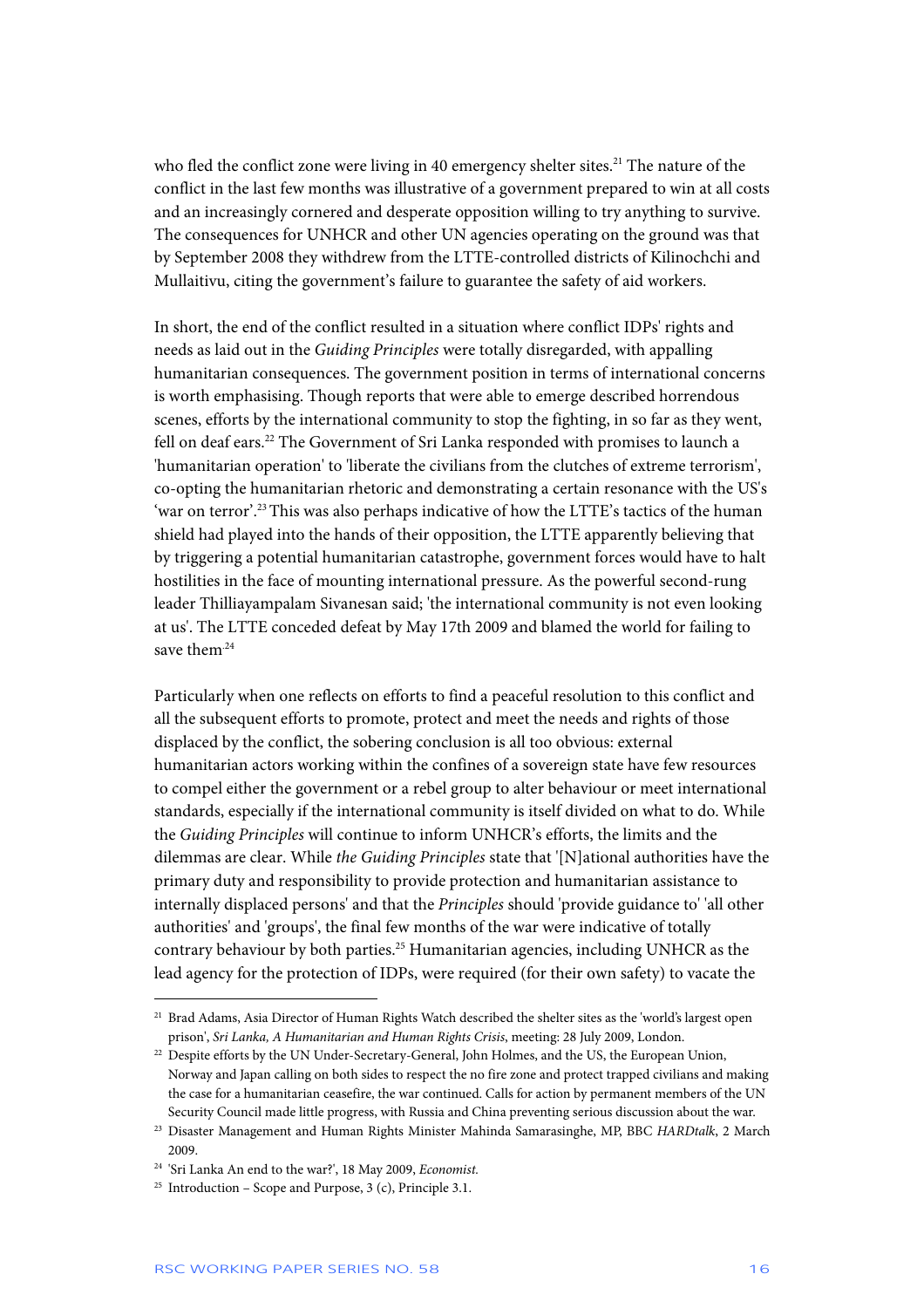area of most need. What is perhaps even more sobering is that this downward spiral of events did not occur in the context of an absence of an international humanitarian presence to protect and promote the rights and needs of conflict IDPs. Quite the opposite; they were there, but ineffectual and virtually powerless to prevent a humanitarian disaster.

## **Conclusion**

During my four years working for UNHCR in Sri Lanka between 2002 and 2006 I would frequently ask myself whether I genuinely felt it was better for the people that we were trying to aid that we were there. Was it better that we had internationally-recognised principles that helped guide our work, despite the fact we would often fall short of the mark? And does the sorry record of the last year mean all our efforts were a waste of time? Should UNHCR and other organisations apologise for the fact that they continued to try and offer what relief and assistance they could and from where they could while the government and the LTTE both committed atrocities? Should agencies that remained to do what they could and did not openly criticise the government for fear of ejection be accused of complicity? What criteria should we use to evaluate the performance of humanitarian organisations?

I would submit that the relevant criterion is not the ability to resolve conflicts that states will not or cannot resolve themselves, it is, rather, to do what we can – what is within the means given to us – to give what support we can to the people we are trying to help for as long as we can. We are not, as is sometimes dismissively charged, trying to 'save the world', whatever that means. We are instead trying to do as much as we can to redress the evils inflicted on the weak by the strong and thus to make this a marginally better world. That may not be as heroic as saving the world or solving some of its most demanding problems, but it is impact worthy of the moral responsibility demonstrated and of the international commitment.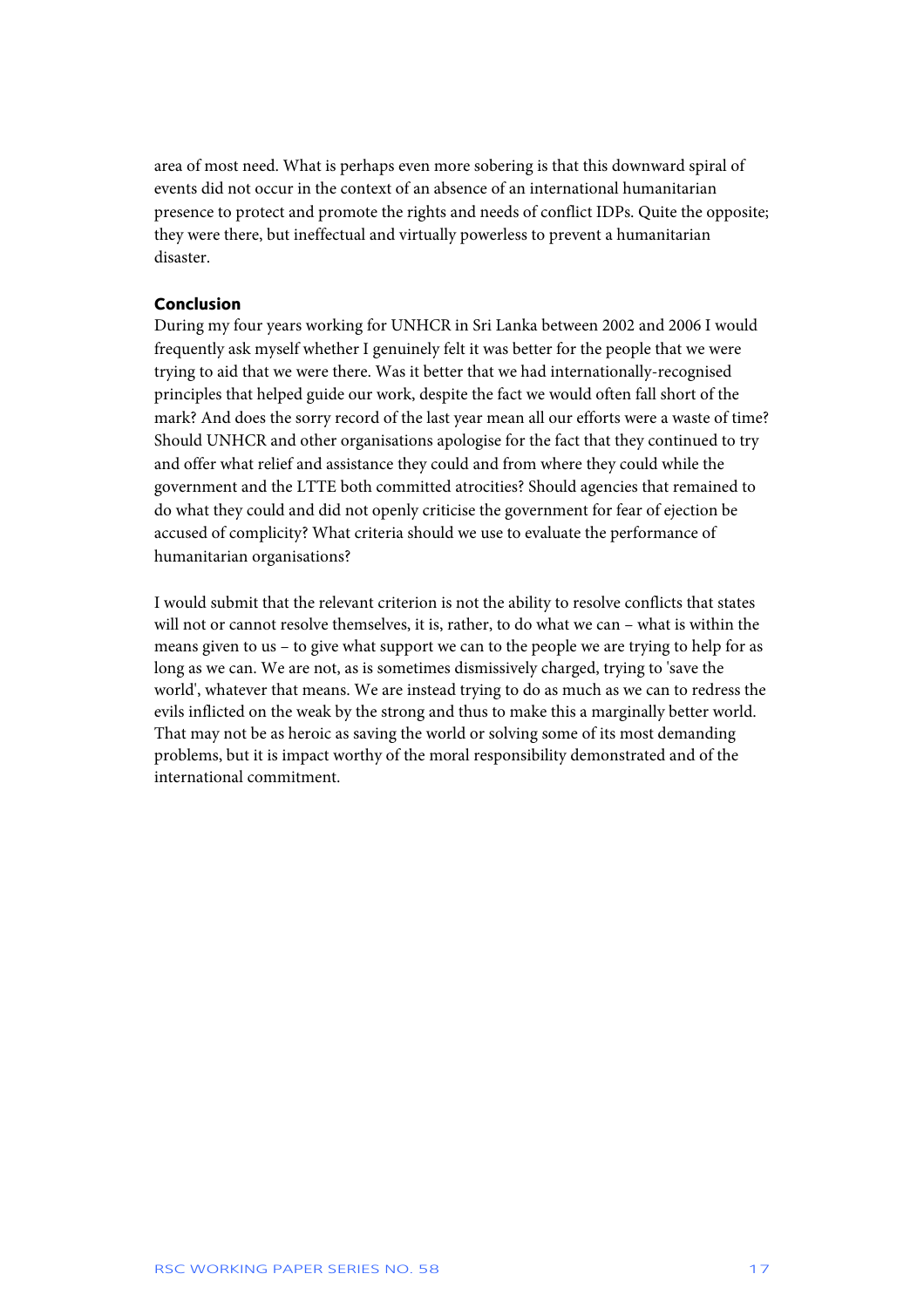# **3 Protection in practice: the Sri Lankan case**  Bhavani Fonseka

*Bhavani Fonseka26 is a human rights lawyer and activist, with a focus in assisting victims and affected populations in various parts of Sri Lanka. She is presently working as a Senior Researcher with the Centre for Policy Alternatives, a think tank in Sri Lanka, which involve research, documentation, national and international advocacy and litigation. She has a LLB (Hons) (UK) and LLM (in international human rights law) (USA).* 

#### **Introduction**

In providing assistance in conflicts and other crises, it is important not only to understand the context, politics and underlying local dynamics, but also how best to provide protection to those in need in line with international and national standards that ensure that the human rights of civilians are guaranteed and protected. Protecting people has become increasingly hazardous, dangerous and controversial. Every new conflict and crisis highlights new dangers and the fragility of the rule of law, order and security in society, and also raises new questions, resulting in an evolving framework and standards of protection.

This paper will focus on several key developments that occurred in the recent (2009) phase of the conflict, discussing some of the dynamics and rationale behind decisions and positions taken in addressing and handling the protection of the civilians and how these issues have been dealt with by the key stakeholders. It also highlights some of the challenges that are faced in protecting civilians, looking at the role of government actors, the international community, donors, the UN and the wider humanitarian community. A recurrent theme throughout the paper is the importance of respect for, protection of and promotion of the human rights of those affected and it argues that protection work needs to strive to conform to principles enshrined in international norms and standards. The example of Sri Lanka shows that protection in conflicts is not easy or straightforward. Political, financial and security issues, for example, have challenged and continue to challenge the whole concept of protection. As seen with other cases, a principled, strong and coordinated stand needs to be taken by key stakeholders from the start. It is also important that initiatives undertaken by the various stakeholders are planned and implemented through a rights framework. If not, the essence of protection will be threatened and challenged. This paper therefore attempts not only to highlight the practical and political obstacles in protection in the Sri Lankan case, it also sets out key guidelines to be followed to ensure protection is provided for all those in need.

#### **The concept of protection**

j

It is now internationally accepted that human rights are universal and measures need to be taken to ensure conformity to them. In this respect, refugees and Internally Displaced Persons (IDPs).should not be treated any differently than anyone else; they too have

<sup>26</sup> Bhavani Fonseka can be contacted at bhavani@cpalanka.org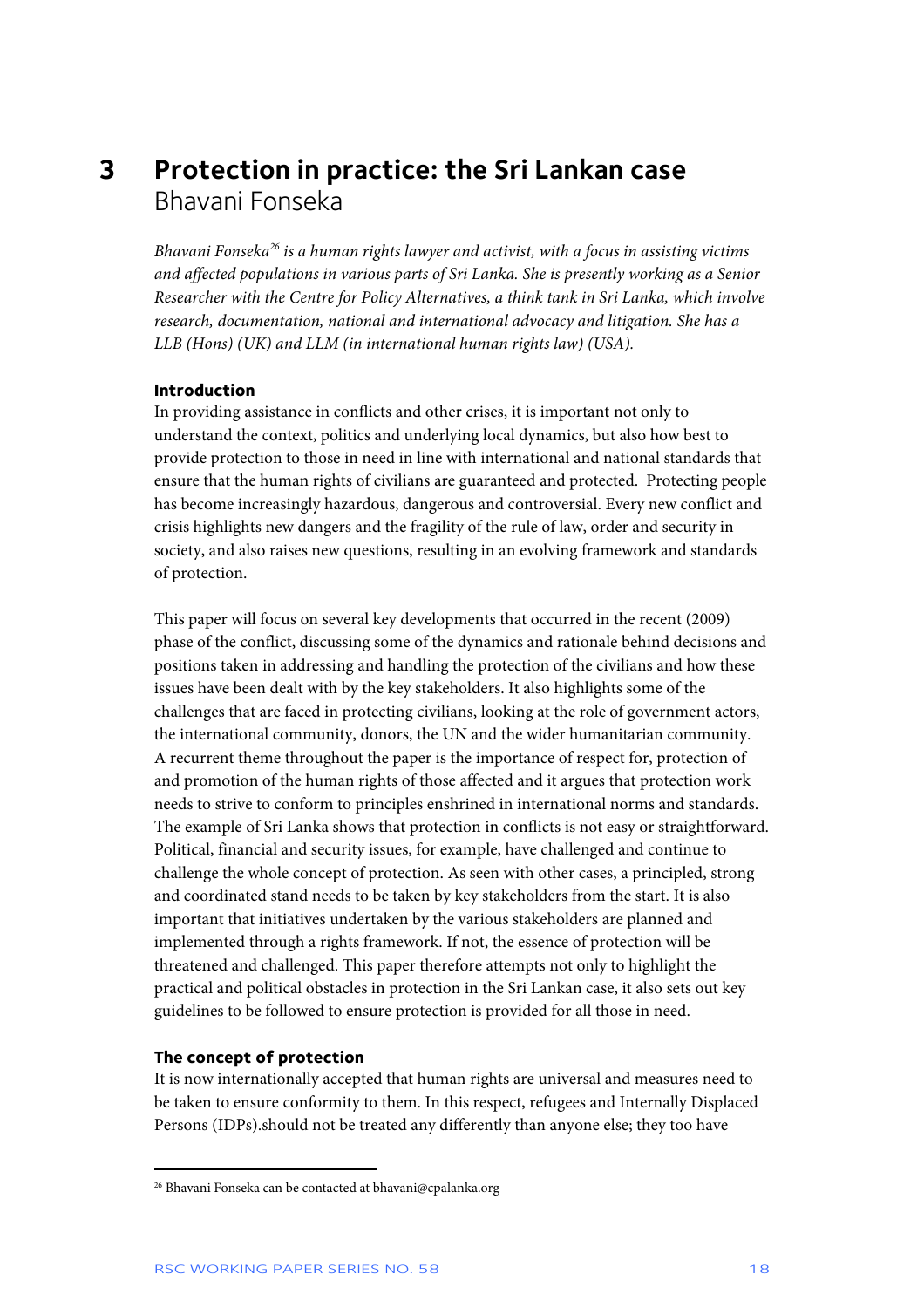rights and are equal before the law. The focus of this paper will be on the protection of civilians in an internal conflict, with specific reference to IDPs. International Humanitarian Law (IHL), human rights law, the *Guiding Principles on Internal Displacement* and other mechanisms provide a framework for protection of IDPs, leaving no room for excuses for the lack of implementation.

Over time the concept of protection has evolved and we are currently at a critical juncture where the meaning of the concept of protection and the responsibility of key stakeholders in upholding the concept is being tested. The concept of 'sovereignty as responsibility' which was coined by the then Special Representative of the Secretary-General for Internally Displaced Persons, Francis M. Deng, $27$  provides that the sovereign state has to meet its obligations and responsibilities in caring for its citizens and has the ultimate responsibility to protect the rights of all its citizens. Thus sovereignty comes with responsibilities for citizens.

It became apparent during the conflicts around the world in the 1990s that strong and immediate action needed to be taken by the international community to address large scale human rights and humanitarian abuses, war crimes, genocide and crimes against humanity. In many of the conflicts across the world, national governments were unable or unwilling to put a stop to massive human rights abuses. New measures were needed to ensure that protection mechanisms were put in place to avoid a repeat of such atrocities. Sovereignty was no longer an overriding argument that states could use to shield themselves from international attention and intervention over abuses perpetrated against innocent civilians and massive human rights violations in their territory.

The culture of protection evolved with the support of the UN and key international actors. In a report issued in 2001 by the International Commission on Intervention and State Sovereignty (ICISS)<sup>28</sup> remedies and options were discussed for ending massive human rights violations committed by a state against its own citizens or when a framework was missing to prevent such abuse. Among other options discussed was military intervention. This concept of the responsibility to protect (now better known as R2P) has its supporters and its critics. While its supporters see the concept as essential in today's world to address massive violations of human rights and the inability or unwillingness of states to step up and prevent atrocities, others disagree. Some are deeply sceptical about the motivations of powerful states that possess the capacity to intervene and see this as another instance of western imperialist behaviour. At the other end of the spectrum is the view that sustainable peace and security cannot be achieved if regimes accused of massive violations are not held accountable and if impunity continues. There is increasing international recognition that such states need to be held to their responsibilities and held accountable.

<sup>27</sup> UN Doc, E/CN.4/1993/35 (1993). See also: Francis M. Deng et al., *Sovereignty as Responsibility* (Washington, DC: Brookings Institution, 1995).

<sup>28</sup> http://www.iciss.ca/pdf/Commission-Report.pdf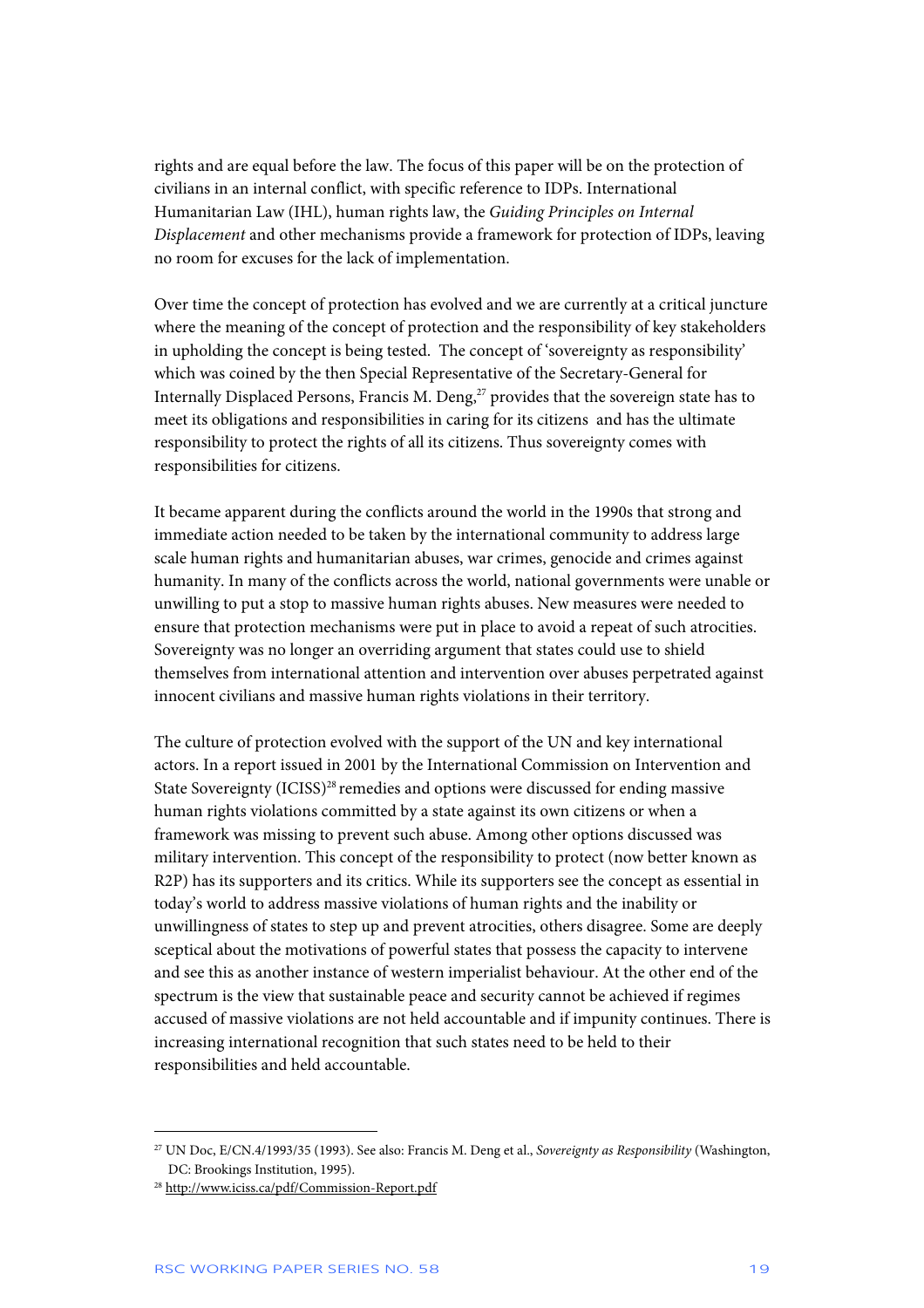The debate over R2P and protection continues to date. Norms and standards enshrined in IHL, human rights and refugee law provide a broad framework to realise safety and security for the victims of conflicts and crisis. Any interventions in the name of protection should also consider the implications as well as the necessity, proportionality, acceptability and practicality of the intervention.

Protection will not be achieved if there is no political will among the key actors. In 2007 Angelo Gnaedinger, Director General of the ICRC in 2007 stated that:

'The main impediment to protecting civilians remains the lack of political will to make sure it is respected by all. Far too often parties to conflict disregard humanitarian law and deliberately target civilians. And we are seeing a dangerous erosion of distinction and proportionality as the cardinal principles governing the conduct of hostilities.<sup>'29</sup>

There should be no different standards for different groups of people. Sadly, in many of the conflicts there have been notable discrepancies in protecting civilians. The Sri Lankan case succinctly captures several of the protection issues and challenges in the present day, and the lack of political will to provide protection for civilians.

#### **The Sri Lankan context: key issues and events**

The ethnic conflict that spanned over two decades and in which thousands of people were killed or injured, disappeared or were displaced, saw a bloody end in May 2009 with the military victory of the Government of Sri Lanka over the Liberation Tigers of Tamil Eelam (LTTE). The exact number of those who perished as a direct consequence of the conflict is as yet unclear but thousands have been permanently scarred by its brutality. The most recent fighting between January and May 2009 was the bloodiest and deadliest. Due to restrictions on independent reporting from the conflict zone, ironically named the 'safe zone' by the government, we will never know the exact figures of casualties from the war but the international media have claimed that, according to research, approximately 20,000 civilians died in the space of only five months.<sup>30</sup> Leaked documents from the UN stated that they have verified figures of 7,000 civilian deaths in the zone in the period of January - April 2009.<sup>31</sup>

It has been reported that violations of human rights law and IHL were committed by both the government and the LTTE during the conflict. The government is accused of, among other things, extra-judicial killings, disappearances, torture and arbitrary detention.<sup>32</sup> The LTTE is accused of killings, forced recruitment including of children, the use of civilians as human shields and many other violations.<sup>33</sup> The last phase of the conflict also witnessed both sides firing into the so-called 'safe zones' where trapped civilians had nowhere to go

<sup>29</sup> http://www.cicr.org/web/eng/siteeng0.nsf/html/united-nations-statement-201107

<sup>&</sup>lt;sup>30</sup> http://www.timesonline.co.uk/tol/news/world/asia/article6391265.ece. No independent assessment team has been allowed into the zone since the fighting stopped in May 2009, and as a result independent verification of the status of the zone and civilian casualty figures is yet to be obtained.

 $31 \text{ http://www.nytimes.com/2009/07/13/world/asia/13lanka.html?}$  r=1

<sup>32</sup> http://www.amnesty.org/en/region/sri-lanka, www.hrw.org/en/asia/sri-lanka

<sup>33</sup> http://www.hrw.org/en/by-issue/publications/164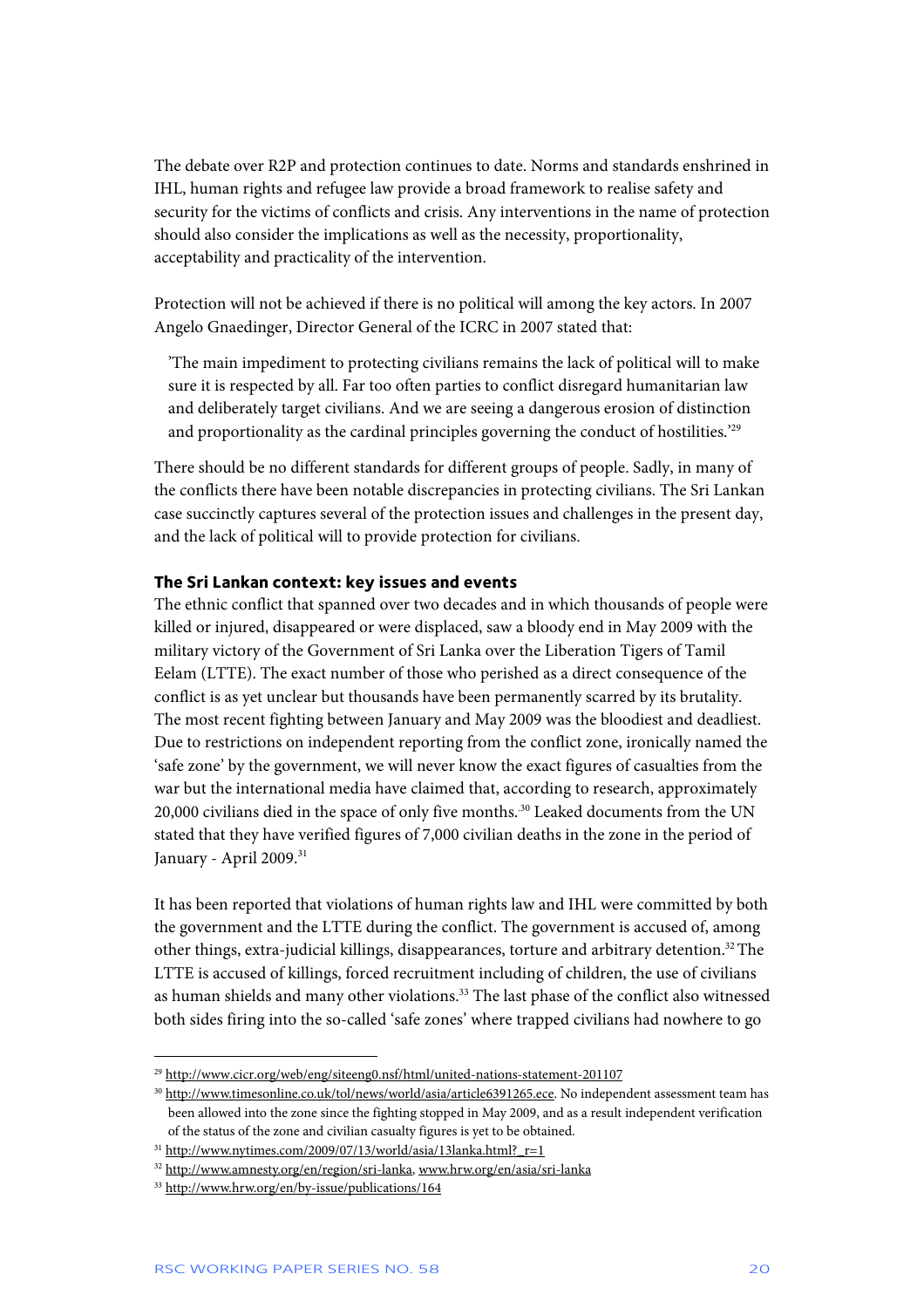to seek shelter.<sup>34</sup> Hospitals and medical facilities were attacked numerous times, killing and injuring patients.<sup>35</sup> With no independent access into the zone and other captured areas, it was extremely difficult and dangerous to document the events that occurred there. Those who bravely reported violations, including five medical doctors who were working for the government, were accused of being traitors and detained for more than three months by the same government.<sup>36</sup>

From the limited verified evidence, it seems that both parties disregarded established international and national frameworks of protection and were unwilling or unable to protect civilians. Though there was condemnation of what was taking place from some quarters of the international community, there was no collective stand to hold both parties accountable. The UN Security Council was unable to hold a proper session on Sri Lanka due to pressures from some of its members. Instead it held informal briefings in the basement of the UN, an indicator of how key actors in the international community perceived the conflict in Sri Lanka and used their leverage to influence the debate and avoid a discussion on R2P and accountability. There was no collective stand on stopping the massive violations of human rights and IHL during the fighting in 2009. The High Commissioner for Human Rights, Navi Pillai, made a strong statement indicating that war crimes and crimes against humanity may have been committed by both parties and for the first time raising the alarm from within the UN about the atrocities being committed; unfortunately there was silence from other quarters of the UN.<sup>37</sup> Instead of strong condemnation and agreement on the need for action by the international community, the rest of the UN took a milder position, wanting to 'engage' with the actors rather than lose any leverage they may have. The inability of the international community, the UN and others to take a strong stand pushing for the respect of human rights and IHL norms and the protection of civilians was evident not only during the hostilities but also after the government's victory, with the very large numbers of IDPs trapped in government-run camps.

While there are different positions on the strategy that needs to be taken - from those who are supportive of engaging with the key local actors, to others who believe that no improvement is possible if there is no concerted push on human rights, IHL and accountability - it needs to be considered whether the strategies used in 2009 in fact provided protection to civilians in Sri Lanka. Unfortunately the inability of the international community and the UN to take a strong stand on human rights and abuse of IHL during the conflict resulted in both the government and the LTTE disregarding norms of protection. This not only showed the divisions within the international community and its members' own self-interests and agendas, but also set a bad precedent for future scenarios. Actors in future conflicts and crises will be aware that divisions and self-interested agendas within the international community will mean they are unable to make an immediate, collective and strong response in the face of massive violations of

<sup>34</sup> http://www.uthr.org/SpecialReports/spreport32.htm

<sup>35</sup> http://www.hrw.org/ja/node/80899/section/5

<sup>&</sup>lt;sup>36</sup> All five doctors were released on bail in August and September 2009.

<sup>&</sup>lt;sup>37</sup> Statement made by the High Commissioner for Human Rights, 13 March 2009.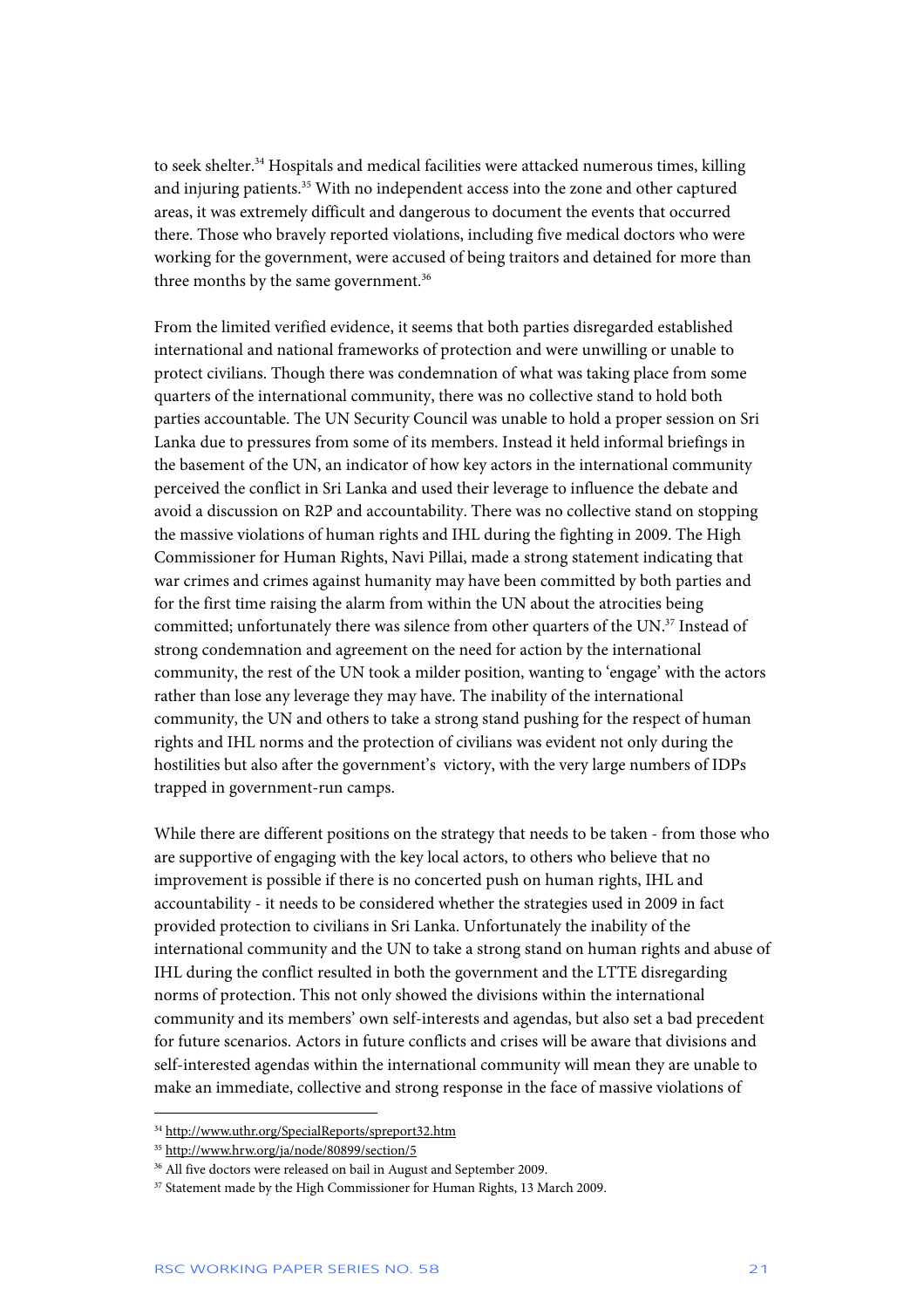human rights and IHL. This is, sadly, not a new development but one that has been evident for years. The international community and the UN need to ensure that a policy decision is taken and criteria recognised for immediate, strong and collective action through the UN Security Council to avoid unnecessary human suffering in future crises. In late 2009 over 100,000 IDPs remain in government-run camps that are surrounded by barbed wire and are highly militarised. There is limited freedom of movement for IDPs in these camps, and very rare opportunities to meet with family and friends who come in the hope of seeing them. The nature of the camps and the militarisation surrounding the camps has resulted in these camps being called 'detention centres' or 'internment camps'.38 Basic food, water, health, shelter and sanitation are below international standards and there are increasing concerns about how to provide for this large number of IDPs. Rains in August 2009 resulted in floods and damage to many of the shelters and other parts of the infrastructure in these camps, having a further negative impact on the lives of those who have borne the brunt of the conflict.<sup>39</sup> The government is yet to provide a legal basis for holding such a large group of people in detention-like conditions, including pregnant women, children, the elderly, the disabled and those needing medical attention. As a result, the Centre for Policy Alternatives (CPA) filed a fundamental rights case in the Supreme Court of Sri Lanka in June 2009 stating that such detentions are illegal and violate rights guaranteed in the Constitution of Sri Lanka.<sup>40</sup> The case is currently before the Supreme Court.<sup>41</sup> National security is used to justify the illegal detention of the IDPs and is applied as a blanket rule regardless of the fact that some of those kept behind barded wires are unlikely to be a threat to security.

#### **Protection in Sri Lanka: principles vs. practices**

The violent past in Sri Lanka has seen many instances where the protection of civilians was sidelined for security and military purposes by both the government and the LTTE. For example, in the present situation in the government-run camps the freedom of movement of IDPs enshrined in the Constitution of Sri Lanka continues to be violated in the name of security.

<sup>&</sup>lt;sup>38</sup> Please refer to '*Sri Lanka keeps refugees in camp that aid built*', Ravi Nessman (AP), 18 July 2009; 'Sri Lanka: Free Civilians From Detention Camps', *Human Rights Watch*, 29 July 2009.

<sup>&</sup>lt;sup>39</sup> According to a letter written and signed by 20 INGOs working in the camps to Mr John Holmes (UNOCHA) and Mr Antonio Gutierrez (UNHCR), serious concerns were raised over the conditions in the camps. The letter states: '*Even comparatively light rains on 14th August 2009 left four zones of the Menik Farm camp in Vavuniya flooded, leaving hundreds of families without adequate shelter, water or hygiene facilities and causing the death of five IDPs, including one child who drowned. As well as causing acute discomfort and lack of dignity for displaced people, this has greatly escalated the risk of widespread waterborne diseases, potentially to epidemic proportions. Once the monsoon rains set in after September there is significant likelihood of a major humanitarian catastrophe*.' 1 September 2009. Letters on the same issues had been sent previously by INGOs to the government and the UN Resident Representative.

<sup>40</sup> CPA and Saravanamuttu vs. Mahinda Rajapakse and others, June 2009.

<sup>&</sup>lt;sup>41</sup> The Supreme Court is yet to give an order on this case. In another fundamental rights case filed by an affected IDP family, the Supreme Court ordered that an injured girl who is an IDP in the camp should be released for medical reasons. Reported in *Daily Mirror*, 27 August 2009.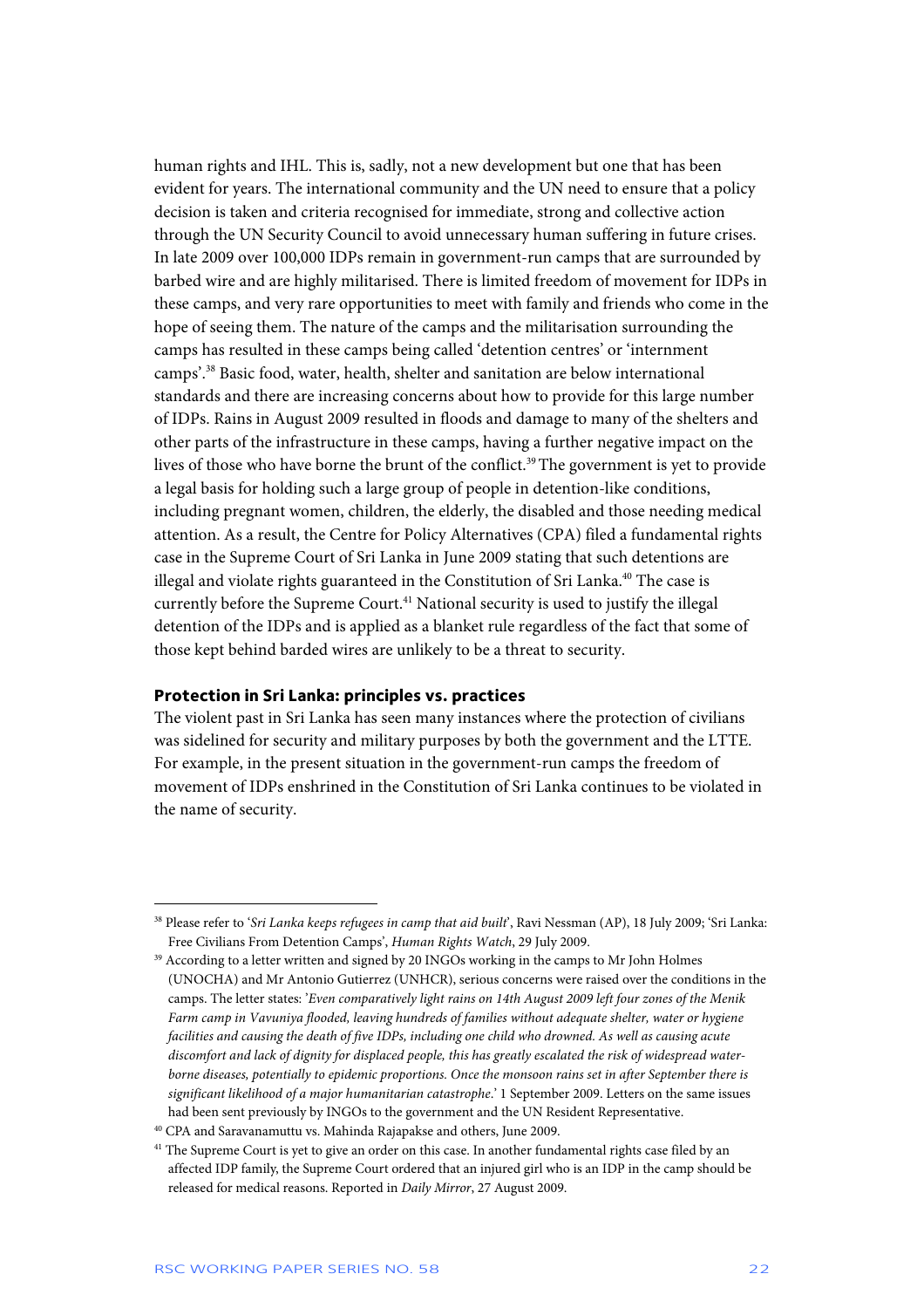Protection work in the camps has continued to face obstacles in the recent weeks. There seems to be an ad hoc system for allowing access to the camps, with agencies continuing to face problems in talking to IDPs and providing protection and assistance. According to several humanitarian actors working in the camps, the rule seems to be that agencies are allowed access to the camps only if providing tangible assistance such as shelter, food, water, sanitation or health services.<sup>42</sup> Though providing such assistance is a form of leverage in obtaining access to the camps, such access comes with restrictions and is controlled by the military.<sup>43</sup> A common problem that continues to be raised by agencies is that IDPs are too scared to talk of sensitive issues since it is a known fact that government intelligence officials mingle with the IDPs and observe any protection and documentation work that takes place. IDPs fear that repercussions could befall the IDPs from being seen talking to agencies.<sup>44</sup> Agencies with a purely protection mandate continue to face problems gaining access.

An issue regularly highlighted is the need to identify strategies that can be used to counter government restrictions and increasing control over humanitarian work.45 Views from humanitarian workers indicate that many of the heads of agencies, including in the UN, have opted to engage with the government in order to maintain access to the camps to provide assistance, sometimes at the expense of protection work.46 In May and June, protection work in the camps was nearly non-existent, with protection staff of agencies being asked to provide tangible assistance rather than perform their primary tasks.<sup>47</sup> This shift by the humanitarian community seems to be as a response to government policy that made no space for protection work. The government's unwillingness to respect human rights and IHL and its complete denial over committing and being party to violations was witnessed while the fighting continued. That same stance is in effect at present giving limited scope for human rights and protection work.

The international community and the donors have failed to put pressure on the government to open more space for protection work. This is an indicator of the inability among these groups to agree on a collective stand that can be used as leverage. It becomes even more difficult when some donors and agencies agree to fund and provide assistance, disregarding international and national norms and undermining efforts by others to come to a principled stand. A weak position on protection work emanates not just from head of agencies in Colombo but is a line taken by headquarters.

<sup>42</sup> Interviews with humanitarian workers, July and August 2009.

<sup>&</sup>lt;sup>43</sup> For example, agencies cannot speak to IDPs inside their tents and any interviews conducted needs to be done outside in view of the military, police and intelligence officials. Interview with humanitarian worker, August 2009.

<sup>44</sup> Interview with humanitarian worker, August 2009.

<sup>&</sup>lt;sup>45</sup> The majority of the humanitarian agencies and actors admit that the justification of national security is used to curtail operations of humanitarian agencies and their staff.

<sup>46</sup> Interviews with humanitarian workers, July and August 2009.

<sup>47</sup> Interview with humanitarian worker, Vavuniya, June 2009.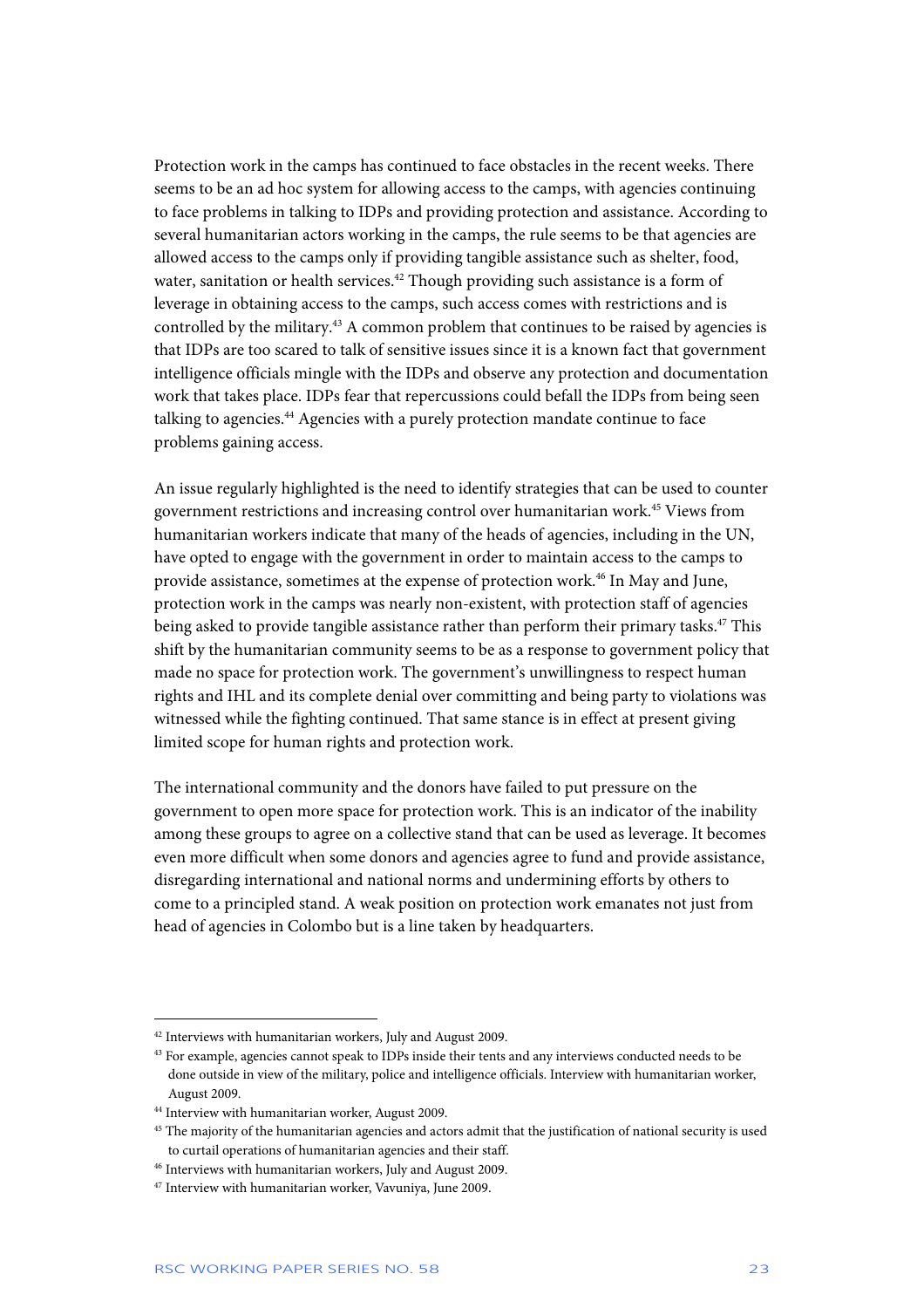The lack of will to challenge the government on sensitive issues seems to be largely influenced by practical issues including access and the safety of staff members. Agencies opting for a practical position rather than a principled position may bring temporary and immediate gains but the strategies are bound to damage long term plans and programmes. Such weak positions not only allow the government and its agents to manipulate the humanitarian community or sections of it, but also weaken its position with the affected community who are the beneficiaries. The humanitarian community needs to realise that its pragmatic approach compromises their standing and work, ultimately limiting the assistance they provide for those most affected.

#### **Is there space for protection work in Sri Lanka?**

There are several reasons for protection work continuing to be sidelined in the humanitarian operations. Government restrictions and control over how humanitarian actors can operate in camps is one key reason. Sadly, the international community, donors and humanitarian actors have been unable and unwilling to come up with a collective stand to counter this approach and convince the government that protection work is an essential element in providing assistance.

In February 2009 donors in Sri Lanka came up with principles of engagement in providing humanitarian assistance and provided criteria for assistance for the camps.<sup>48</sup> The donors insisted that the camps should be temporary and that a rights framework was important. The debate continues about whether the humanitarian imperative should trump the need for standards and benchmarks. According to humanitarian actors, there is a division among the donors on how rights and protection issues should be approached, with some donors believing that providing basic services to IDPs should not come with any strings attached.<sup>49</sup> Several months since the IDPs have been in the camps, with no significant improvement in their fundamental rights, donors need to revisit this debate and collectively push for a strong human rights and protection framework. While there is no denying that in the early months of 2009 there was an unprecedented emergency and special consideration was needed, there is no justifiable argument at present why benchmarks and standards cannot be insisted upon from the government by all donors and the agencies they fund. Bilateral donors who provide funds for humanitarian work without benchmarks and conditions undermine the efforts of others in pushing for adherence to standards.

Humanitarian actors also need to take a collective position on protection issues and the importance of human rights in humanitarian work. A weakness identified among some humanitarian actors is that protection is not seen as a core activity and that those

<sup>48</sup> Interview with a donor, August 2009. The Bilateral Donor Group (BDG) is a forum where donors discuss humanitarian and development issues in Sri Lanka. The BDG set out conditions including unrestricted access to the temporary camps, guaranteed security, safety and protection, immediate preparation for a safe and timely return, emergency assistance and freedom of movement. The BDG comprises the embassies or High Commissions of Australia, Britain, Canada, the European Commission, France, Germany, India, Italy, Japan, Korea, the Netherlands, Norway, Sweden, Switzerland and the USA.

<sup>49</sup> Interview with a donor in Sri Lanka, August 2009.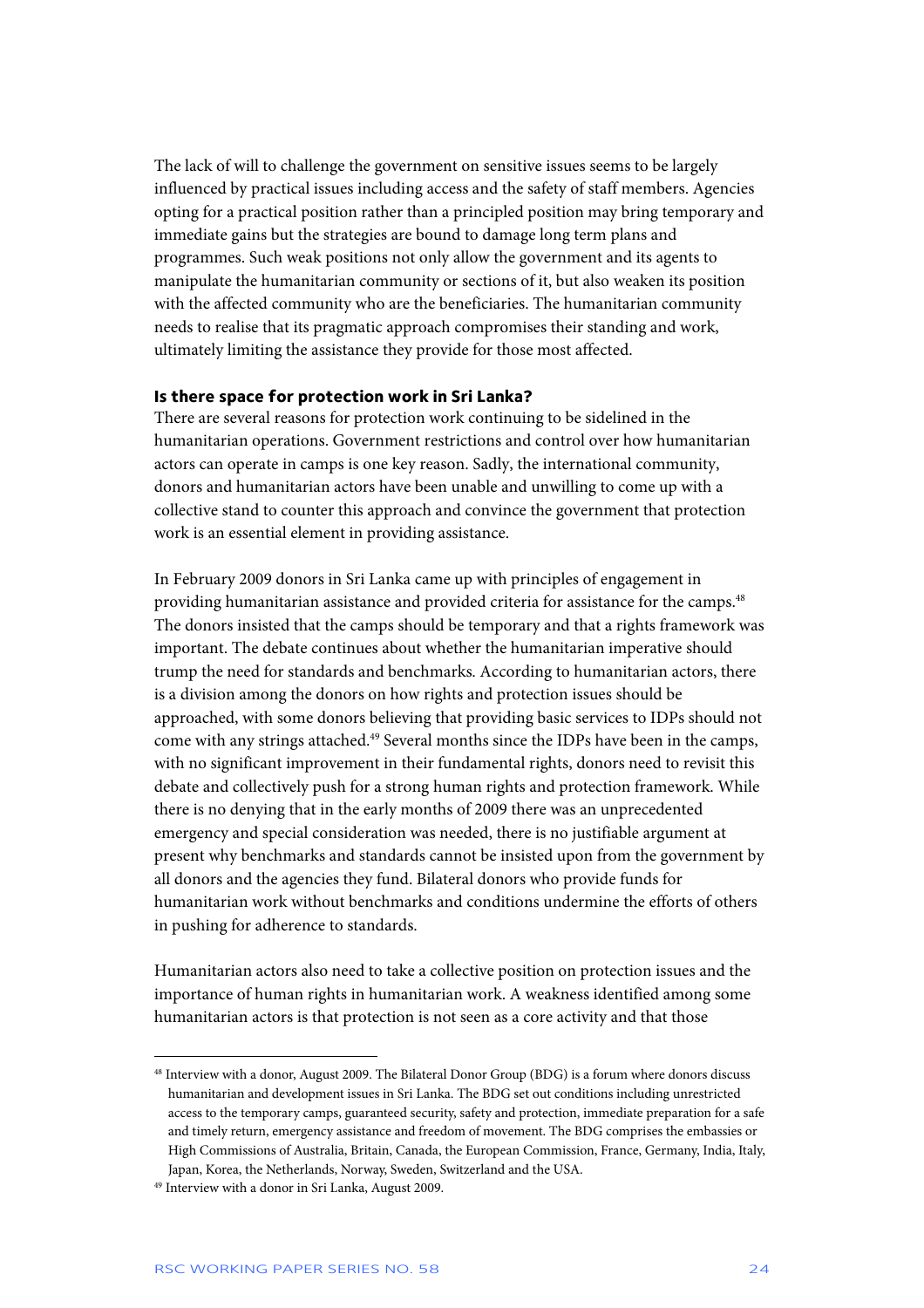providing practical assistance perceive protection as a less important function.50 In some instances, protection work is seen as an obstacle to getting access and providing assistance to those in need.

The readiness of the government to blame the donors and the humanitarian community for setbacks and failures should be noted. The floods in the camps when many lost their shelters and were submerged in water is a case where the government took no time in blaming the UN and others for poor drainage. It is very rare for the government to admit its own failures, regardless of the fact that the primary responsibility of providing for the citizens of Sri Lanka lies with their government. This is not new, having been evident previously including in the post-tsunami reconstruction phase.51 It is easy to shift the blame on to international actors in order to demonstrate to the electorate that the government had no hand in furthering the suffering of the people. By manipulating the media these messages and objectives are easily achieved.

Though these are not new trends, the donors and humanitarian community have yet to learn from these episodes and be better prepared to counter allegations and obstacles. Recent years have witnessed a further shrinking of humanitarian space with more control imposed on agencies, including new restrictions on visas and work permits, limiting access and threats to humanitarian workers.<sup>52</sup> Looking at past experiences of how humanitarian actors have been treated in Sri Lanka and coupled with the hard-line stance of the government, it is apparent that the role played by humanitarian actors is seen as dispensable after the immediate emergency is over. It should not come as a surprise that soon after the emergency work is completed and the government is able to take over service functions, further restrictions and controls will be imposed on humanitarian actors. The government's request for the ICRC to scale down operations in the East of Sri Lanka<sup>53</sup> may be a sign of things to come in the North too.

The space for protection work is further limited by security issues. Testimonies of relatives who visit their family members in the camps and local humanitarian agencies providing assistance draw a very dark picture of the situation<sup>54</sup> Security is of serious

<sup>50</sup> Interview with humanitarian worker, August 2009.

<sup>&</sup>lt;sup>51</sup> CPA Policy Brief on Humanitarian Issues, December 2007, www.cpalanka.org

<sup>52</sup> Several humanitarian workers have been detained and arrested in recent months. For example, it has been reported that two local employees of UNHCR and UNOPS were abducted from Vavuniya, beaten and tortured and later found in a police station in Colombo. The two staff members have filed a fundamental rights case in the Supreme Court stating that they were tortured by the police and that their detention was illegal. The case is presently before the Supreme Court. This case is an example of the shrinking space for humanitarian actors in the North and the East and the breakdown of the rule of law in Sri Lanka where due process is ignored and government agents choose to take the law into their own hands. Sri Lanka has witnessed a spate of attacks against humanitarian actors resulting in Sir John Holmes labelling Sri Lanka as one of the most dangerous places for humanitarian work. Reuters, Simon Gardner, '*Interview – Sri Lanka a top danger spot for aid workers – UN'*, August 9 2007. For more information refer to CPA Policy Brief on Humanitarian Issues, December 2007, www.cpalanka.org

<sup>53</sup> ICRC press statement, 9 August 2009, http://www.icrc.org/Web/eng/siteeng0.nsf/html/sri-lanka-news-090709!OpenDocument

<sup>54</sup> During the early months in the camps IDPs only had one meal a day. Instances where 10-15 IDPs have to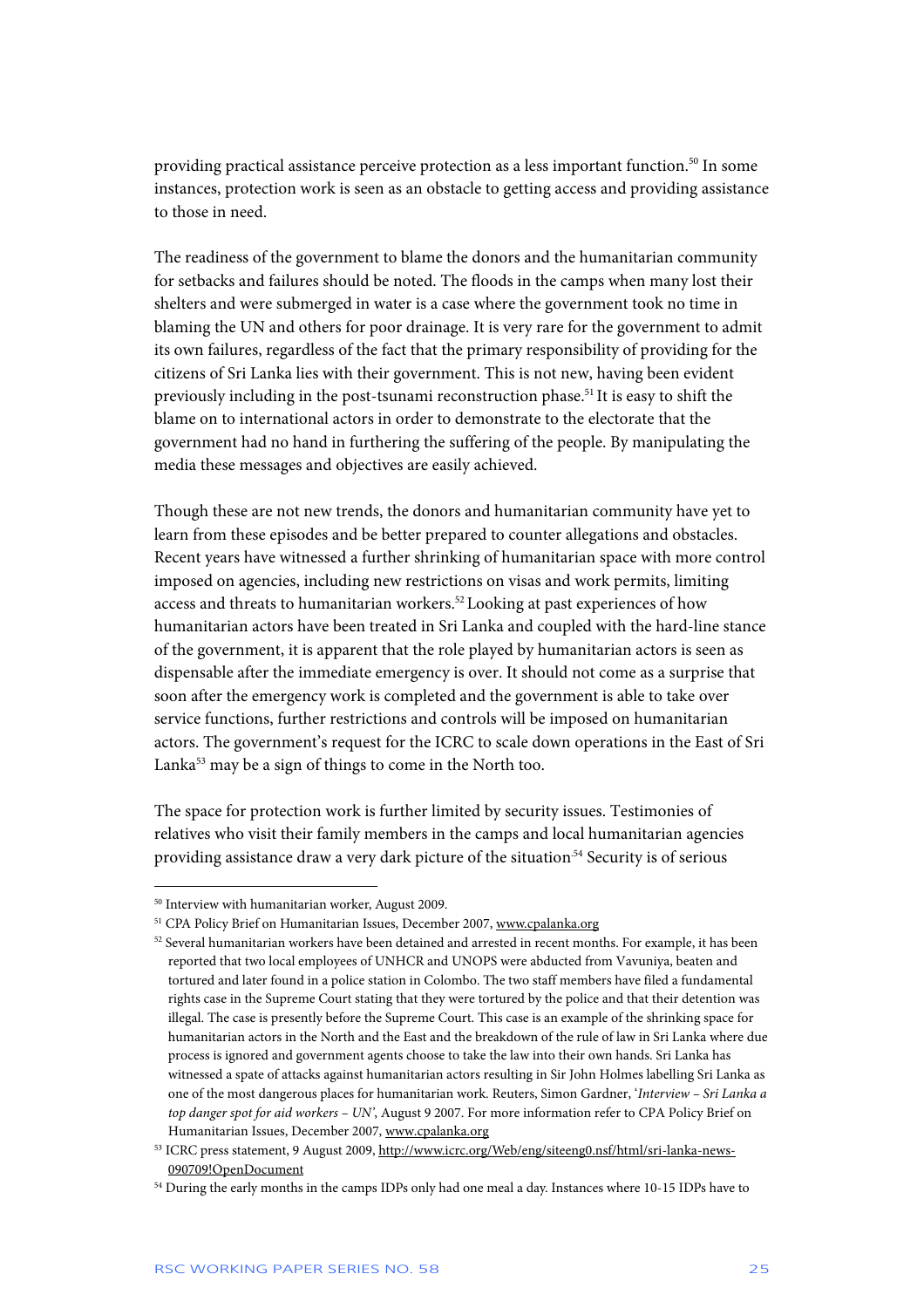concern, with most individuals being too scared to report what is happening for fear of possible reprisals.55 A multiplicity of factors increase the vulnerability of the IDPs making them less inclined to talk and cooperate with humanitarian actors on issues perceived as sensitive. Building trust and providing IDPs with a secure environment is fundamental in protection work.

#### **Present realities: the government's stance and practical issues**

The government has not publicly spelled out their policy on protection issues. Initiatives such as the 180 day return plan<sup>56</sup>, 'One stop shops'<sup>57</sup>, Project for Confidence Building and Stabilization Measures for IDPs<sup>58</sup> and the National Framework Proposal for Reintegration of Ex-combatants into Civilian Life in Sri Lanka<sup>59</sup> provide a glimpse of some of the programmes the government intends to initiate. It is still to be seen how the human rights framework and protection issues influence policy discussions and the implementation of programmes.

Statements by key government actors raise concerns about the importance of human rights and fundamental freedom for the present regime. For example the Defence Secretary, a key architect of the successful military strategies and brother of the President, made the following statement:

'Once this terrorism problem which lasted for 30 years is completed, we have to enter the next episode of it. The war is like a cancer. Even after curing a cancer, there is a period for radiation treatment. It is same with the war on terrorism.'

This is an indication that after the military victory a period will be taken by the government to eliminate threats and obstacles. It also raises questions about whether human rights will be further eroded and undermined. The government has not defined the how long a period will be required and there are grave concerns that this was deliberately kept vague so as to use whatever force is needed for as long as necessary with no checks and balances.

The LTTE was militarily defeated in May 2009 but Sri Lanka is still (September 2009) under emergency rule. National security is the most commonly used justification for restrictions and control including the denial of fundamental rights guaranteed under the Constitution of Sri Lanka and under international laws that Sri Lanka has ratified. Though it is internationally established that setting aside rights in the name of security

share one tent were common. Families still remain separated, with children unable to find their parents. This is largely due to not having a central database of IDPs and the agencies' inability to trace family members. There are reports of the spread of diseases such as chickenpox, hepatitis, meningitis, encephalitis and typhoid as a result of unhygienic conditions and inadequate medical assistance.

<sup>&</sup>lt;sup>55</sup> The fear is fuelled by the presence of military, intelligence and other unknown actors, whose exact role is unknown to the IDPs. Interview with humanitarian worker, August 2009.

<sup>56</sup> www.irinnews.org/report.aspx?ReportId=85360

<sup>57</sup> Speech made by Hon. Mahinda Samarasinghe, Minister for Disaster Management and Human Rights in Parliament on 22 July 2009 on the occasion of the Adjournment Debate on IDPs.

<sup>58</sup> www.unhcr.org/pub/PROTECTION/482af5132.pdf

<sup>59</sup> Draft document circulated at the validation workshop on 39 July 2009.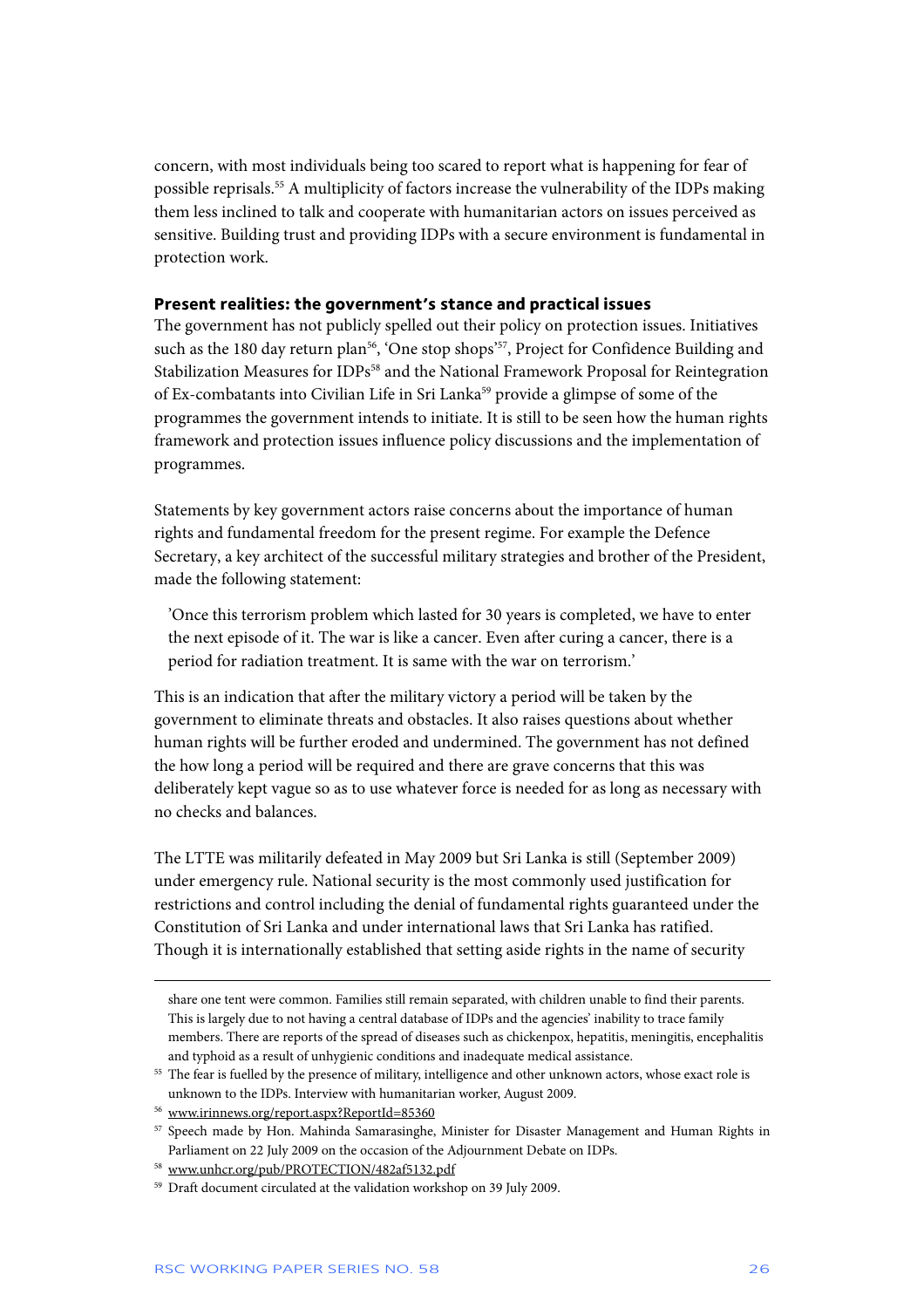needs to be proportionate and necessary, this is disregarded in Sri Lanka. If anything, any mention of security results in blanket unchecked powers being given to a close-knit group of powerful actors who can decide on what is best for the rest of the population. Curtailing the freedom of movement of over 280,000 IDPs in government-run camps is a prime example.

A notable feature in the Sri Lankan case is also the increased militarisation. Government camps for IDPs are highly militarised. The recently liberated north is still under tight military control with humanitarian actors and de-mining groups yet to go in to do assessments for possible return. Recent years have witnessed rising numbers of high security zones (HSZ) being declared in Jaffna, Trincomalee, Batticaloa and Mannar. Many of these are ad hoc military creations with no legal justification.<sup>60</sup> Most likely there will be more HSZs established in the liberated north with significant numbers of IDPs unable to return to their land. The militarisation also means that many civilian administrative posts are now held by active or retired military officials.<sup>61</sup> While increased powers for the military could be justified while the fighting continued, there is no reasonable basis for more powers to be given to the military now. The trends of undermining the civilian administration and disregard for national and international frameworks are disturbing and need immediate attention.

Further, a speech made by the Attorney General of Sri Lanka, Mohan Peiris,<sup>62</sup> raises questions about whether the government and its agents are finding ways of disregarding obligations under customary international law. He makes reference to the Geneva Conventions Act 2006 which was passed as enabling legislation to the Geneva Conventions and says:

'It is noteworthy that while enacting our Act, the parliament has omitted Common Article 3 and thus we can safely argue that our Act does not apply to the noninternational armed conflict that raged between the government and the Tamil Tigers. Any obligation placed by the Geneva Convention Act to prosecute would apply to an international armed conflict that Sri Lanka would be involved in and any violations of Common Article 3 by the LTTE in the war would remain non-prosecutable under the Geneva Conventions Act No 4 of 2006. So would any violations that might have been committed by the armed forces.'

It is convenient that the Attorney General of Sri Lanka seems to bypass obligations imposed under customary international law by muddling it up with enabling legislation

<sup>60</sup> An exception is the HSZ in Sampur which was established under emergency regulations in May 2007. A fundamental rights case filed by CPA challenging the establishment of the HSZ in Sampur resulted in the Supreme Court saying that the issue is one of national security.

<sup>&</sup>lt;sup>61</sup> For example, the Competent Authority for the North (who is also the Governor of the Northern Province) and the Commissioner General for Rehabilitation are both active members of the military. The Governor of the Eastern Province, the Government Agent for Trincomalee district and the person in charge of resettlement in Trincomalee district are all former military personnel.

 $62$  Speech made at the National Validation Workshop for the Framework for Reintegration of Ex-combatants into Civilian Life in Sri Lanka, organized by the Ministry of Disaster Management and Human Rights, supported by the ILO, July 2009.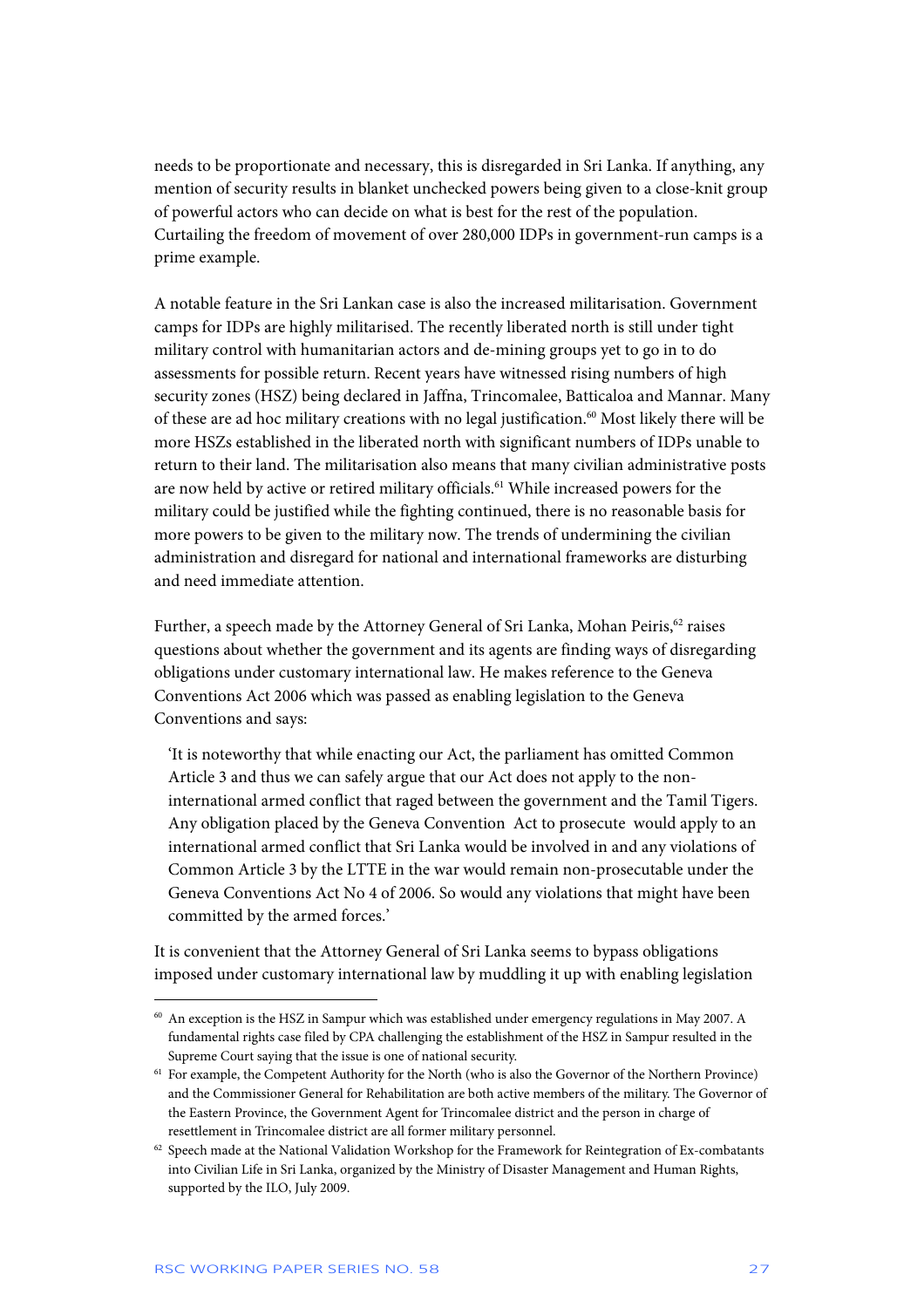and referring to the Act as only applicable to international armed conflict. The weak legal argument presented to remove obligations and responsibilities under customary international law and absolve it from any accountability is indeed astounding. Is it to be assumed that this argument is to be presented to the international legal community by the government to demonstrate that Common Article 3 does not apply to situations of internal armed conflict such as that in Sri Lanka? Is this the rationale to be used in all future internal conflicts where parties want to evade their responsibilities? This form of thinking not only demonstrates how the government attempts to evade its responsibilities to protect its citizens but sets a dangerous precedent in human rights and protection discourse nationally and internationally.

#### **Prospects for the future: ways forward**

The military defeat of the LTTE comes as a welcome relief to many who underwent harsh treatment under their control. But things are yet to significantly improve for a large group of people, many of whom are living in deteriorating and detention-like conditions in government-run so called 'welfare camps'. There is no regard for the rights, freedom and dignity of those affected. Those continuing to face hardships and violations ask whether they have actually been liberated and given their freedom.<sup>63</sup> There is little or no improvement in human rights protection under the control of government actors. With the increased militarisation and an increasing disregard by the government of its obligations and responsibilities imposed through human rights law and IHL justified by interests of national security. With the present initiatives and statements made by key government figures, it is apparent that there is no political will to genuinely address human rights and protection issues. Unfortunately, the military mind-set is still very much present and given priority. Human rights, principles of good governance and the rule of law are often undermined and eroded. It is critical that the government recognises its obligations to its citizens, starting with the rights framework provided under the Constitution of Sri Lanka, and takes measure to respect, promote and protect human rights.

The government can take practical steps to demonstrate its sincerity in this endeavour; steps such as implementing the 17th Amendment to the Constitution and implementing obligations imposed under international laws and standards including IHL can be taken immediately. Immediately allowing freedom of movement for civilians including IDPs is a starting point. There need to be measures brought in to respect the rule of law and promote human rights in parallel with providing security. This delicate balance can be achieved with the establishment of independent institutions, initiating independent investigations and inquiries and respect for law and order. The civilian administration needs to be fully reinforced, with a reduction of the military control and presence. There needs to be a concerted effort to address durable solutions for the IDPs. With the war won, the government needs to shift from the military mind-set to that of moving forward and rebuilding the country. This means working with all communities, building trust and promoting co-existence.

<sup>&</sup>lt;sup>63</sup> Interview with recently released persons from camps in Vavuniya, July 2009.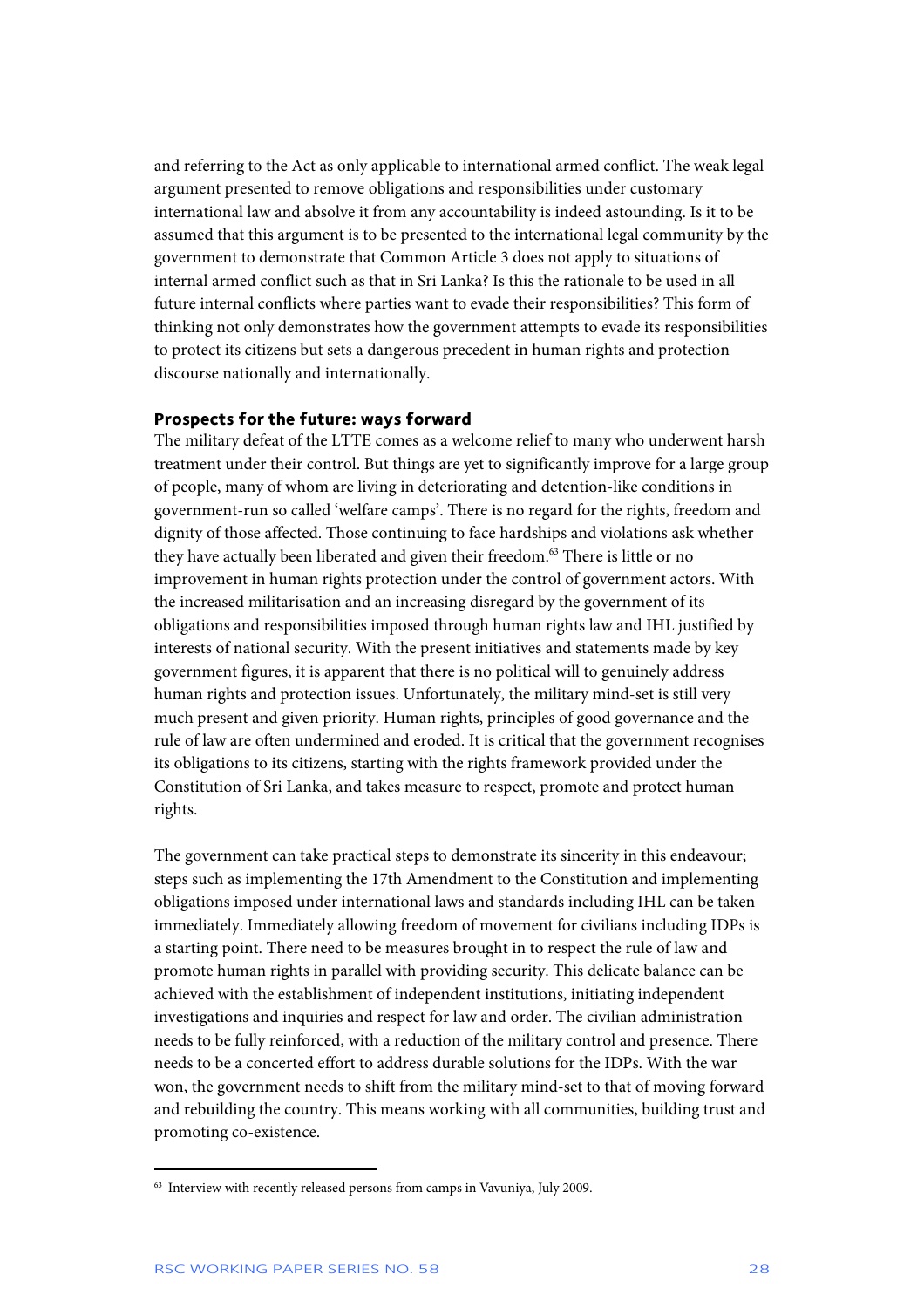The rights discourse has been further weakened because agencies and donors have sidelined its relevance and importance in favour of a more practical solution. The present state of human rights and protection is grim in Sri Lanka. While the primary responsibility to providing for its citizens remains with its democratically elected Government, there is also an onus on the international community, donors, the UN and humanitarian actors collectively to call for the adherence to and protection of human rights and IHL. By failing in their obligation to do this, these actors are complicit in violations. Donors and humanitarian actors need to work in partnership with the government but also be able to collectively take a principled stand on protection issues. The international community and donors need to discuss benchmarks and conditionalities when providing assistance and be able to implement such decisions. As the R2P discussion has progressed, it is paramount that the international community live up to its rhetoric and demonstrate its commitment.

As proven in the Sri Lankan case, the culture of protection cannot be isolated from other areas and is fundamental in the protection and promotion of human rights. It is also something that can only be achieved when there is genuine political will among the key stakeholders. It is time for all actors to demonstrate their genuine interest and willingness to give protection its due place and ensure it is implemented to its fullest extent. It is to be hoped that they take on this challenge in Sri Lanka.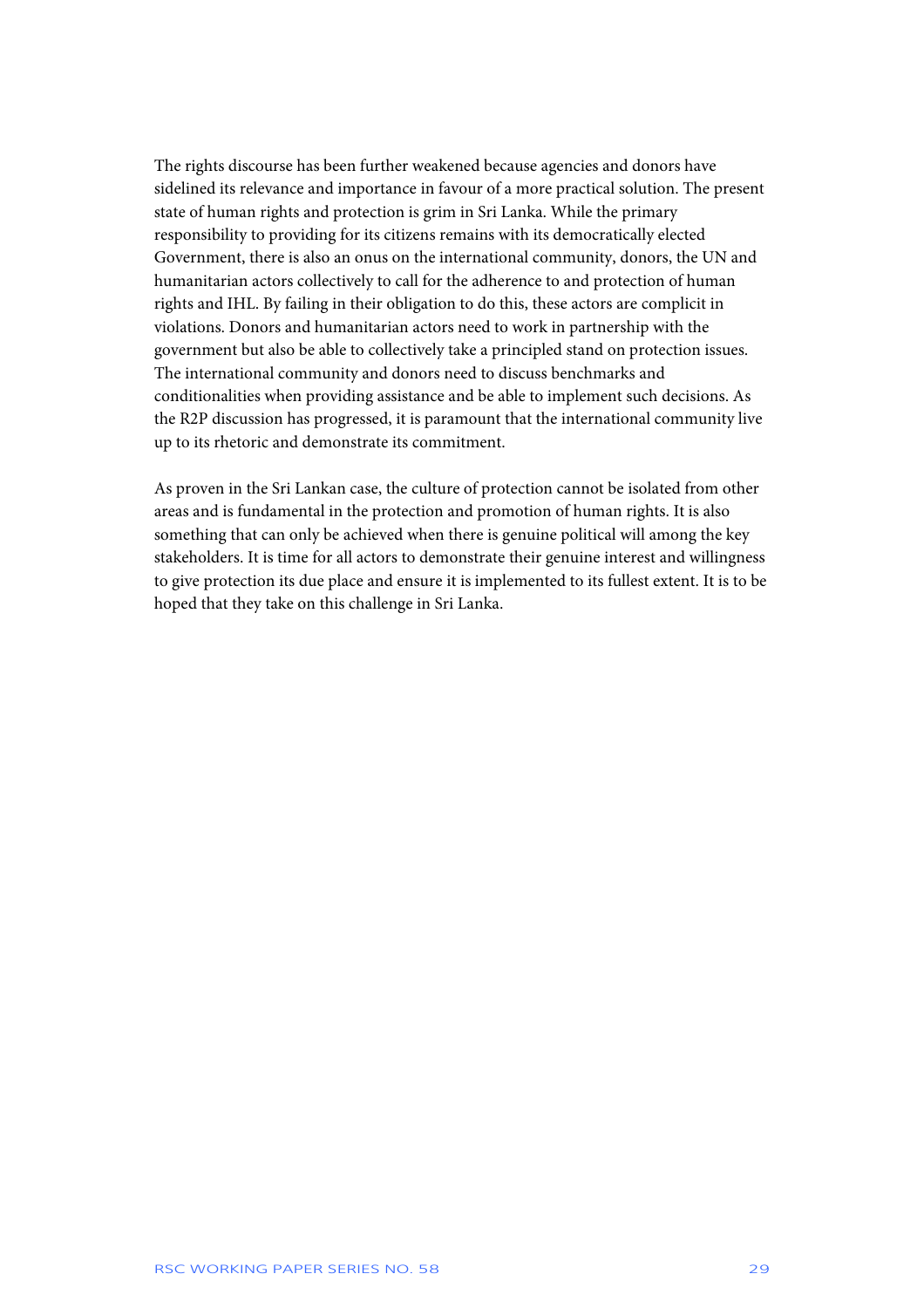# **4 'Protection is not a life saving activity'**64**: the politics of protection in practice in Sri Lanka**  Ambika Satkunanathan<sup>65</sup>

*Ambika Satkunanathan66 is a legal researcher and activist whose work focuses on the rule of law and accountability, peace and conflict, gender, and transitional justice issues. She is currently working as a Legal Consultant with the United Nations in Colombo. Previously she worked as a researcher at the International Centre for Ethnic Studies, Colombo and the Law and Society Trust. Ambika holds degrees from Monash University, Australia and the University of Nottingham, from where she has a Master of Laws (Human Rights).* 

#### **Introduction**

j

The armed conflict between the Government of Sri Lanka (GoSL) and the Liberation Tigers of Tamil Eelam (LTTE) came to an end in May 2009. The months preceding the end of the war witnessed the displacement of hundreds of thousands of people who were forced to flee from their areas of residence. When internally displaced persons (IDPs) crossed over to government areas from the areas under LTTE control or when the government gained control of LTTE areas, all persons found in those areas were sent to closed camps in Vavuniya from which they were not allowed to leave.<sup>67</sup> This created several protection concerns, such as militarisation of camps and the restriction of freedom of movement for the IDPs.

The Inter-Agency Standing Committee (IASC) defines protection as 'all activities aimed at ensuring full respect for the rights of the individual in accordance with international human rights law, international humanitarian law, and refugee law'.<sup>68</sup> The definition of protection therefore is broad and grounded firmly within the human rights and humanitarian law framework. In Sri Lanka humanitarian agencies have grappled with protection concerns with varying degrees of success, resulting in a tension between addressing the protection concerns and the humanitarian assistance needs of the population. However, rather than use a human rights framework to bridge the divide between the two, many agencies chose to view the rights discourse as a threat to their activities and ability to provide assistance to the IDP population, that is, they feared they would lose access to the camps if they focused on rights issues.

This paper argues that humanitarian agencies were reluctant to work within a rights framework and mainstream protection because protection and rights are inherently

 $64$  As stated by humanitarian worker during dialogue on protection.

<sup>&</sup>lt;sup>65</sup> The views expressed in this paper are those of the author and do not represent the views of any organisation with which she is affiliated.

<sup>66</sup> Ambika Satkunanathan can be contacted at ambikasat@gmail.com

<sup>67</sup> With effect from 1 December 2009 Menik Farm and other IDP sites became open camps but the freedom of movement of the IDPs continues to be controlled.

<sup>68</sup> *Policy Instructions: OCHA's Role in Supporting Protection: International and Field Level Responsibilities*, September 2006.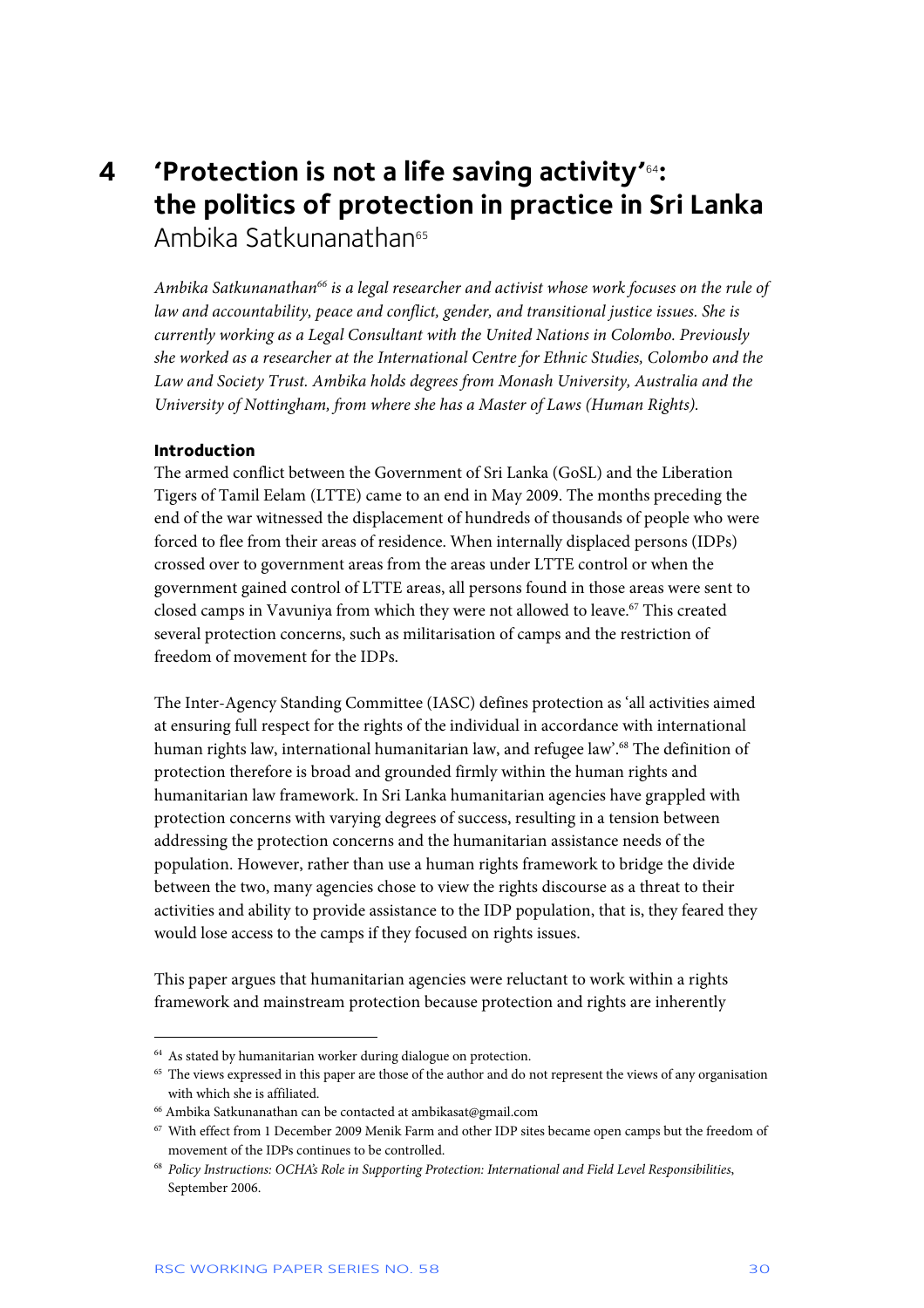political, and agencies believed that engaging with the 'political' would jeopardise their programmes. Hence, by citing the need to abide by the principles of impartiality and neutrality they justified their refusal to factor socio-political realities into their work, which diminished their effectiveness and impact. To illustrate the political nature of humanitarian assistance in Sri Lanka and the disastrous consequences of ignoring it, the impact of militarisation on humanitarian assistance and protection activities is also discussed. The paper arrives at the conclusion that the tension between humanitarian assistance and protection exists as a result of a limited understanding of the concept of protection which does not situate humanitarian work within the human rights framework. This, coupled with the absence of strategy and collective political will, hampered implementation of protection programmes.

### **The politics of taking 'politics' into account: humanitarianism vs. protection?**

The principles of neutrality and impartiality, the foundations of humanitarian assistance, have increasingly become contentious, with 'classicists' such as the ICRC arguing for the insulation of humanitarian assistance from politics, while 'political humanitarians' believe that it is neither possible nor desirable to divorce humanitarian assistance from political realities.69 This discourse is informed by the needs versus rights debate. Advocates of the needs approach are of the belief that assistance should be provided regardless of political factors. Proponents of the latter support a rights-based approach to humanitarianism which, they argue, enables 'humanitarians to connect with a 'proper politicisation' that goes beyond humanitarian protection and is grounded in natural rights and justice'.70

This paper argues for a rights-based approach to humanitarianism which is informed by political factors. In Sri Lanka, during and after the last phase of the armed conflict between the LTTE and the government of Sri Lanka, although humanitarian and human rights actors sought to alter the manner in which the state and its organs dealt with the IDPs in many instances, their inability and unwillingness to acknowledge the importance of political factors and their failure to undertake a political analysis and situate their activities within the socio-political landscape contributed significantly to the limited impact of their efforts.

As a consequence of refusing to frame interventions within current socio-political realities, the humanitarian community in Sri Lanka has been reactive rather than proactive. For instance, it could have envisaged that IDPs sent back to their places of origin would be subjected to continued scrutiny and severe restrictions on their movements, as evidenced by the announcement by Army commander Lt. General Jagath Jayasuriya that all those returning to the conflict areas should report to police stations once a month.71

<sup>69</sup> Thomas. G. Weiss, 'Principles, Politics and Humanitarian Action', Humanitarianism and War Project, http://www3.interscience.wiley.com/cgi-bin/fulltext/119937963/PDFSTART

<sup>70</sup> Devon Curtis, 'The Needs versus Rights Debate', *Politics and Humanitarian Aid: Debates, Dilemmas and Dissension,* Report of a Conference organised by ODI, POLIS at the University of Leeds and CAFOD, London, 1 February 2001, HPG Report 10, April 2001, p. 15.

<sup>71</sup> *Divaina*, Monday Oct 26, 2009.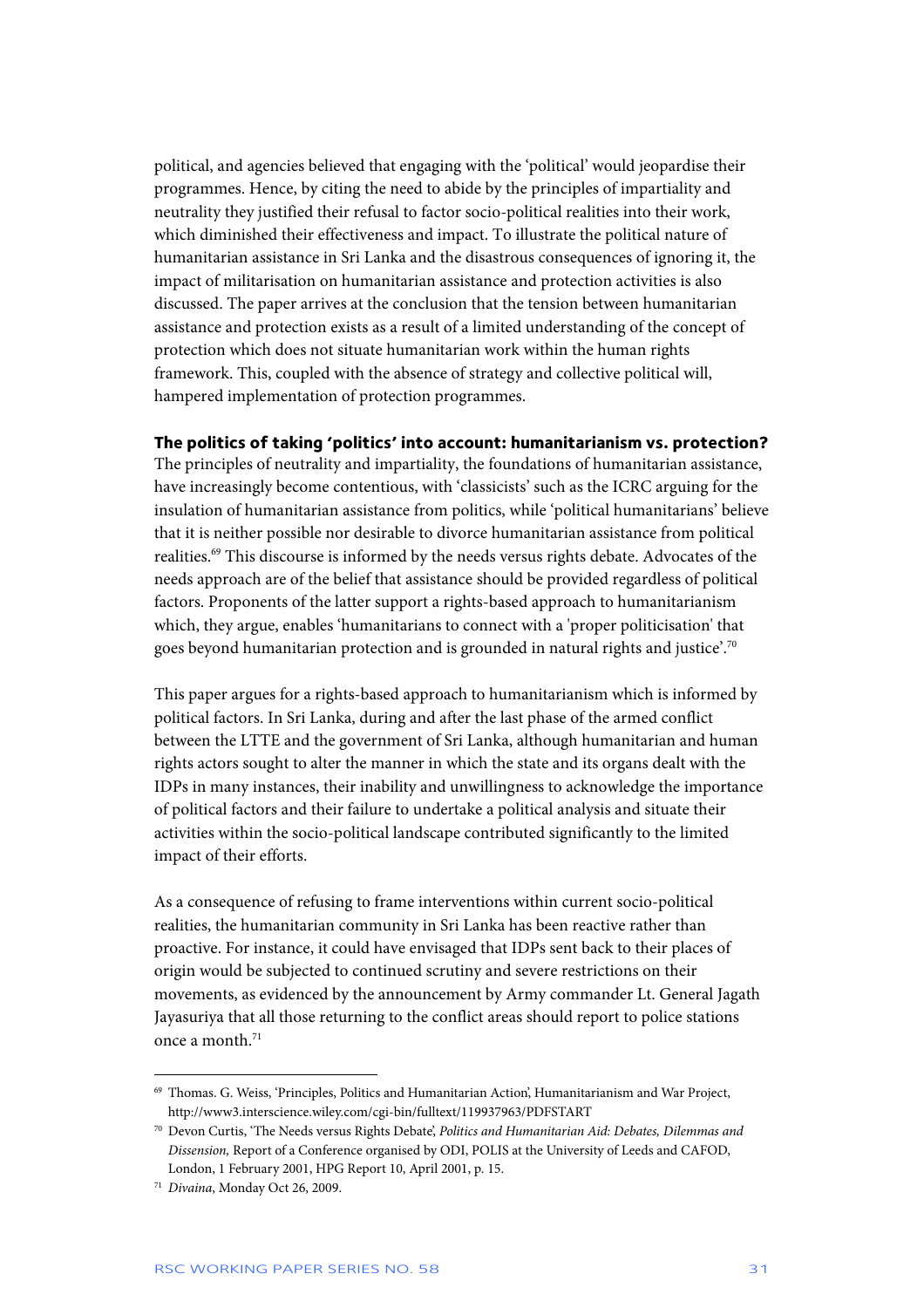The increased role of the military in resettlement and development (discussed in the following section) ought to have alerted humanitarian agencies to likely obstacles to the full enjoyment of citizen rights by IDPs in the context of return. Further, due to political exigencies such the forthcoming elections, and the refusal of international agencies to continue funding closed camps, the humanitarian community could have foreseen that the government would speedily return IDPs home, often in the absence of adequate infrastructure and services, and to locations where the state could continue to keep returnee citizens under surveillance.

At the same time the government increased its efforts to exert control over the protection activities of humanitarian agencies with the intention of preventing protection issues from being publicly discussed. One example of the means employed is the establishment of various fora and structures to discuss protection issues with government participation. For instance, the Minister for Human Rights, speaking at the launch of one such forum, stated that 'if decisions were taken in a spirit of collaboration and partnership, there would be no necessity for these issues to be canvassed through the media'.72 It should be noted that inter-agency mechanisms such as protection working groups already exist both at the Colombo and field level. The aim of these groups is to formulate a common and collective strategy to ensure a coherent and effective response where possible. Whilst in some contexts, the involvement of government stakeholders in the protection cluster/sector is warranted due to the need to engage in discussions about violations committed by state actors, government participation is neither desirable nor feasible in all forums. Although the humanitarian community appeared to recognise the attempts of the state to increase its control over the protection activities of humanitarian agencies, they did not alter their ways of engaging with the government.

In Sri Lanka, the government views protection concerns as distinct from humanitarian assistance. Humanitarian actors have accepted this position by default, in failing to address protection concerns adequately for fear of losing access or jeopardising their presence. Hence, the advocacy strategies they utilised to bring protection concerns to the attention of the government and maintain space for the implementation of protection programmes were ineffectual and showed a lack of will to engage with rights and protection issues. Mahoney terms this 'anticipatory obedience', whereby advocacy is silenced by the state actor through 'vague hints of sanctions or simply by making advocates feel "pushy".<sup>73</sup> Instead of opening space for continued presence and engagement in the conflict-affected areas, the quiet diplomacy approach employed by the humanitarian community has led to the state placing increased restrictions upon humanitarian actors.

<sup>72 &#</sup>x27;New Forum to discuss IDP protection issues', *Daily Mirror,* 22 June 2009.

<sup>73</sup> Liam Mahoney, *Proactive Presence: Field Strategies for Civilian Protection,* Centre for Humanitarian Dialogue, Geneva, 2006, p. 95.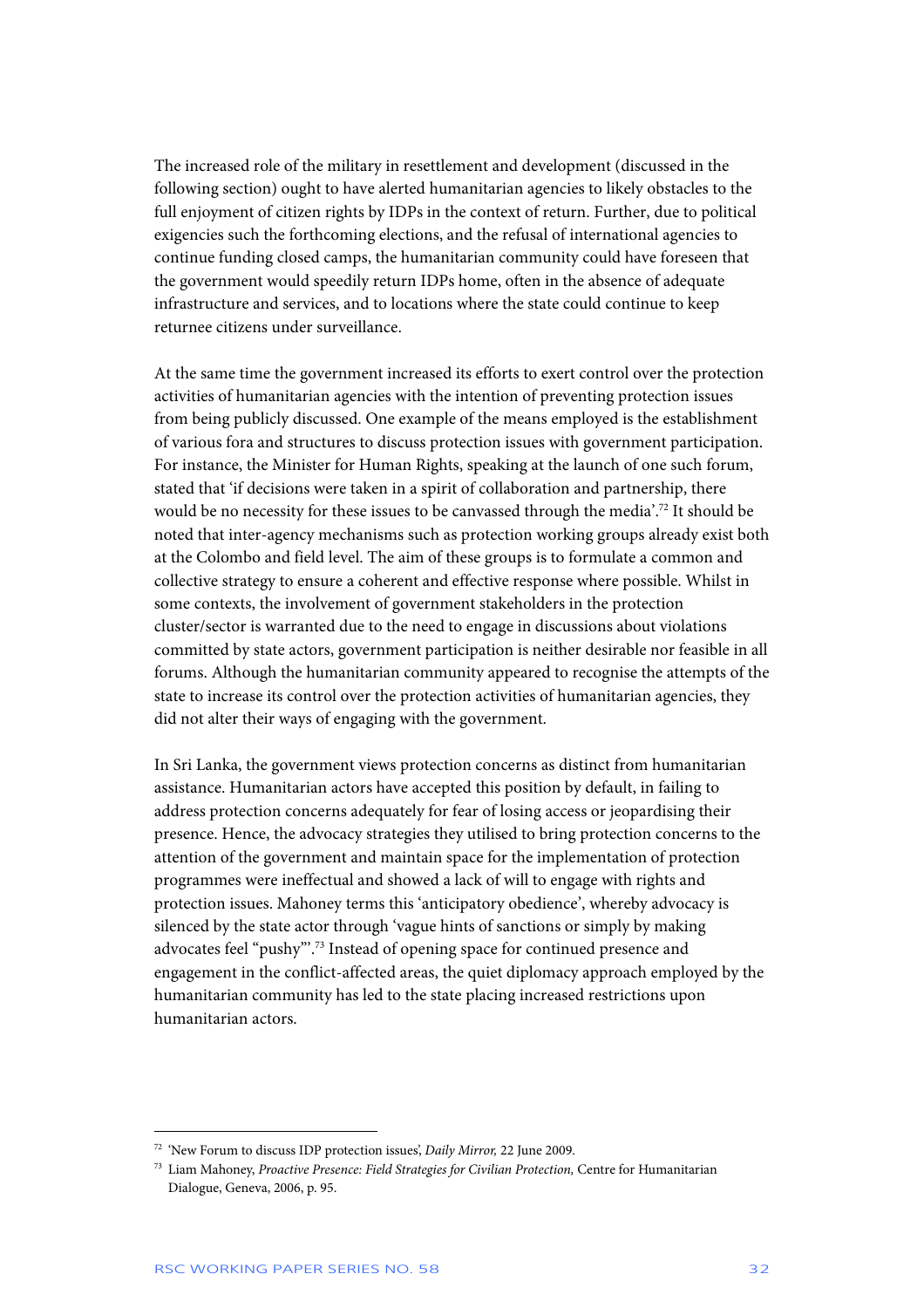For instance, in Mannar all NGOS, INGOs and the UN have been instructed to obtain approval from the Presidential Task Force (PTF) on Northern Development prior to initiating programmes on return and resettlement.<sup>74</sup> Hence, by adhering to the state's concept of humanitarian assistance, namely only the provision of basic services, humanitarian actors severely diminished their ability and leverage to address protection issues.

Advocacy is one of the primary methods through which humanitarian agencies engage with the government to maintain protection presence and create space for implementation of protection activities. Public advocacy as a means of creating space for protection activities has both benefits and drawbacks. Instead of undertaking a costbenefit analysis based on political factors prior to engaging in advocacy, humanitarian agencies in Sri Lanka, particularly UN agencies, have actively avoided engaging with the political aspects of humanitarian assistance and have preferred to engage in quiet diplomacy. Even the continued failure to implement commitments made by the government to the UN Secretary-General, the Secretary-General's Special Representative on the Human Rights of IDPs, Walter Kälin, and Under-Secretary General for Humanitarian Affairs, John Holmes, did not lead to the abandonment of the quiet diplomacy approach. In a climate where there is no change in the behaviour of the party in question, strategies which praise that actor will only create the impression that, regardless of the intransigence of the actor, the humanitarian community would continue to provide assistance. 'If violators know that a mission will never or rarely expose them, the power to influence is diminished'75. An example of this flawed strategy is an interview given in June 2009 by the representative of UNHCR in Sri Lanka at the time, who said that there was 'rapid improvement' in preparing the camps for the monsoon rains and justified the restrictions imposed upon aid workers by the state.<sup>76</sup> Similarly, in July 2009, the World Health Organisation representative in Sri Lanka said that during each visit he found the situation in the camps had 'rapidly' improved.77 Contrast this with the statement by the Government Medical Officers' Association (GMOA), by no means an organisation sensitive to conflict related concerns, issued around the same time criticising the shortage of doctors, nurses, health workers, midwives and pharmacists in the camps.<sup>78</sup> Mahoney's warning that if humanitarian organisations reveal that they 'will put up with anything just for permission to stay…(they) have little power left with which to influence'79 has proved true in Sri Lanka.

<sup>74 &#</sup>x27;180 days after end of war, the much anticipated return of IDPs: An Eyewitness Account', *Groundviews,* 18 November 2009 at http://www.groundviews.org/2009/11/18/180-days-after-end-of-war-the-muchanticipated-return-of-idps-an-eyewitness-account

<sup>75</sup> *Op.cit*. note.9 , p. 93.

<sup>76</sup> Interview with Amin Awad, Representative UNHCR, *Daily News*, 23 June 2009.

<sup>77 &#</sup>x27;Speculated Deaths in Camps were Exaggerated - WHO Representative', 17 July 2009, Website of The Permanent Mission of Sri Lanka to the United Nations Office at Geneva at http://www.lankamission.org/content/view/2464/1/

<sup>78</sup> Don Asoka Wijewardena, 'Dearth of Nurses at IDP Centres: Docs Run High Risks', *The Island,* 13 July 2009.

<sup>79</sup> *Op.cit.* note.9, p.96.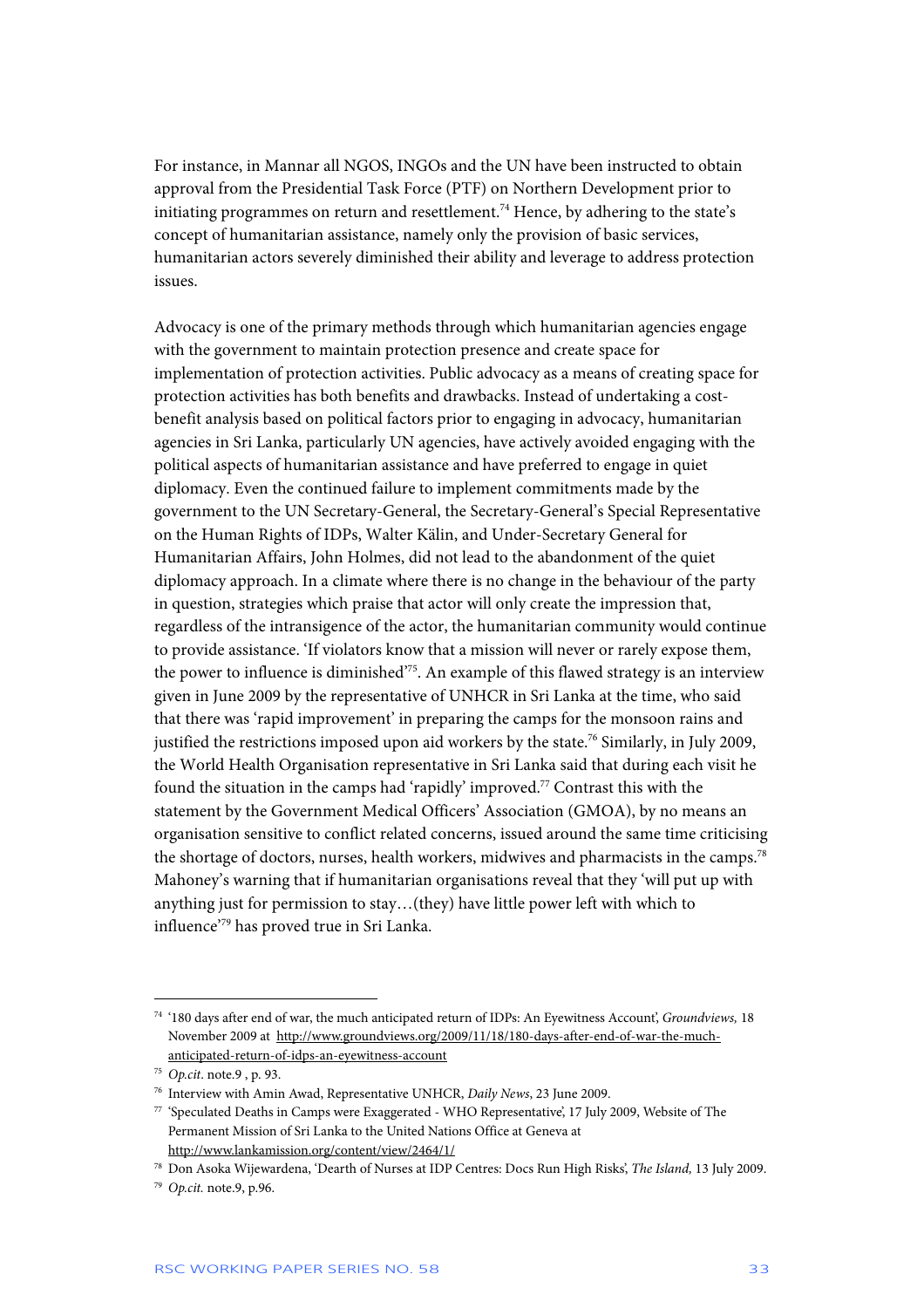Mahoney states that a protection presence must possess a strategy to change the behaviour of a particular group and identify factors the party whose behaviour one is attempting to change is sensitive to, such as image, material benefits etc. He goes on to point out that a clear understanding of potential means of leveraging power and influence is required if protection presence is to be successful.<sup>80</sup> In Sri Lanka humanitarian actors' limited understanding of the motivation and concerns that drive the state and of the inter-relationships between various state actors has meant that advocacy efforts have been ad hoc and devoid of strategy. Instead, one finds that the state has functioned with a clear policy and successfully utilised factors that the humanitarian community is sensitive to, such as access, to manipulate humanitarian agencies to its advantage. State actors have, for instance, consistently made public statements which, while chastising the humanitarian community for interfering in matters deemed to be outside their mandate, have held out the promise of continued access if they function according to the wishes of the state.<sup>81</sup>

## **Militarisation of humanitarian assistance and its impact on protection activities**

Following the end of the war no steps have been taken by state actors to initiate a comprehensive process of demilitarisation that extends beyond LTTE cadres. Instead, there is increased militarisation throughout the country, including militarisation of humanitarian assistance and post-war development.

Due to the security imperative taking precedence, as the report of the Secretary-General on the Protection of Civilians 2009 states, 'even prior to the intensification of hostilities in Sri Lanka, (i.e. before the last phase of active armed conflict) restrictions on the movement of relief items into areas controlled by the LTTE hindered the provision of humanitarian assistance to those in need. Essential items, such as construction materials, were prohibited. The resulting shortages of construction materials affected meeting the shelter and sanitation needs of the affected population, while requests for medicines and for fuel quotas for humanitarian organisations often went unanswered, were only allowed in part, were delayed or were denied. As a result, hospitals were consistently short of essential medicines and lacked sufficient fuel to operate generators, refrigerators and ambulance services' 82

While humanitarian assistance has been militarised as illustrated above, simultaneously the framework of humanitarianism has been utilised by the government to legitimise military action and militarisation. For instance, the military offensive, particularly during

<sup>80</sup> Presentation by Liam Mahoney at 'Protection in Practice: Strategies and Dilemmas', a roundtable discussion hosted by the Humanitarian Policy Group, Washington, 9 February 2007. Conference report available at http://www.odi.org.uk/hpg/meetings/washingtonroundtable\_meetingreport.pdf

<sup>81</sup> While the Minister of Human Rights makes conciliatory statements regarding the involvement of UN agencies (*Daily Mirror* 23 July 2009), the Secretary to the Ministry of Defence, Gotabaya Rajapkase often accuses the international community of exploiting the IDP issue to undertake a campaign against Sri Lanka after failing to throw a lifeline to the LTTE (*The Island,* 17 August 2009).

<sup>&</sup>lt;sup>82</sup> Report of the Secretary-General on the Protection of Civilians, 29 May 2009, S/2009/277, p. 20.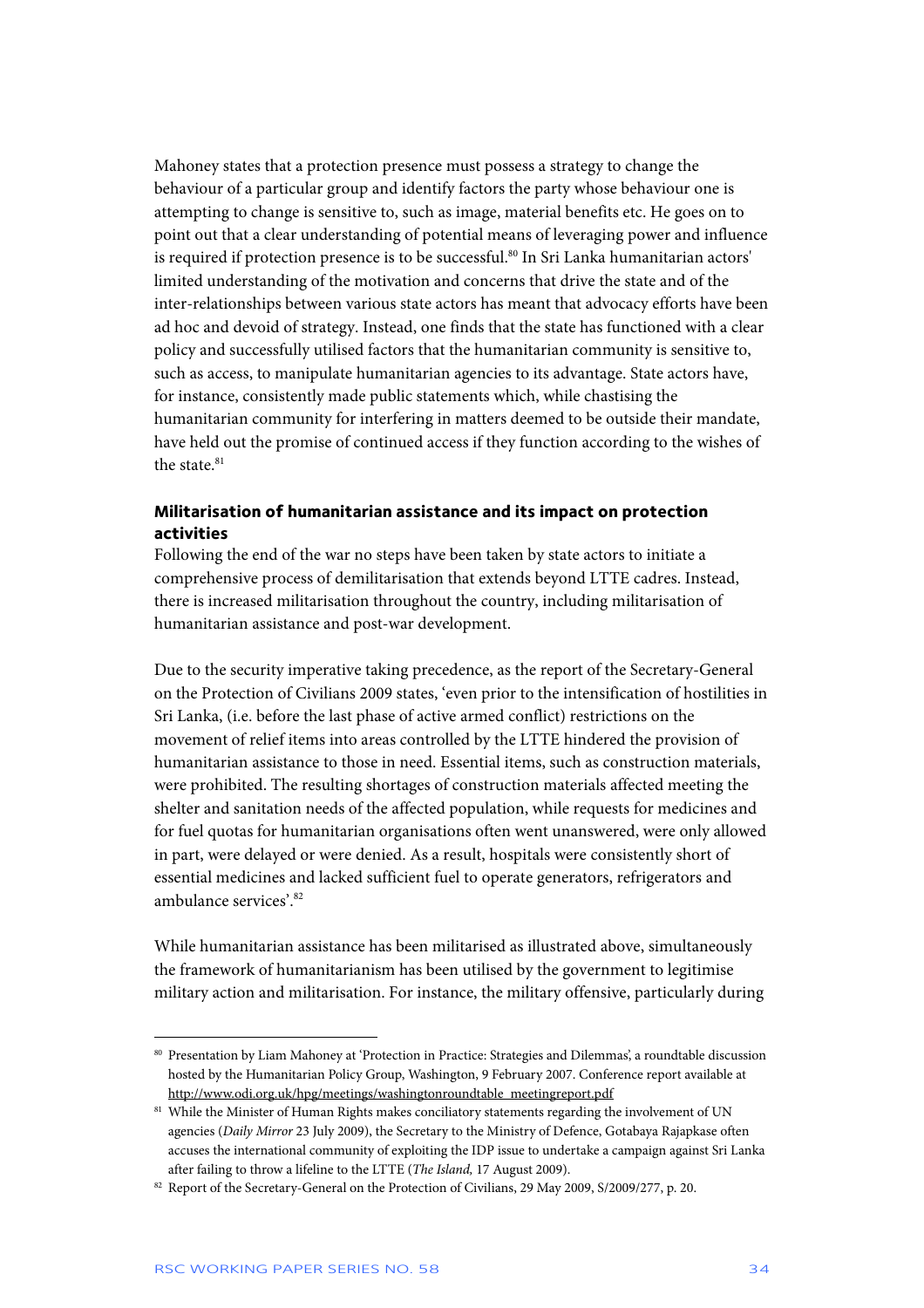the final stages, was characterised by the state as a humanitarian operation to rescue Tamil people from the LTTE<sup>83</sup> and used to deflect criticism and keep international interventions at bay. Following the end of hostilities there is increased militarisation in the former conflict areas with the military directing policy and overseeing IDP camps, return and resettlement. Decisions regarding camp management were made by the Competent Authority (CA), Major General Chandrasiri, Chief of Staff of the Sri Lankan Army and, following his retirement in July 2009, by Maj. General Kamal Gunaratne.

Civilian authorities have little decision making power and largely implement decisions made by the CA.84 The army commander stated that security in the North would not be reduced but instead temporary army camps would be made permanent.<sup>85</sup> Further, it was reported that military settlements would be established at strategic points and the IDPs settled amongst them, indicating that continued monitoring and limitation on the freedom of persons is envisaged.<sup>86</sup> The Governors of the Northern and Eastern Provinces are both former military personnel, as is the Government Agent of Trincomalee. Signalling the increased involvement of the military in post-war development, the Northern Security Forces Commander said that with the elimination of terror in the north 'the security forces in the North will be engaged in a new role of developing the region'.<sup>87</sup> It is therefore evident that the security imperative takes precedence. In this context the militarisation of humanitarian assistance is inevitable. Hence, agencies face considerable obstacles not only meeting the needs of the displaced population while being subjected to restrictions on their ability to function effectively, such as regulations that require several levels of approvals for entry into camps<sup>88</sup>, but also battling against allowing the security imperative to dictate and manipulate the provision of humanitarian assistance.

The effectiveness of the militarisation is illustrated by the high level of self-censorship employed by the media in Sri Lanka in reporting on IDP-related issues. The lack of access to the IDP camps also contributes to the silence. Since those in the IDP camps have been portrayed as persons who are potential threats to national security and integrity, the

j 83 'Foreign Minister hails armed forces for successful rescue mission' 23 April 2009 at http://www.slmission.com/media-releases/21-ministry-media-releases-/296-foreign-mini

 $^{84}$  According to the minutes of the Northern Forum hosted by the Consortium of Humanitarian Agencies on 17 July 2009, the Head of Office of OCHA stated that the CA was enlisting the assistance of the Government Agent and local authorities to improve drainage and maintain shelters in preparation for the monsoon, clearly illustrating that the civilian authorities are taking orders from the military in dealing with the IDPs.

Report available at http://www.humanitarian-srilanka.org/CKC/DailyInfo/17th%20Julyminutes.pdf

<sup>85</sup> J.A.L. Jayasinghe, 'Security in the North won't be reduced', *Daily Mirror,* 18 August 2009.

<sup>86</sup> Plan to resettle Tamil IDPs in the midst of Army and Sinhala settlements, Ravaya, 21 August 2009.

<sup>87</sup> Anath Palakidner, 'Security Forces to Assist Rehabilitation and Reconstruction-Maj Gen Mark', *Sunday Observer,* 30 August 2009.

<sup>88 &#</sup>x27;In Sri Lanka, permission for the entry of humanitarian personnel into the country requires three levels of authorization, including the relevant line ministries and the Ministries of Defence and Foreign Affairs. The result is delays in staff deployments and significant staff hours consumed processing the required documents.' The Report of the Secretary-General on the Protection of Civilians, 29 May 2009, S/2009/277, pg 19.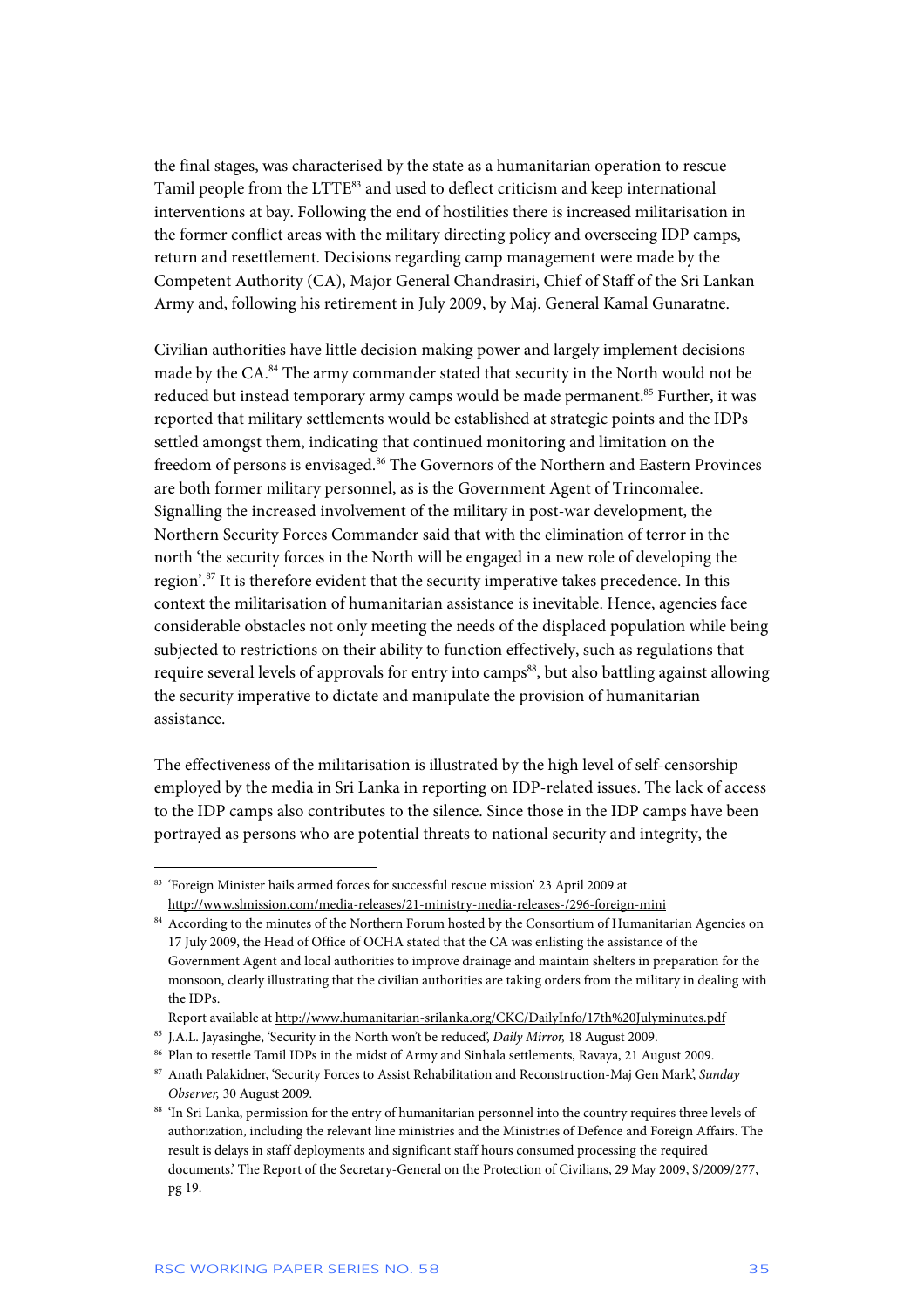media is reluctant to report on issues pertaining to their needs and concerns. When premonsoon rains led to floods at Menik Farm most mainstream English and Sinhala newspapers failed to report on the matter. As pointed out by citizen journalism website *Groundviews*, 'SMS news services update cricket scores minutes after a vital catch, decisive over or match-winning stroke. Forty-eight hours after the devastating floods, *Groundviews* has not received even a cursory report of the flooding in Menik Camp via any of the SMS news services it is subscribed to...'.<sup>89</sup> With the availability of information technology that makes it possible to acquire information without being physically present the silence can only be attributed to excessive self-censorship due to fears of being viewed as anti-national or acting against national security.

Within this context, humanitarian agencies should not have been taken by surprise when increasing restrictions were placed upon their ability to engage in protection work, such as prohibitions on entering the tents of IDPs or speaking with IDPs for extended periods of time, which made it virtually impossible to ascertain the concerns of the IDPs or the problems they encountered within the camps. This of course meant that protection activities and strategies of agencies could not be implemented in a manner that addressed the needs of the IDPs. For instance, humanitarian agencies were unable to assist IDPs seeking information about family members who were detained on suspicion of being LTTE cadres.

#### **Mainstreaming protection: merely a pipedream?**

Mainstreaming protection is one of the ways in which these shortcomings can be addressed. Although mainstreaming has met with considerable opposition and obstacles it is one of the few methods through which we can ensure humanitarian assistance is provided within a human rights framework.

The UN Secretary-General in his 2009 report on the Protection of Civilians has stated that 'improving the protection of civilians is not a purely humanitarian task; rather, it is a task that requires focus and action in the peacekeeping, human rights, rule of law, political, security, development and disarmament fields'.<sup>90</sup> The reasons for the disconnect between the provision of humanitarian assistance and protection work in Sri Lanka are manifold. One of the main reasons, as discussed above, is the long-standing debate on needs versus rights. Those who advocate that humanitarian assistance should not be viewed through a rights lens argue that humanitarian assistance should instead be needs-based, impartial and neutral, and thereby apolitical.<sup>91</sup> The shortcoming of this argument is its failure to appreciate that at times the needs of a population that are being met by the humanitarian community have been artificially created by political actors for purely political reasons;

<sup>89</sup> Update on Menik Farm flooding: Images and pictures from the ground at: http://www.groundviews.org/2009/08/16/update-on-menik-camp-flooding-more-images-and-reportsfrom-the-ground/

<sup>90</sup> *Op.cit.* note 18, p.2.

<sup>91</sup> Marion Harroff-Tavel, 'Neutrality and Impartiality: The Importance of these Principles for the International Red Cross and Red Crescent Movement and the Difficulties Involved in Applying them', *International Review of the Red Cross,* no.273, (November-December 1989).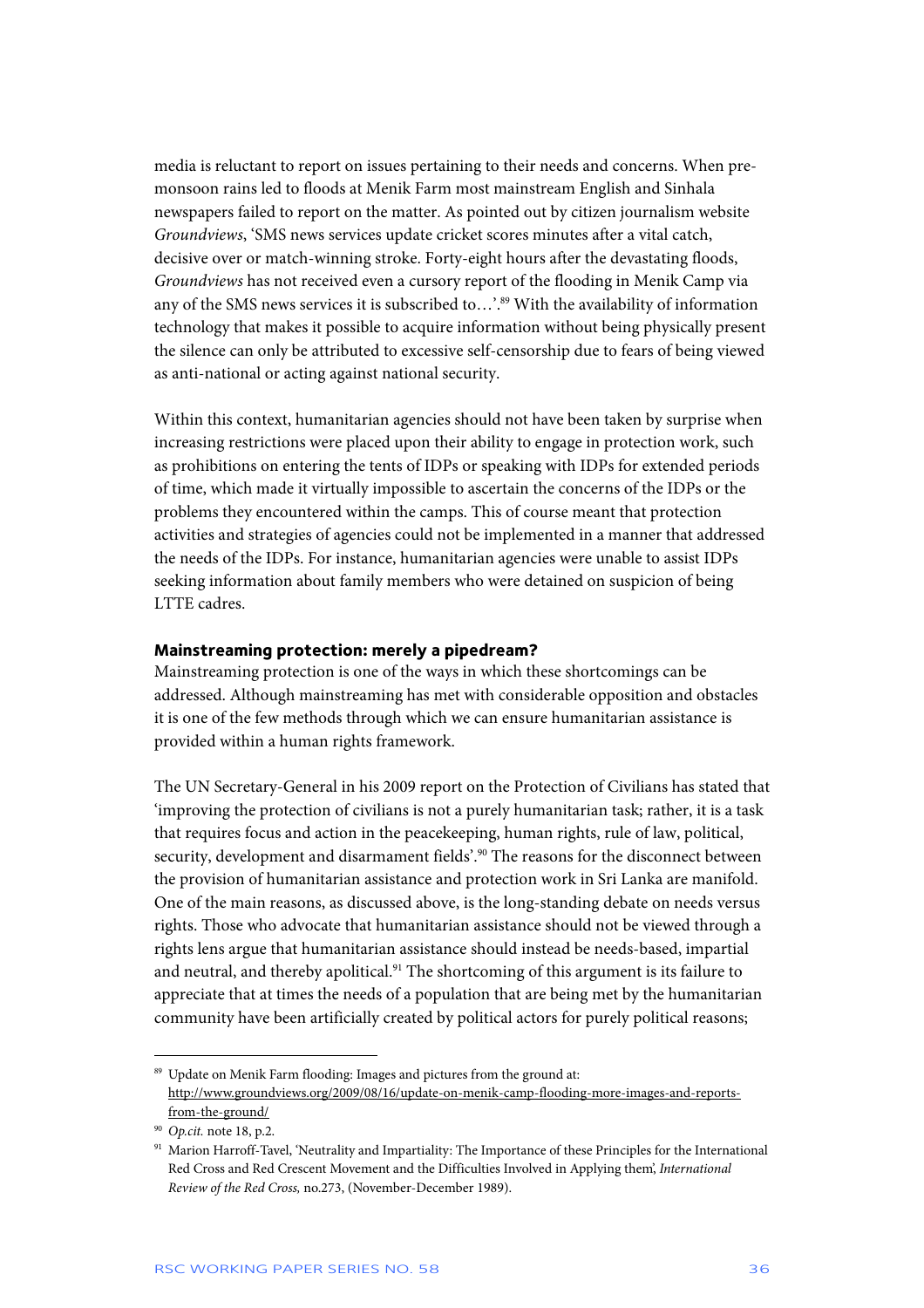the presence of nearly 300,000 IDPs in camps in Vavuniya is the result of the interplay of political factors - the armed conflict between the GoSL and the LTTE.

Since not all aid workers are versed in implementing programmes within a rights framework and because mainstreaming human rights has had only a limited impact this would require the humanitarian community to enlist the assistance and expertise of human rights experts, such as the Senior Human Rights Advisor attached to the UN Country Team. This requires commitment at senior management levels to engage in ways that ensure protection work is carried out while recognising the constraints caused by the political landscape. Thus, it requires the humanitarian community to engage with protection issues from a strategic and principled stance. In the case of Sri Lanka the failure to do so has led to the lack of a coherent strategy on the part of the humanitarian community on issues ranging from when emergency funding for closed camps should end to whether or not to support camps housing separated ex-combatants.

The tension between humanitarian assistance and protection is heightened by the security agenda of the state. At such a juncture humanitarian agencies tend to seek refuge in providing humanitarian assistance divorced from a protection perspective in order to have access to the population and dispense aid. While it could be argued that access and presence could in itself be a form of protection activity it too needs to be undertaken within a framework to be effective. As set out by Mahoney, in order to be successful it has to fulfil three criteria; the presence must be physically located within the conflict zone (or in this case the space inhabited by the IDPs), it must have a conscious strategy for altering the behaviour of the party in question and it should possess a clear understanding of how to leverage power and influence.<sup>92</sup> In Sri Lanka, humanitarian agencies have not been located within the active conflict zone since September 2008 and have no permanent presence in the vast camps of Menik Farm as their access is restricted to visits during stipulated hours of the day. Hence, presence has not translated into protection.

UN General Assembly Resolution 60/128 reiterates that 'assistance and protection are mutually reinforcing…'93 The note on 'Protection Aspects of UNHCR Activities on Behalf of Internally Displaced Persons' states that '[t]he internally displaced, or people at risk of displacement, thus often require not only humanitarian assistance but also protection, including both protection against (further) displacement and protection of their human rights while they are displaced and following their return home'.94 Despite such pronouncements, as illustrated by the difficulties encountered in framing and implementing humanitarian activities within the protection framework, mainstreaming protection is extremely challenging, particularly in very political complex emergencies. In Sri Lanka this is illustrated by UNHCR which, regardless of its international protection mandate, is viewed by the state as, and functions as, one of the primary providers of assistance. This can be attributed partly to practical exigencies as well as to a failure on the

<sup>92</sup> *Op.cit.* note16.

<sup>93</sup> UNGA 60/128, 16 December 2006.

<sup>94</sup> *Protection Aspects of UNHCR Activities on Behalf of Internally Displaced Persons*, UNHCR Executive Committee-Sub Committee on International Protection, UN doc.EC/1994/SCP/CRP.2 (4 May 1994).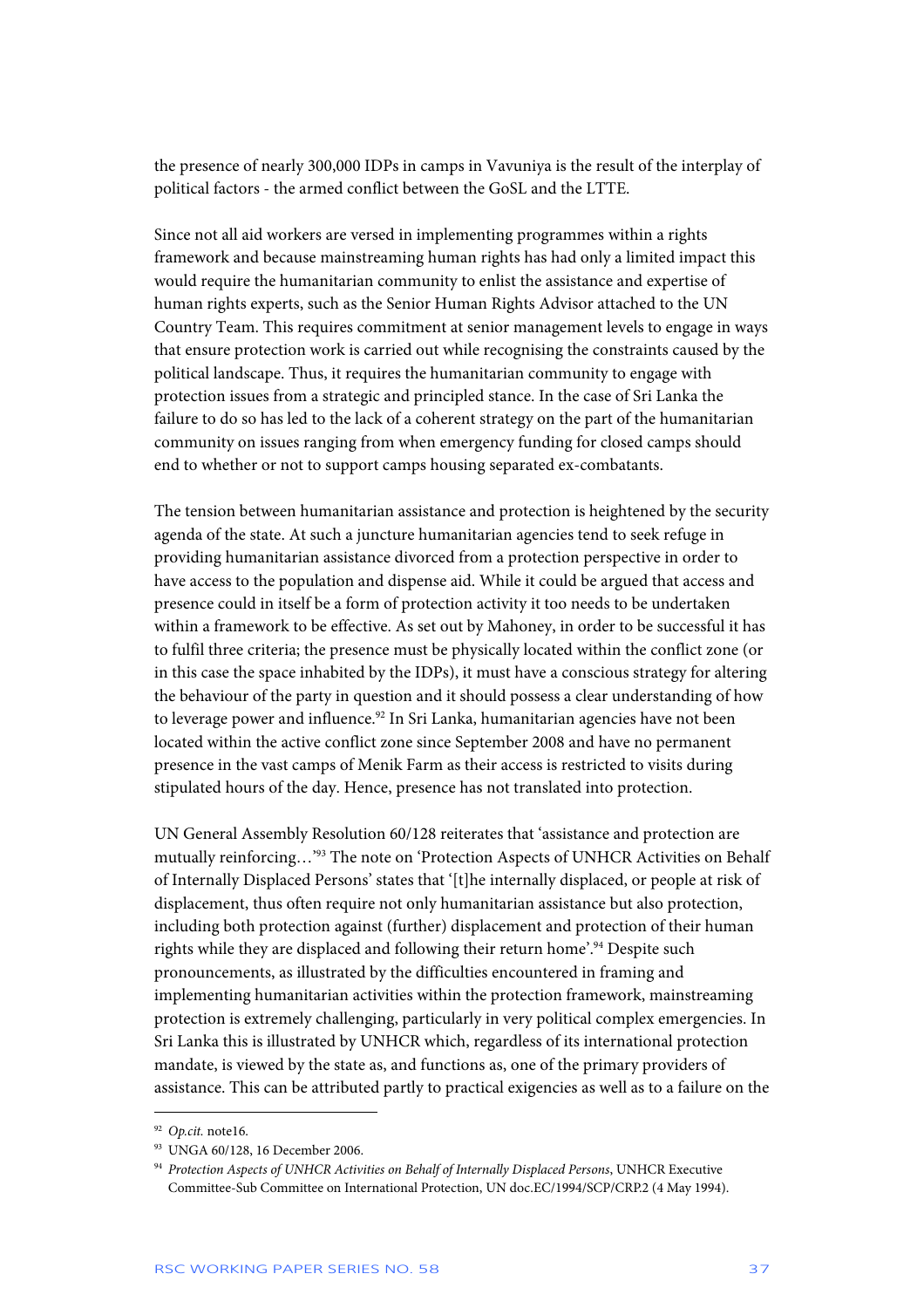part of the leadership to recognise that UNHCR should only be flexible 'so far as it abides by the fundamental principles of protection' and so far as its activities 'do not undermine the integrity, dignity and basic human rights of refugees'95 (and IDPs).

The lack of coherence between policies of agencies at the global and local level is a further impediment to mainstreaming protection. A perfect example of this, are the UNHCR recommendations for assessing the asylum claims of applicants from Sri Lanka. The Update Note on the Eligibility Guidelines for Assessing the International Protection Needs of Asylum–Seekers from Sri Lanka 2009, issued in July 2009, states that '[n]otwithstanding the end of the hostilities, the human rights situation in Sri Lanka remains of concern to UNHCR' and goes on to say '[t]he country of origin information indicates that Tamils are significantly and disproportionately represented in the reported incidents of abductions and disappearances, arbitrary arrest and detention, restrictions on freedom of movement, freedom of expression, torture and other inhuman, cruel, or degrading treatment. These human rights violations were widespread in the North during the conflict and to a large extent still are, notwithstanding the cessation of hostilities'.<sup>96</sup>

The note recommends that as 'UNHCR considers that Tamils who are returned to the North at this time are likely to be exposed to the human rights violations associated with massive displacement and confinement of Tamil civilians in the region…the involuntary return of Tamils to Sri Lanka not be undertaken during this transitional post-conflict period and pending clear indications that the situation of displacement and confinement has significantly improved.<sup>97</sup> While this illustrates a clear understanding of ground realities and the rights and protection issues faced by a certain group of persons, the advocacy and activities of the organisation at the field level, as exhibited by its vacillation regarding supporting closed camps and its reluctance to engage in strong public advocacy for the freedom of movement of the IDPs, is a clear indication of the disjunction between headquarters and the field level. This reinforces the importance of institutional support for field presences from the highest levels, without which agencies find it difficult to engage in protection activities in a principled, effective and meaningful manner within a politically complex environment. In Sri Lanka, policy and practice at the highest levels of the UN were tempered by the fact the LTTE was a listed terrorist group that the international community wanted defeated. Hence, the conflict was viewed within the 'war on terror' paradigm and the protection of civilians, when weighed against the defeat of the LTTE, failed to garner adequate support amongst UN member states.

It could be argued that mainstreaming protection could both jeopardise essential humanitarian services if agencies such as the World Food Programme (WFP) engage extensively in protection activities and could at the same time result in the dilution of protection activities themselves. The counter-argument is that mainstreaming does not

<sup>95</sup> Guy. S. Goodwin-Gill, 'Principles and Protection: Making it Work in the Modern World', in Dennis McNamara & Guy. S. Goodwin-Gill (eds.) *UNHCR and International Refugee Protection,* RSP Working Paper No.2, University of Oxford, June 1999, p16.

<sup>96</sup> *Note on the Applicability of the 2009 Guidelines on Sri Lanka,* UNHCR, July 2009, p.2.

<sup>97</sup> Ibid, p.3.